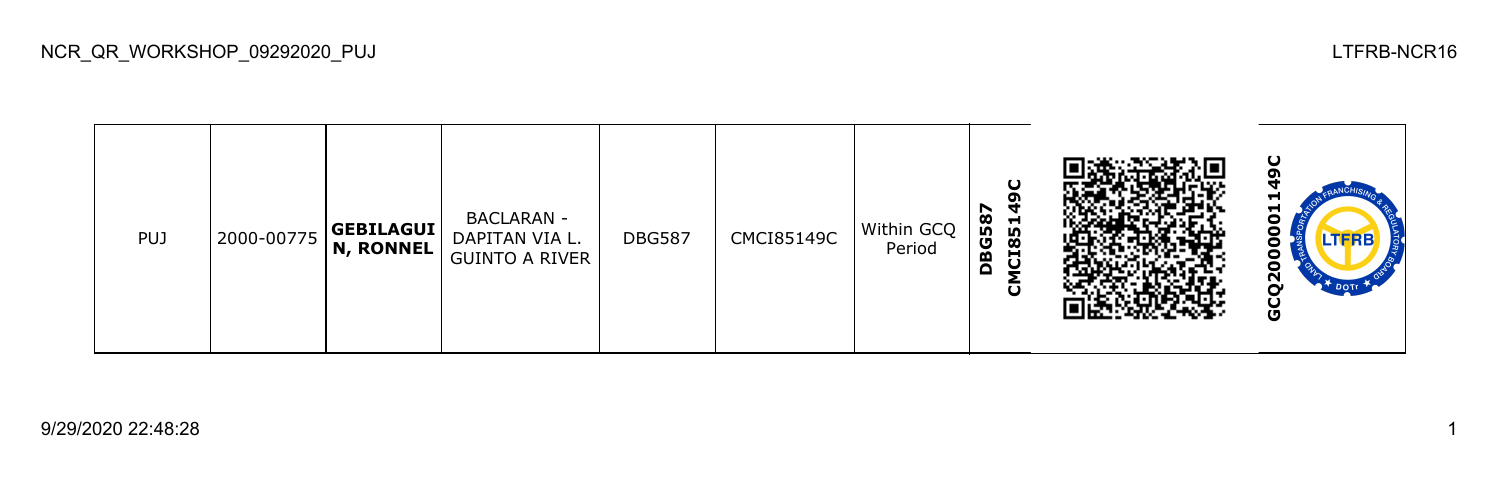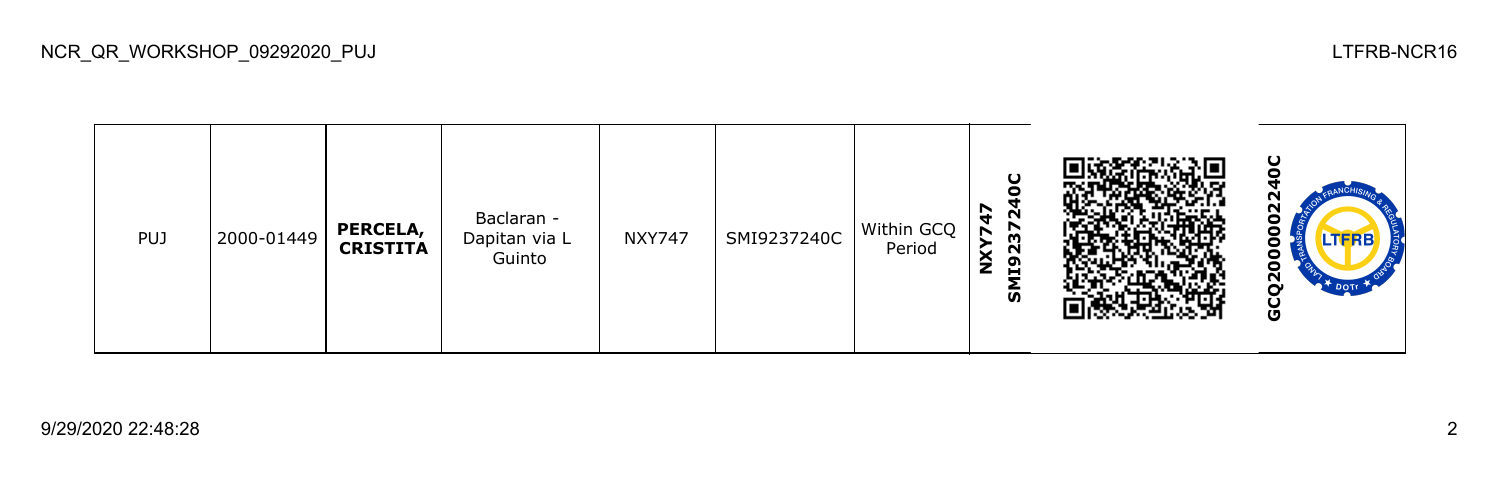NCR\_QR\_WORKSHOP\_09292020\_PUJ LTFRB-NCR16

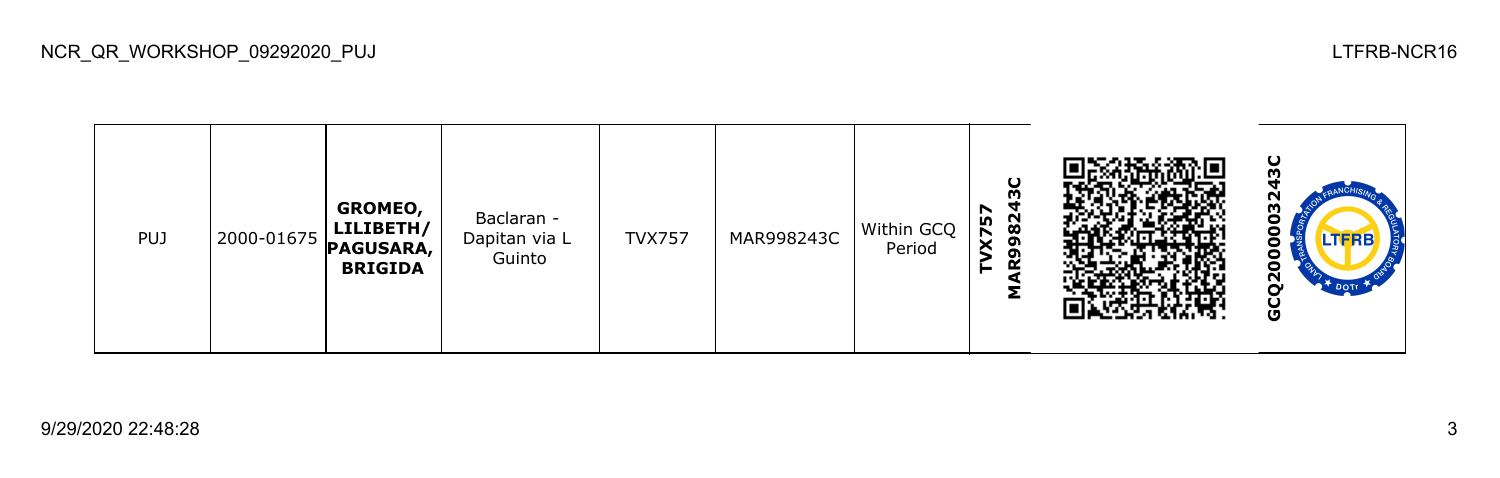NCR\_QR\_WORKSHOP\_09292020\_PUJ LTFRB-NCR16

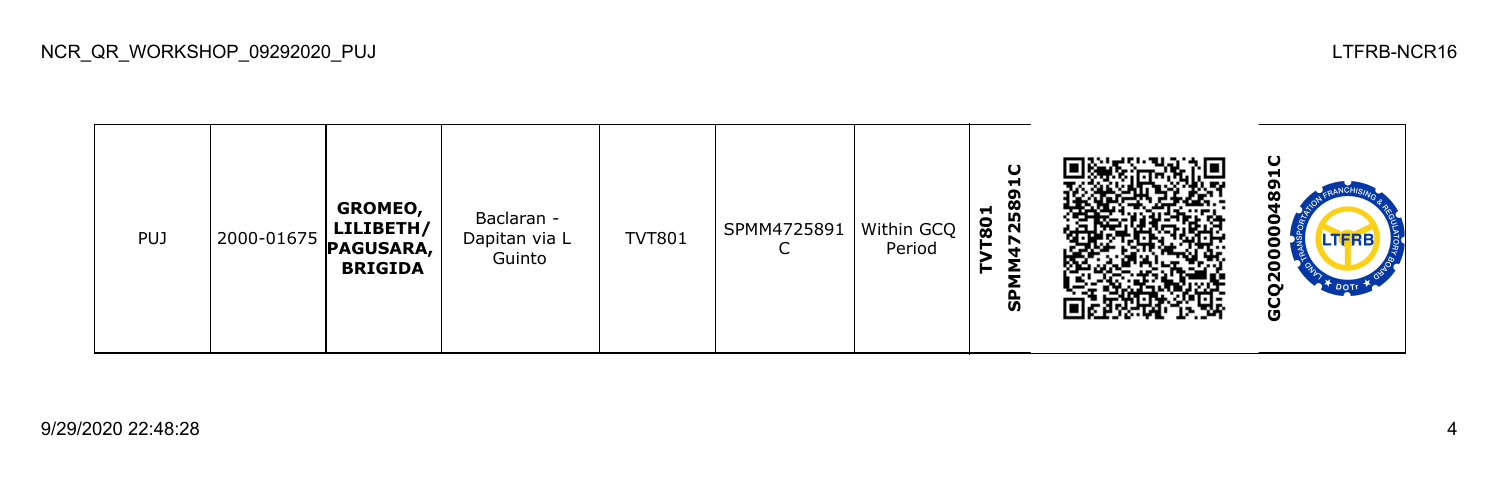

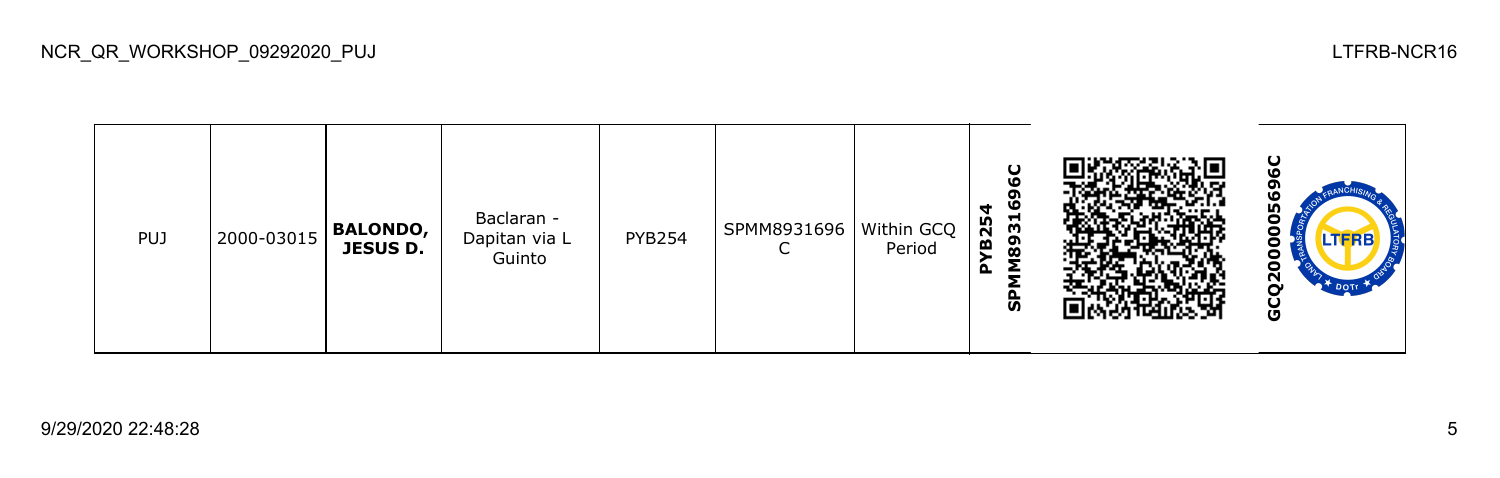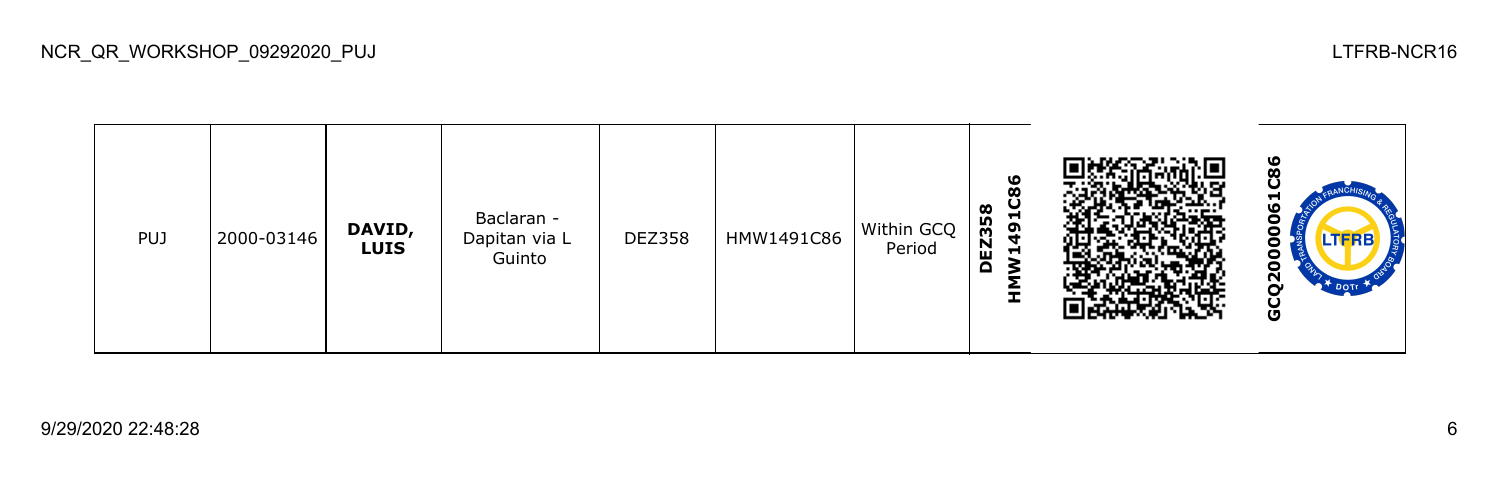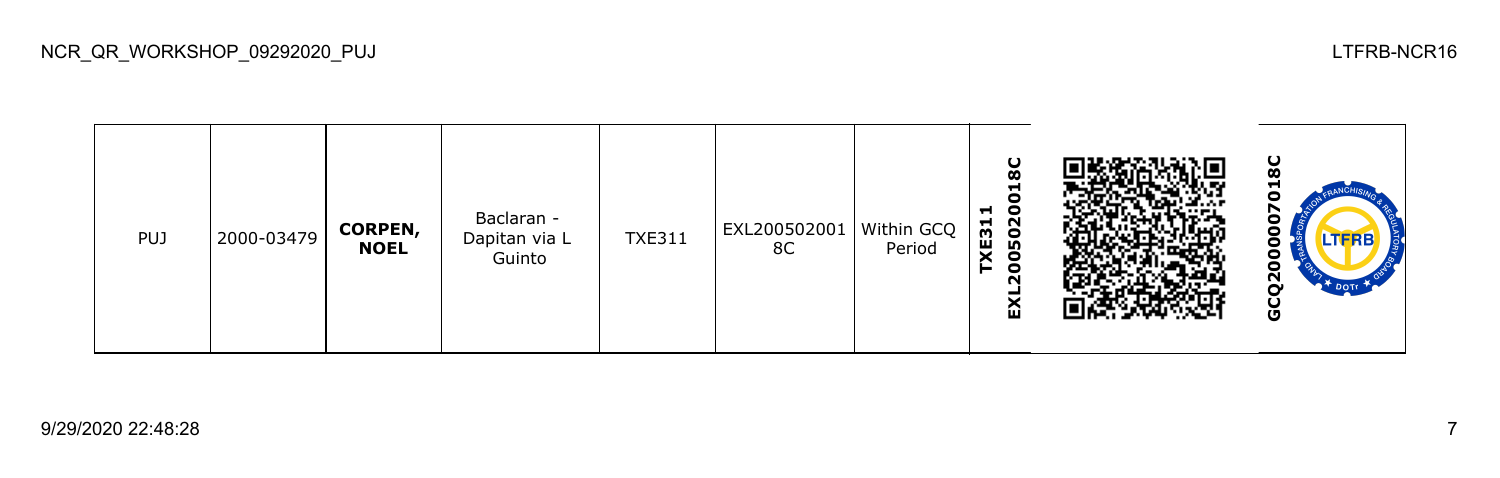

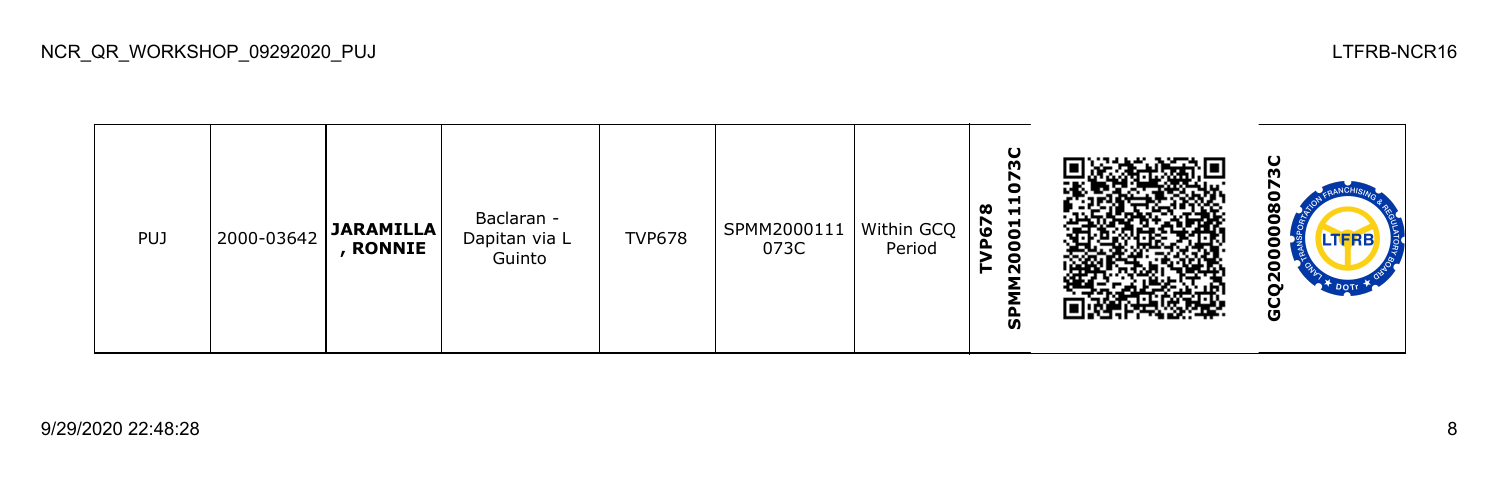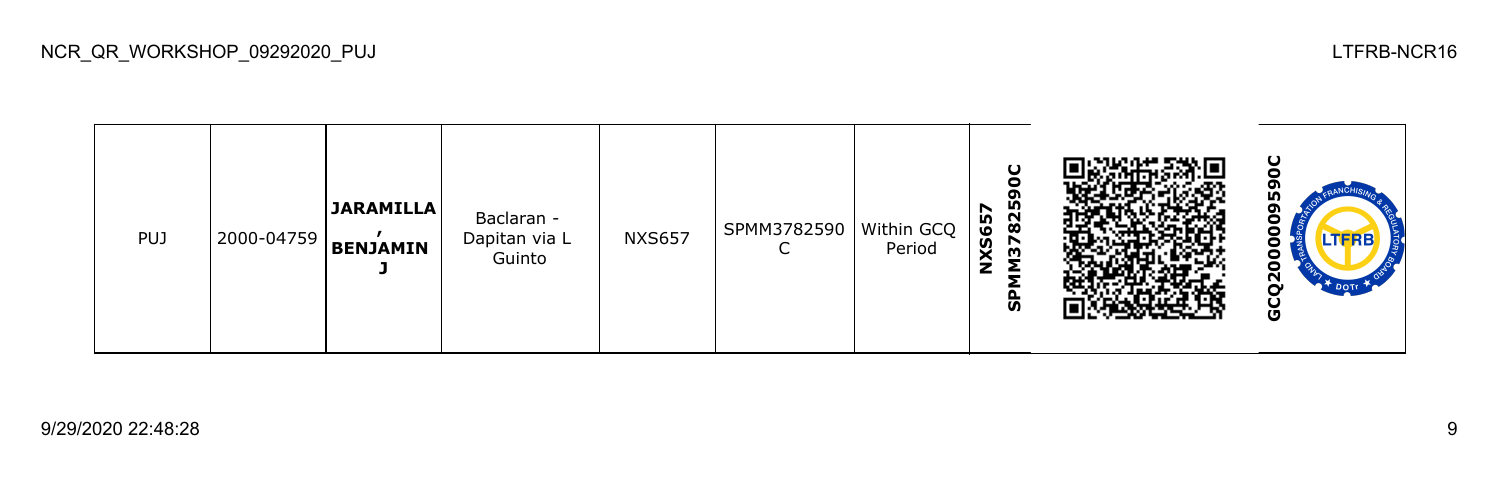| <b>PUJ</b> |  | GALANG,<br>2001-01483   <b>FLORENTIN</b><br>O M. | Baclaran -<br>Dapitan via L<br>Guinto | <b>NVV542</b> | TM0601C | Within GCQ<br>Period | ပ<br>N<br>$\blacksquare$<br><u>င</u><br><b>ID</b><br>ο<br>z |  | ပ<br>-<br>ο<br>⊣<br>o<br>LTFRB<br>−<br>o<br>o<br>ū<br>O |
|------------|--|--------------------------------------------------|---------------------------------------|---------------|---------|----------------------|-------------------------------------------------------------|--|---------------------------------------------------------|
|------------|--|--------------------------------------------------|---------------------------------------|---------------|---------|----------------------|-------------------------------------------------------------|--|---------------------------------------------------------|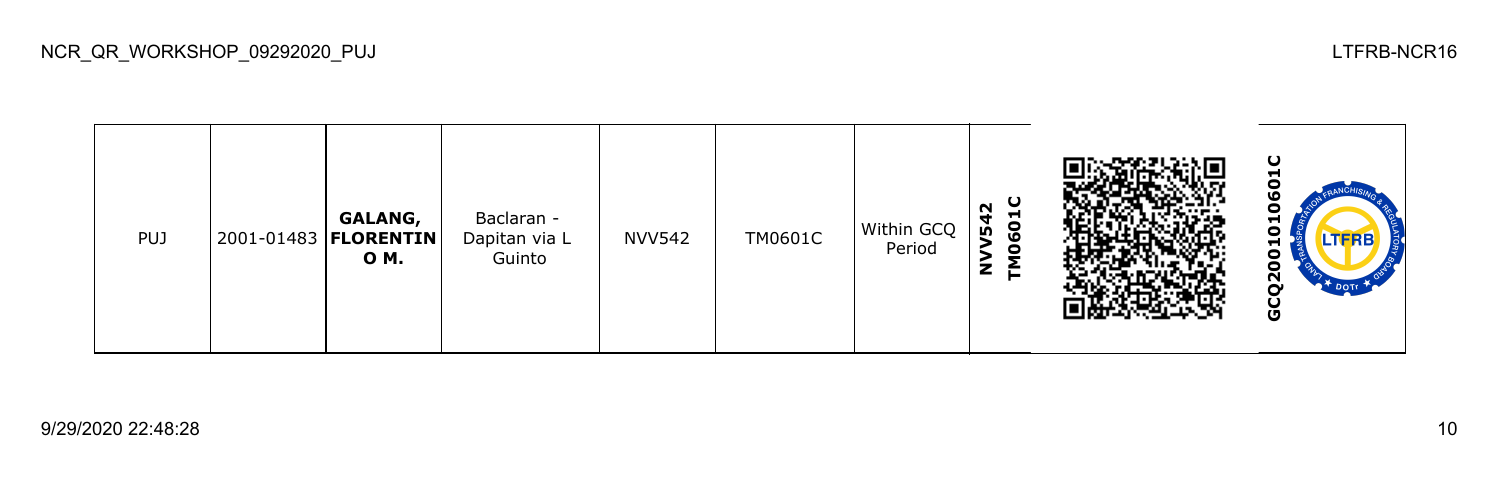| <b>PUJ</b> |  | GALANG,<br>2001-01483   <b>FLORENTIN</b><br>O M. | Baclaran -<br>Dapitan via L<br>Guinto | <b>PCB402</b> | TM2309C | Within GCQ<br>Period | ပ္စ<br>N<br>$\bullet$<br>1230<br>Ч<br>≃<br>ပ<br>௨ |  | ပ<br>m<br>-<br>-<br>-<br>o<br><u>ኢ</u><br>o |
|------------|--|--------------------------------------------------|---------------------------------------|---------------|---------|----------------------|---------------------------------------------------|--|---------------------------------------------|
|------------|--|--------------------------------------------------|---------------------------------------|---------------|---------|----------------------|---------------------------------------------------|--|---------------------------------------------|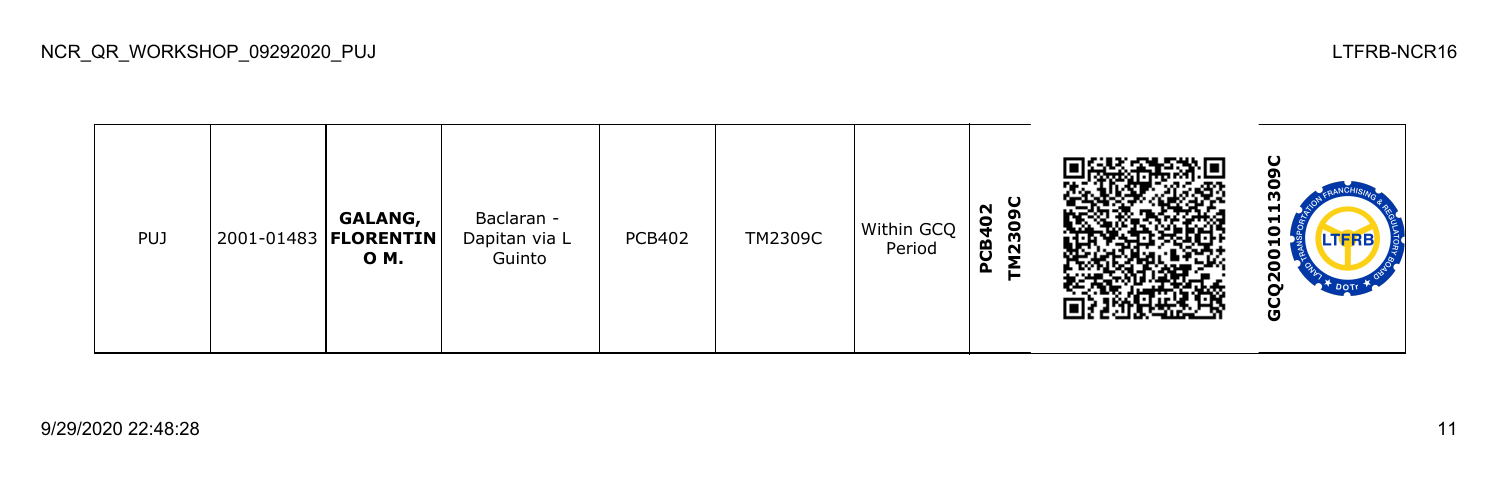| <b>PUJ</b> |  | <b>GALANG,</b><br>2001-01483   <b>FLORENTIN</b><br>O M. | Baclaran -<br>Dapitan via L<br>Guinto | <b>VBU533</b> | MAR200116131   Within GCQ | Period | ပ<br>51<br><u>ය</u><br>533<br>$\blacksquare$<br>001<br>品<br>N |  | ပ<br>⊣<br>⊣<br>N<br>ដ<br><b>LTFRB</b><br>⊣<br>o<br>o<br>ี<br>O |
|------------|--|---------------------------------------------------------|---------------------------------------|---------------|---------------------------|--------|---------------------------------------------------------------|--|----------------------------------------------------------------|
|------------|--|---------------------------------------------------------|---------------------------------------|---------------|---------------------------|--------|---------------------------------------------------------------|--|----------------------------------------------------------------|

NCR\_QR\_WORKSHOP\_09292020\_PUJ LTFRB-NCR16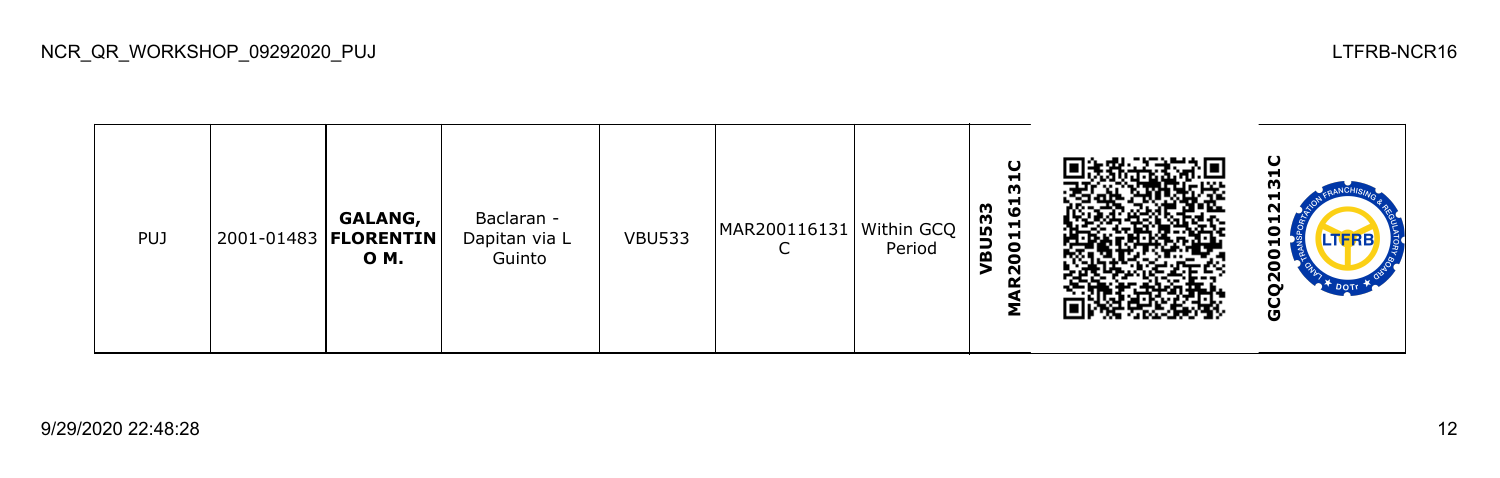| <b>PUJ</b> |  | GALANG,<br>2001-01483   FLORENTIN  <br><b>OM.</b> | Baclaran -<br>Dapitan via L<br>Guinto | <b>TXB946</b> | MAR200010519 Within GCQ $\begin{bmatrix} 8 \\ 2 \\ 1 \end{bmatrix}$ |  | ပ<br>o<br>Н<br>90<br>ಀ<br>001<br>$\bullet$<br>N<br>C. |  | ပ<br>ດາ<br>−<br>m<br>m<br>o<br>LTERB<br>o<br>N<br>DOTE<br>O |
|------------|--|---------------------------------------------------|---------------------------------------|---------------|---------------------------------------------------------------------|--|-------------------------------------------------------|--|-------------------------------------------------------------|
|------------|--|---------------------------------------------------|---------------------------------------|---------------|---------------------------------------------------------------------|--|-------------------------------------------------------|--|-------------------------------------------------------------|

NCR\_QR\_WORKSHOP\_09292020\_PUJ LTFRB-NCR16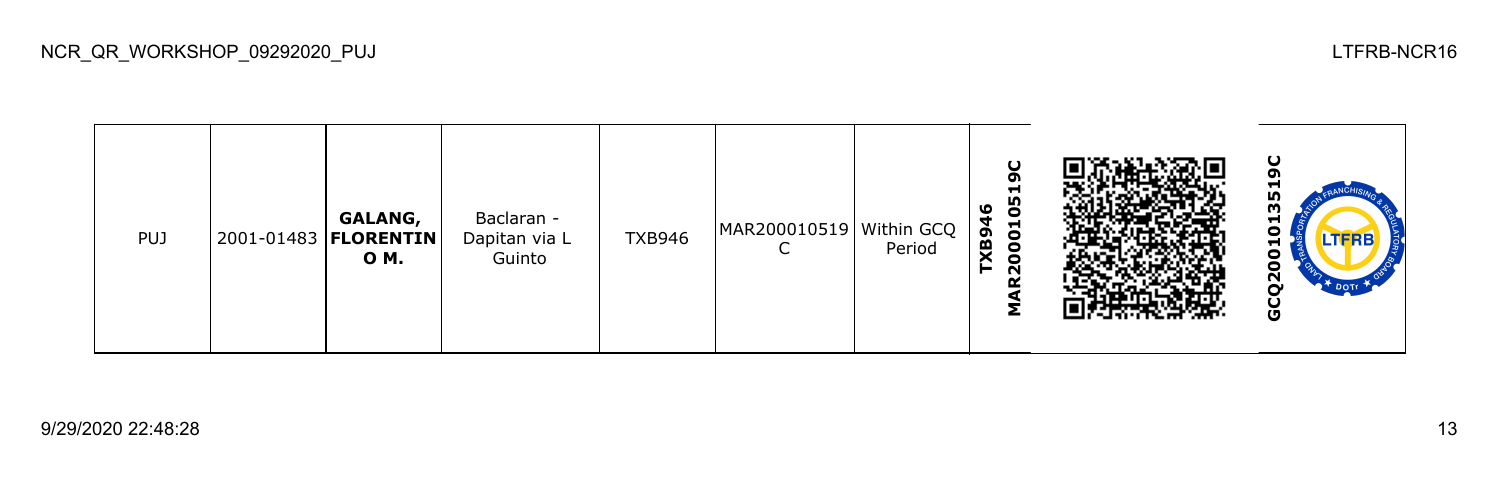| <b>PUJ</b> |  | GALANG,<br>2001-01483   <b>FLORENTIN</b><br>0 M. | Baclaran -<br>Dapitan via L<br>Guinto | <b>DWX122</b> | $MAR200111736 \mid \text{Within GCQ} \mid \mathbf{X} \cdot \mathbf{A}$<br>4C | Period | O<br>w<br>m<br>22<br>$\blacktriangleright$<br>$\mathbf{1}$<br>$\blacksquare$<br>$\bullet$<br>20 |  | −<br>с<br>LTERB<br>o<br>Ο<br>2S<br>o |
|------------|--|--------------------------------------------------|---------------------------------------|---------------|------------------------------------------------------------------------------|--------|-------------------------------------------------------------------------------------------------|--|--------------------------------------|
|------------|--|--------------------------------------------------|---------------------------------------|---------------|------------------------------------------------------------------------------|--------|-------------------------------------------------------------------------------------------------|--|--------------------------------------|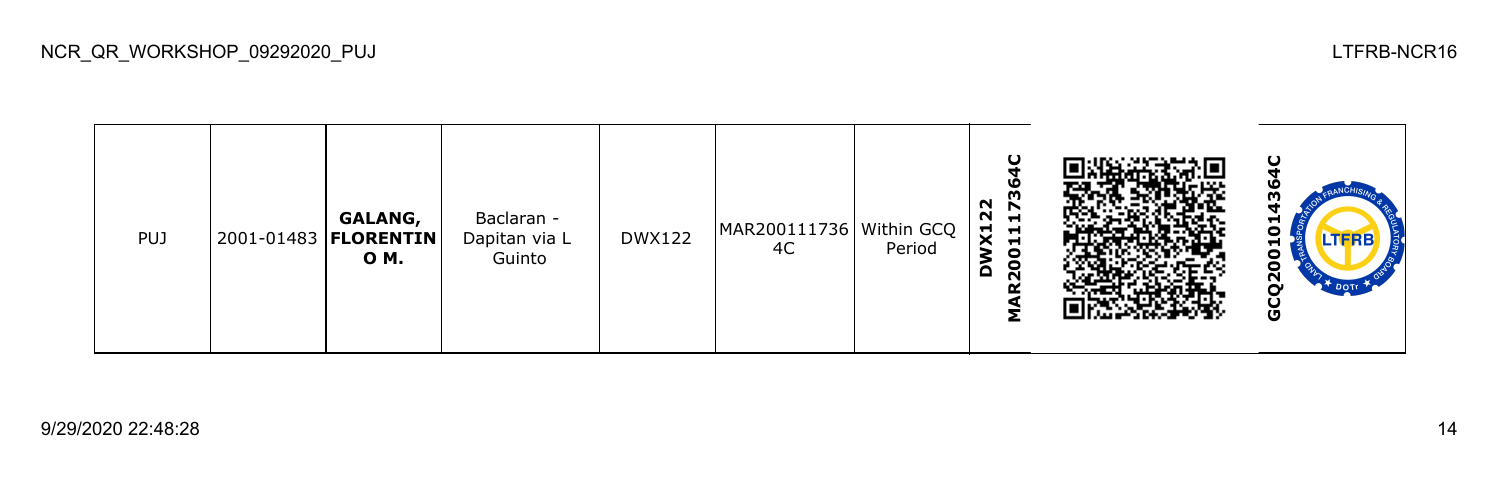**GCQ2001015RMDO**₹ **LTC2540RMDO TVJ131 GALANG,**  Baclaran - TVJ131 LTC2540RMDO Within GCQ Dapitan via L ៓ PUJ 2001-01483 **FLORENTIN** Period **O M.** Guinto GCQ200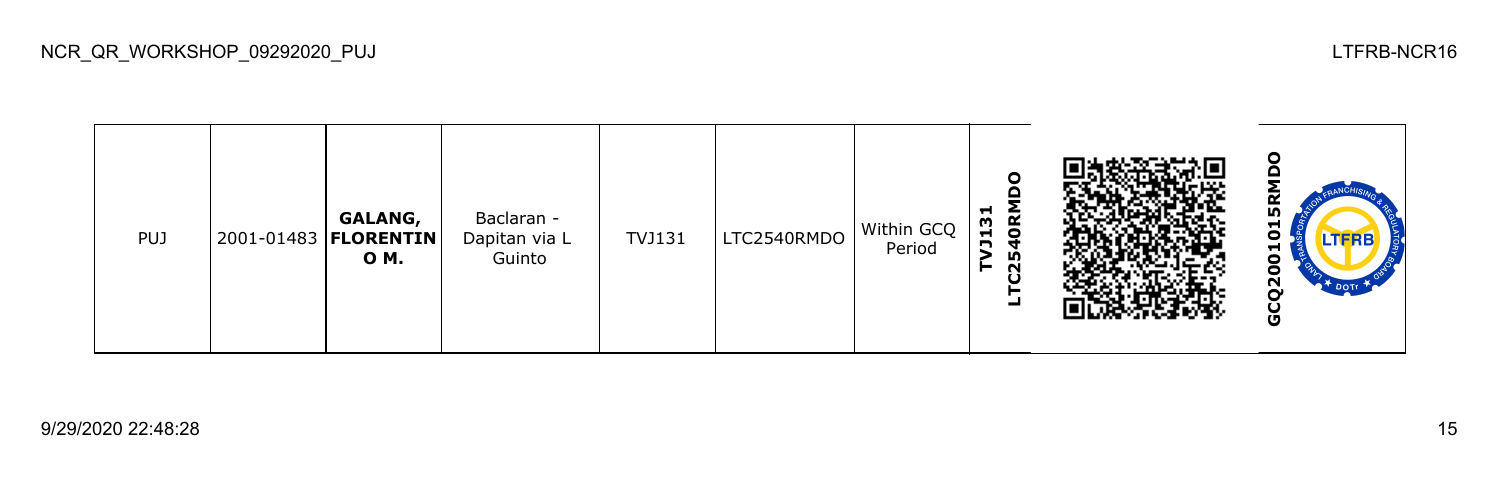| <b>PUJ</b> |  | GALANG,<br>2001-01483   <b>FLORENTIN</b><br>0 M. | Baclaran -<br>Dapitan via L<br>Guinto | <b>XLU587</b> | MAR200219362 Within GCQ | Period | င္မ<br>93<br>587<br>021<br>Э<br>о<br>$\times$<br>$\sim$ |  | −<br>Ξ<br>−<br>о<br>N<br>O |
|------------|--|--------------------------------------------------|---------------------------------------|---------------|-------------------------|--------|---------------------------------------------------------|--|----------------------------|
|------------|--|--------------------------------------------------|---------------------------------------|---------------|-------------------------|--------|---------------------------------------------------------|--|----------------------------|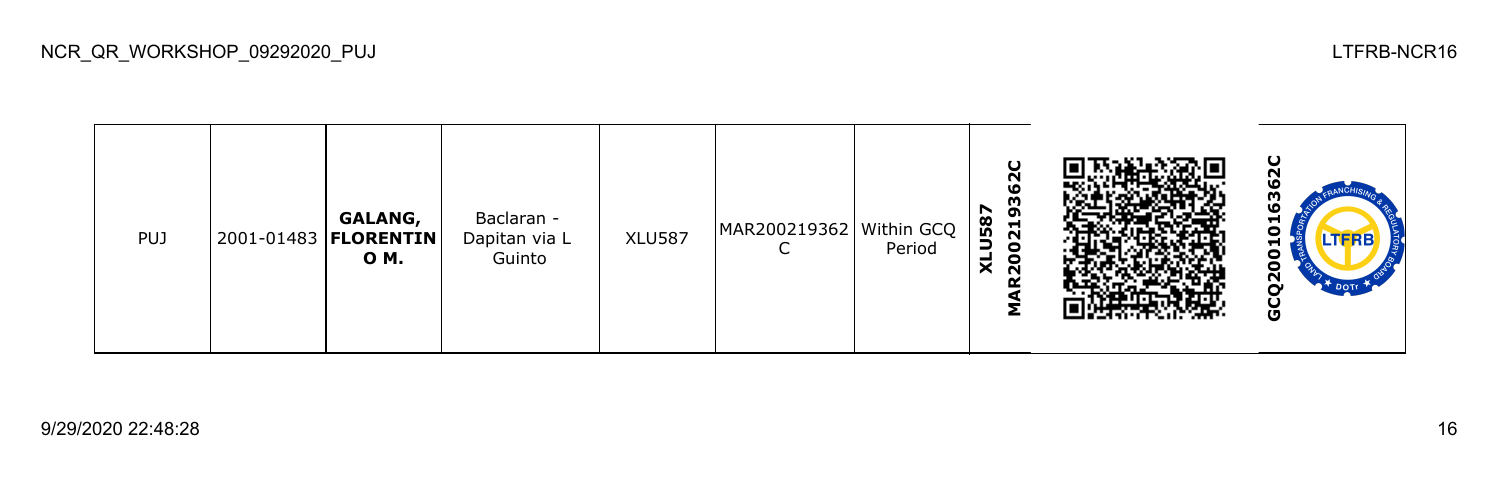| <b>PUJ</b> | 2001-01483   <b>FLORENTIN</b> | GALANG,<br>O M. | Baclaran -<br>Dapitan via L<br>Guinto | <b>TXA903</b> | <b>CMCI97512C</b> | Within GCQ<br>Period | r<br>m<br>751<br>$\mathbf{S}$<br>C <sub>19</sub><br>$\check{ }$<br>ပ |  | ပ<br>N<br>−<br><b>In</b><br>с<br>.TERB<br>-<br>с<br>ο<br>S2<br><b>DOT</b><br>u<br>O |
|------------|-------------------------------|-----------------|---------------------------------------|---------------|-------------------|----------------------|----------------------------------------------------------------------|--|-------------------------------------------------------------------------------------|
|------------|-------------------------------|-----------------|---------------------------------------|---------------|-------------------|----------------------|----------------------------------------------------------------------|--|-------------------------------------------------------------------------------------|

NCR\_QR\_WORKSHOP\_09292020\_PUJ LTFRB-NCR16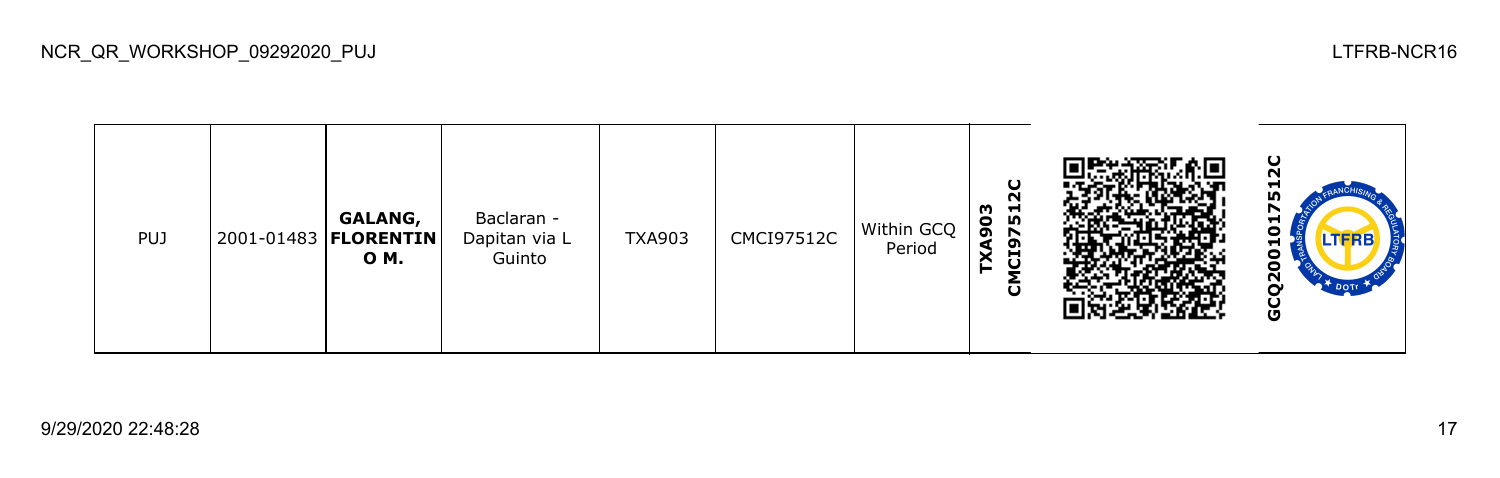| <b>PUJ</b> |  | GALANG,<br>2001-01483   <b>FLORENTIN</b><br>0 M. | Baclaran -<br>Dapitan via L<br>Guinto | <b>NWF746</b> | <b>TM0438C</b> | Within GCQ<br>Period | <b>138C</b><br>O<br>F74<br>z |  | ပ<br>Ō<br>−<br>г<br>c<br>N<br>O |
|------------|--|--------------------------------------------------|---------------------------------------|---------------|----------------|----------------------|------------------------------|--|---------------------------------|
|------------|--|--------------------------------------------------|---------------------------------------|---------------|----------------|----------------------|------------------------------|--|---------------------------------|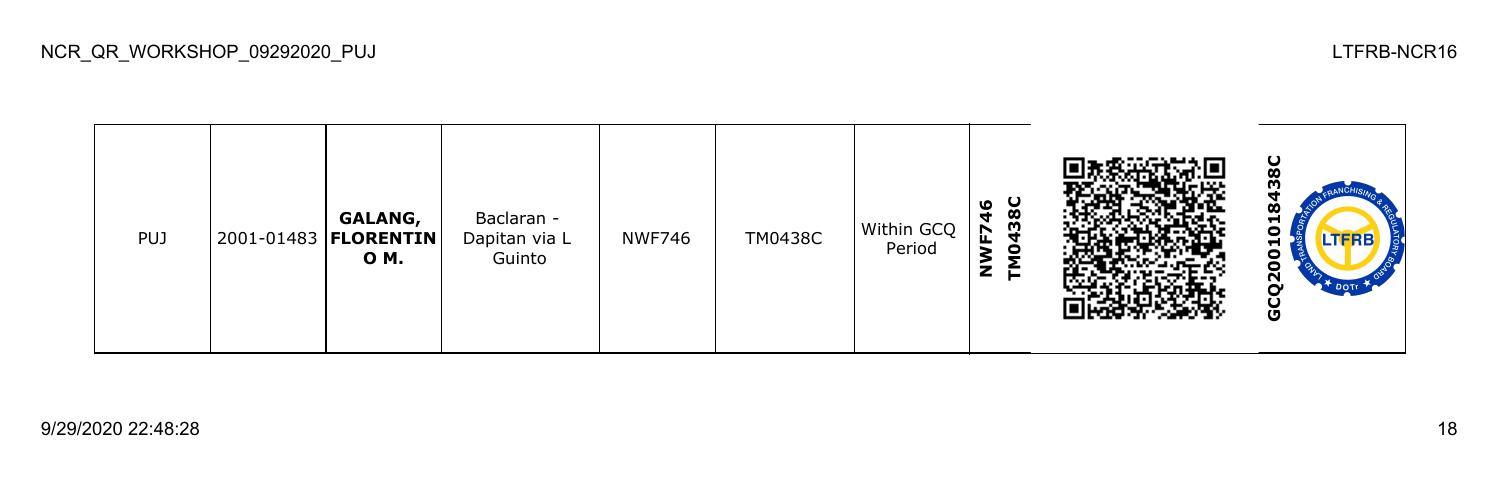

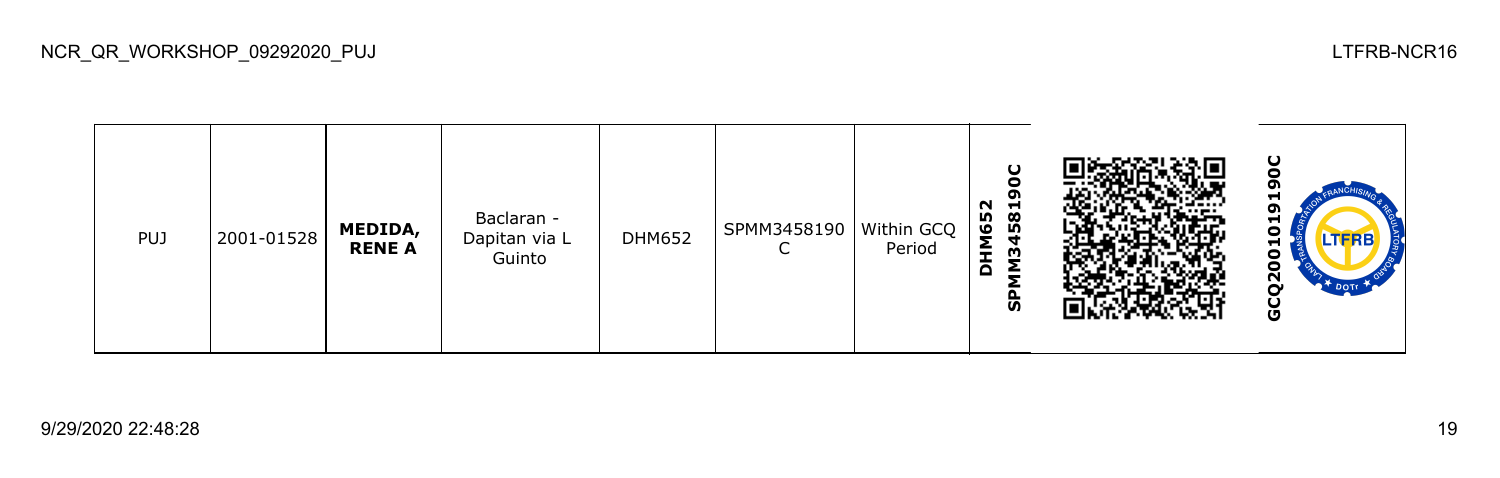| <b>PUJ</b> |  | GALANG,<br>2001-03121   FLORENTIN<br><b>OM.</b> | Baclaran -<br>Dapitan via L<br>Guinto | <b>NWP690</b> | SMI7795450C | Within GCQ<br>Period | 0<br>m<br>ຶ<br>Iņ,<br>$\tilde{S}$<br>໑<br>₹<br>z<br>Ħ<br>$\overline{v}$ |  | N<br>o<br>Ν<br>O |
|------------|--|-------------------------------------------------|---------------------------------------|---------------|-------------|----------------------|-------------------------------------------------------------------------|--|------------------|
|------------|--|-------------------------------------------------|---------------------------------------|---------------|-------------|----------------------|-------------------------------------------------------------------------|--|------------------|

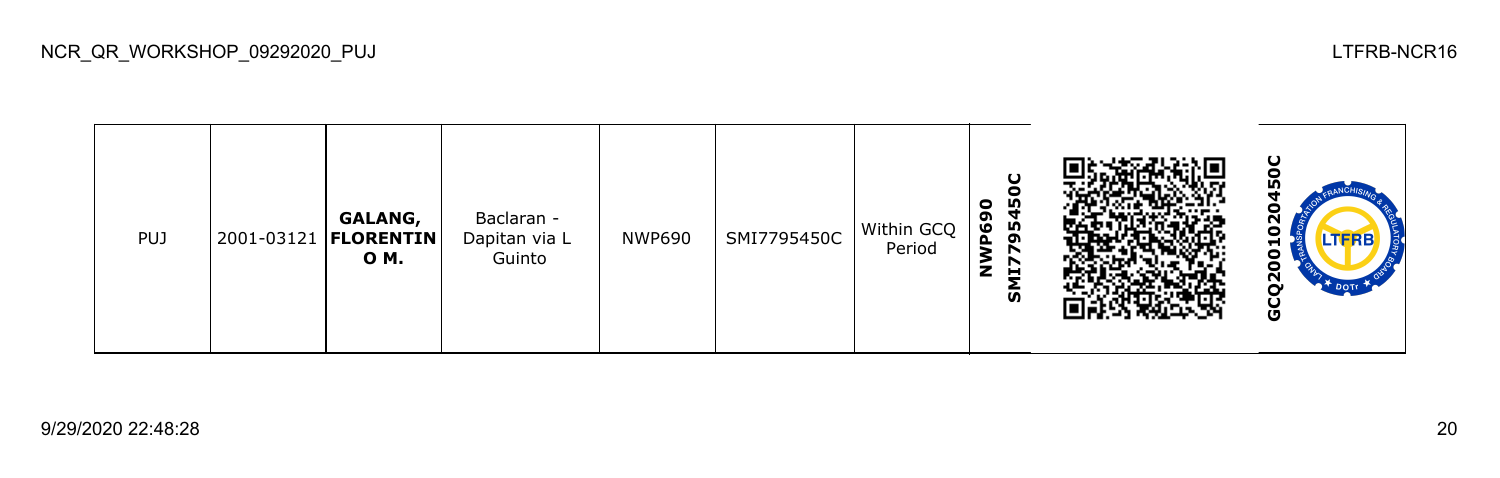**GCQ2001021681CSPMM243681C DDH143 GALANG,**  Baclaran - 8 DDH143 SPMM243681C Within GCQ Dapitan via L PUJ 2001-03121 **FLORENTIN** Period  $\overline{\mathbf{5}}$ **O M.** Guinto GCQ200

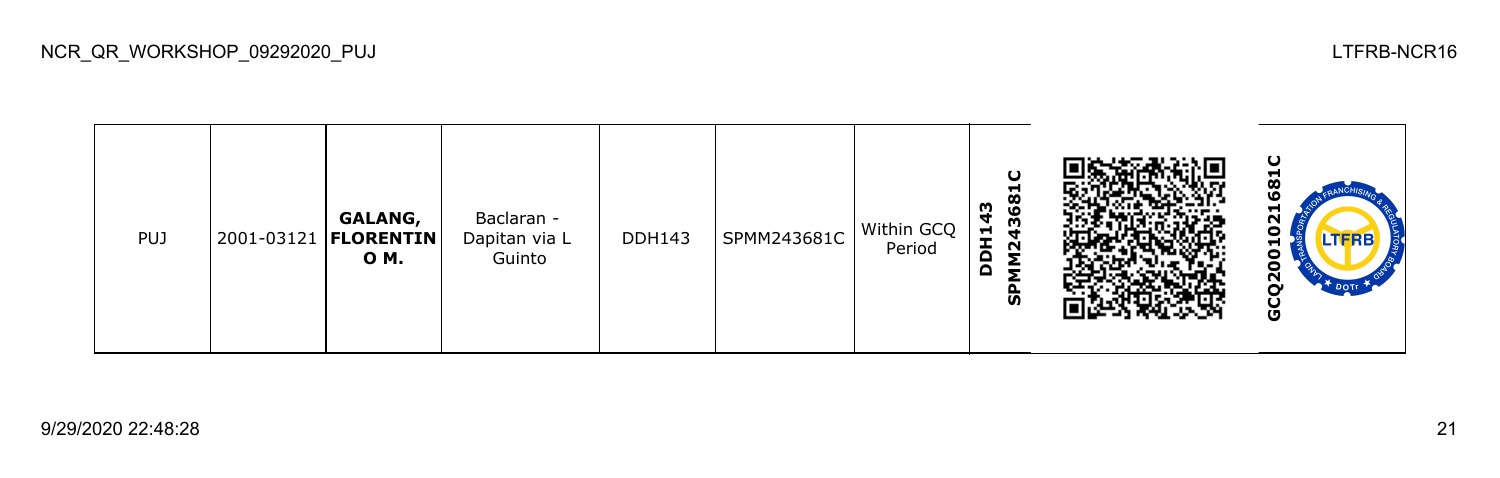| <b>PUJ</b> |  | GALANG,<br>  2001-03121   <b>FLORENTIN</b>  <br>O M. | Baclaran -<br>Dapitan via L<br>Guinto | <b>VBL173</b> | MAR200115759   Within GCQ | Period | ပ<br>ၵိ<br><u>ნ</u><br>ო<br>r<br>Н<br>ᆋ<br>001<br>ᆱ<br>N |  | ပ<br>N<br>n<br>ο<br>о<br>Ñ<br>DOT<br>O |
|------------|--|------------------------------------------------------|---------------------------------------|---------------|---------------------------|--------|----------------------------------------------------------|--|----------------------------------------|
|------------|--|------------------------------------------------------|---------------------------------------|---------------|---------------------------|--------|----------------------------------------------------------|--|----------------------------------------|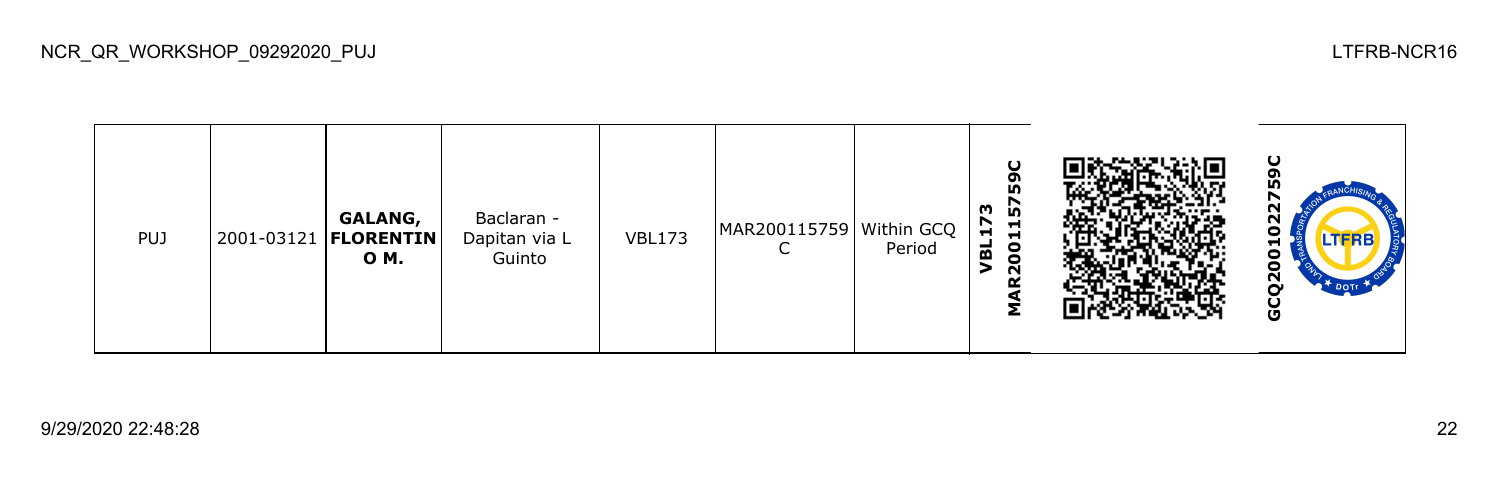| PUJ | 2002-00080 | JARAMILLA <br><b>REYNALDO</b><br>D | Baclaran -<br>Dapitan via L<br>Guinto | <b>PVN845</b> | SPMM8388795 | Within GCQ<br>Period | U<br>ın<br>n<br>83887<br><b>N84</b><br>௨<br>င္ဟ |  | 5C<br>m<br>с<br>പ്പ<br>DOT<br>ט |
|-----|------------|------------------------------------|---------------------------------------|---------------|-------------|----------------------|-------------------------------------------------|--|---------------------------------|
|-----|------------|------------------------------------|---------------------------------------|---------------|-------------|----------------------|-------------------------------------------------|--|---------------------------------|

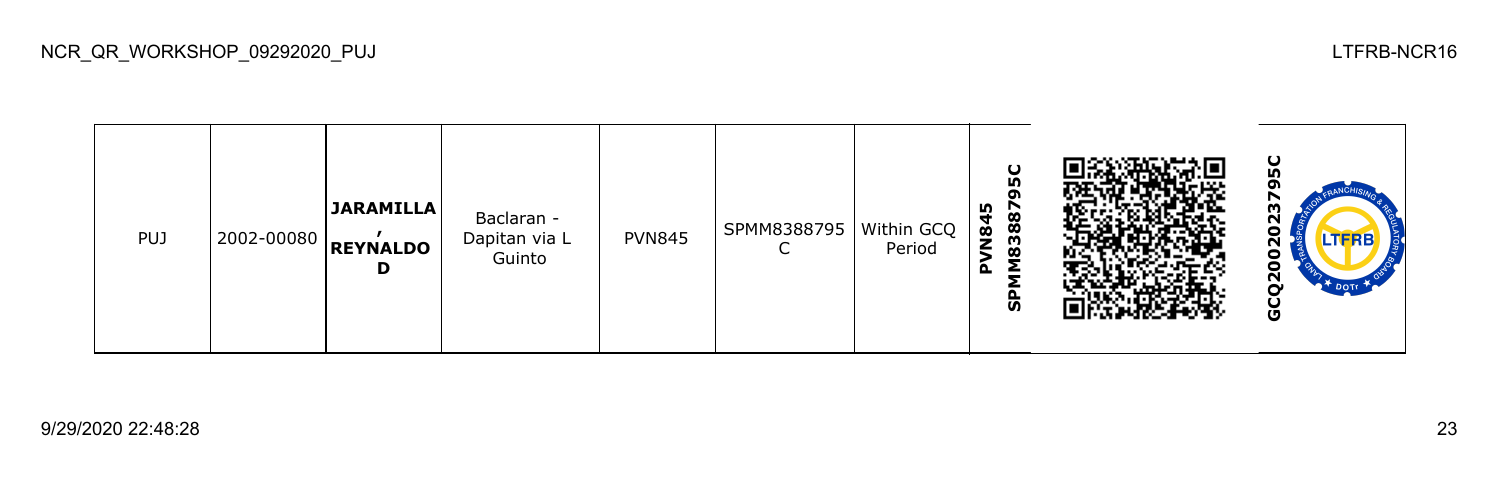| <b>PUJ</b> |  | <b>MENDOZA,</b><br>2002-01391   ESMERALD<br>A | Baclaran -<br>Dapitan via L<br>Guinto | <b>PKC302</b> | SPMM1707588 | Within GCQ  <br>Period | U<br>588<br>N<br>707<br>$\overline{C}30$<br>H<br>o<br><u>ທ</u> |  | $rac{6}{8}$<br>œ<br>ın<br>ี<br>o<br><b>LTFRBT</b><br>ี่<br>о<br>о<br>$\overline{2}$<br>DOTT<br>O |
|------------|--|-----------------------------------------------|---------------------------------------|---------------|-------------|------------------------|----------------------------------------------------------------|--|--------------------------------------------------------------------------------------------------|
|------------|--|-----------------------------------------------|---------------------------------------|---------------|-------------|------------------------|----------------------------------------------------------------|--|--------------------------------------------------------------------------------------------------|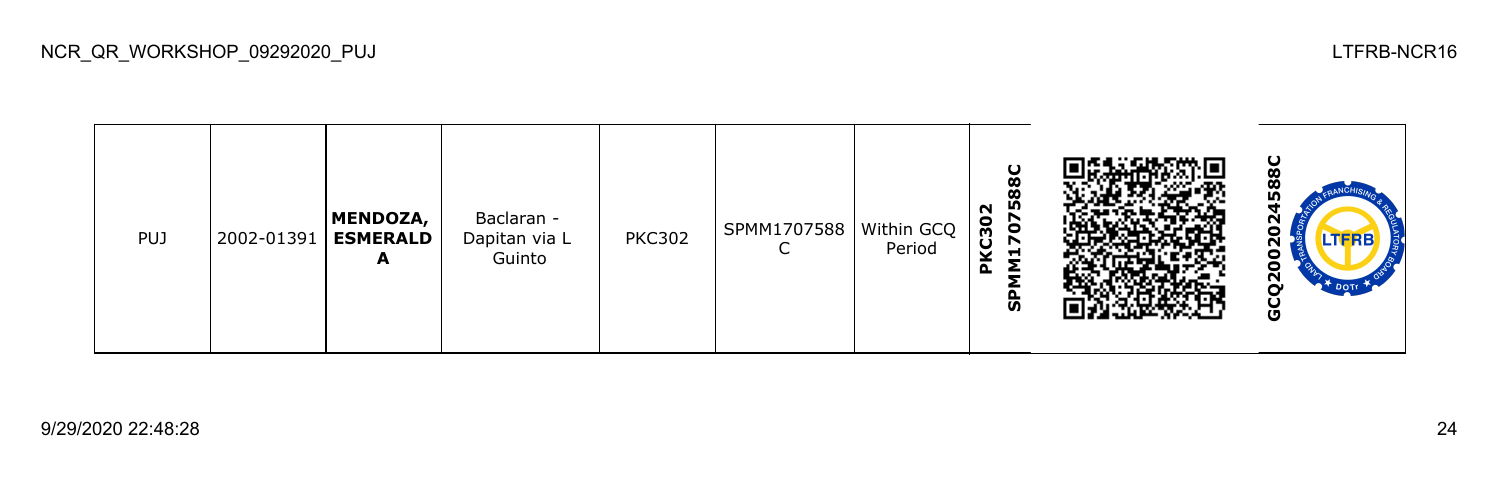| <b>PUJ</b> |  | <b>PRESTO,</b><br>2002-02019   SERVILLAN   <br>O | <b>BACLARAN -</b><br>DAPITAN VIA L.<br><b>GUINTO A RIVER</b> | <b>TWE935</b> | SPMM2001115   Within GCQ  <br>867C | Period | ပ<br>r<br>586<br>n<br>⊣<br>m<br>Н<br>ဌ<br>$\blacksquare$<br>g<br>$\sim$<br>ត |  | ပ<br>Ξ<br><b>LTFRB</b><br>N<br>о<br>Ο<br>Ñ<br>O |
|------------|--|--------------------------------------------------|--------------------------------------------------------------|---------------|------------------------------------|--------|------------------------------------------------------------------------------|--|-------------------------------------------------|
|------------|--|--------------------------------------------------|--------------------------------------------------------------|---------------|------------------------------------|--------|------------------------------------------------------------------------------|--|-------------------------------------------------|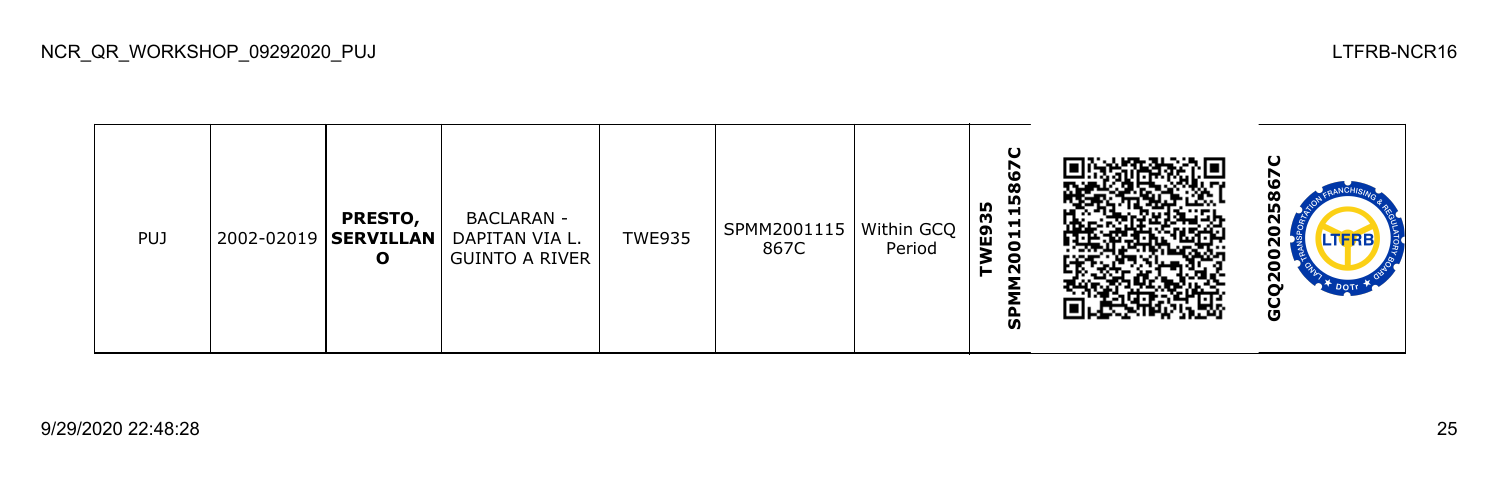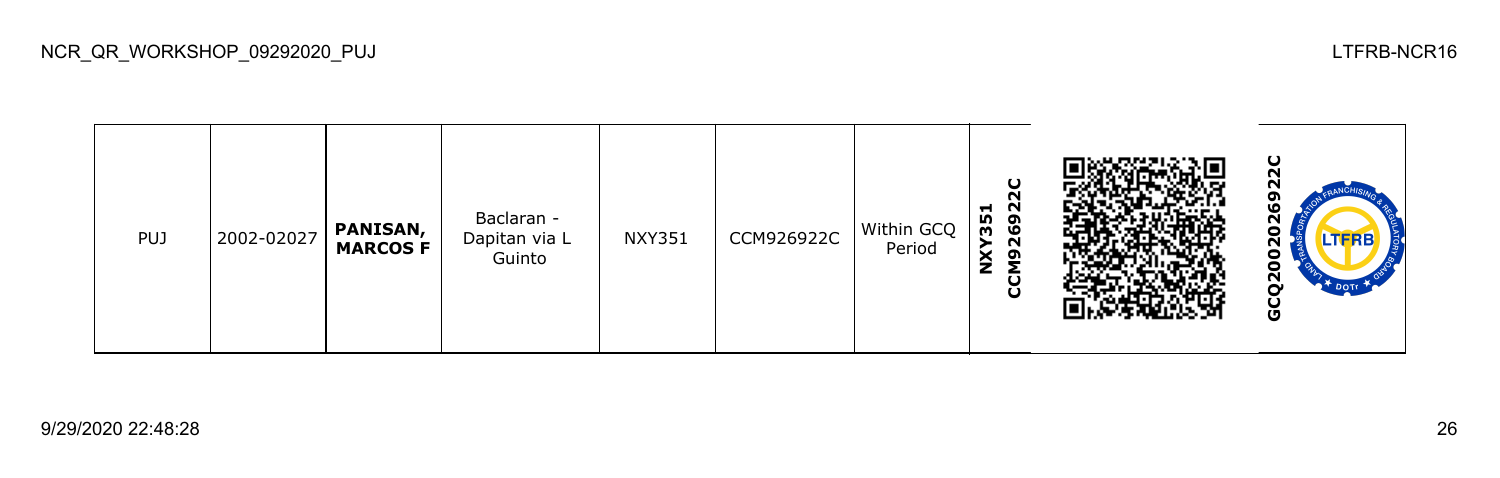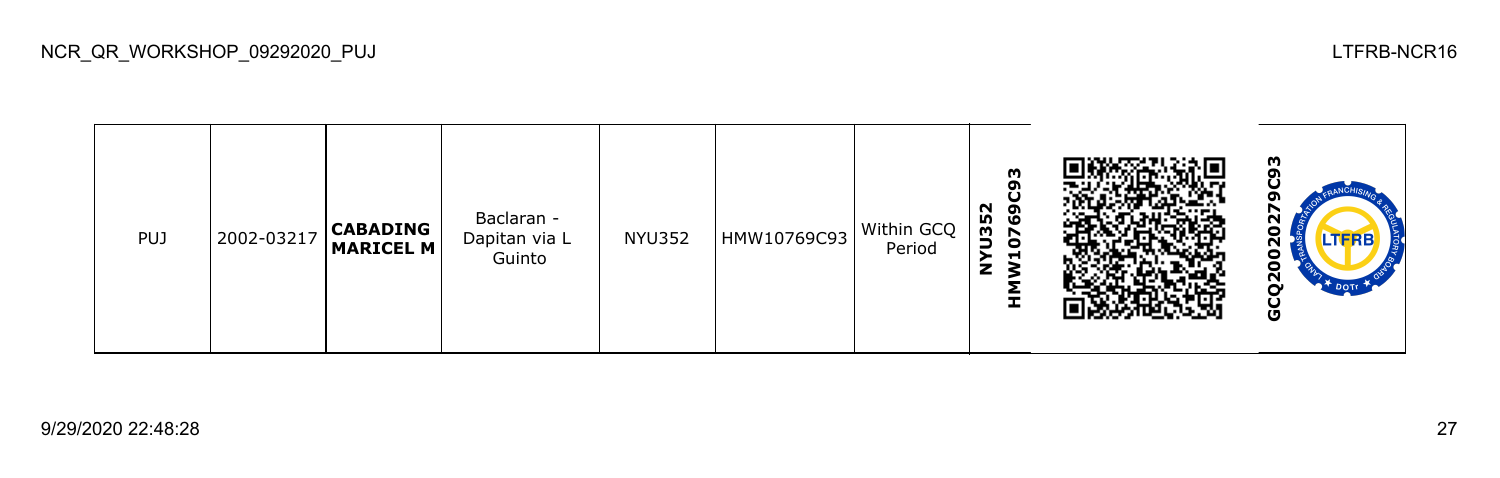

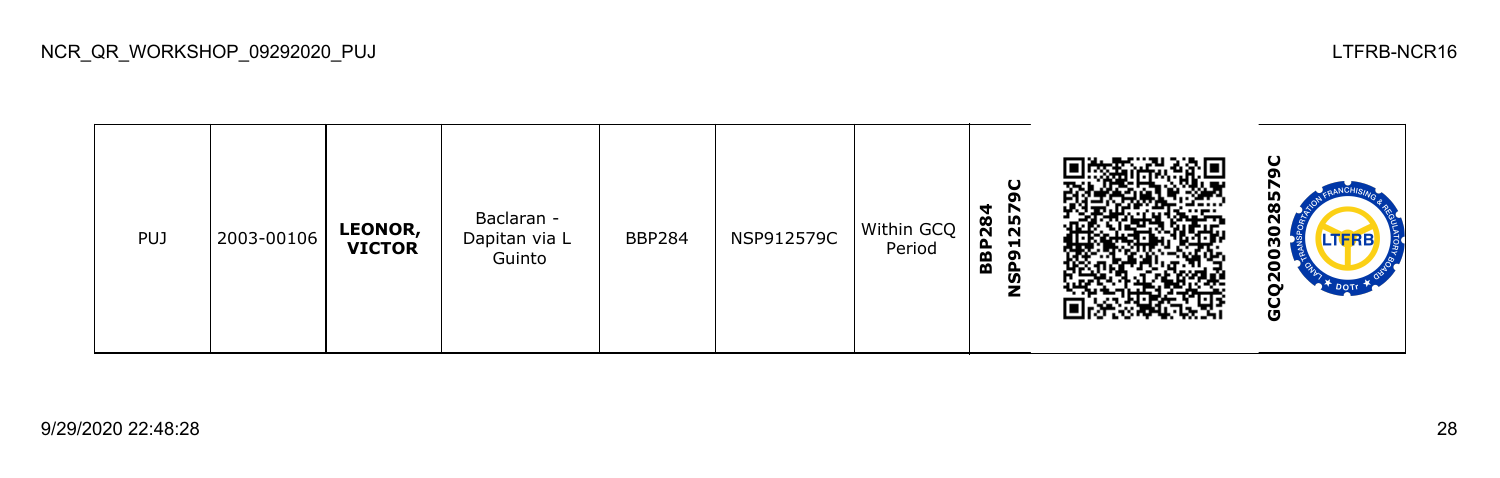**GCQ2003029099CSPMM10871099C VILOG, TVW765** σ Baclaran - 0302 **DANTE &**  TVW765 SPMM1087109 Within GCQ PUJ 2003-00211 Dapitan via L **DOMINGO,**  9C Period Guinto **BERNABE** GCQ20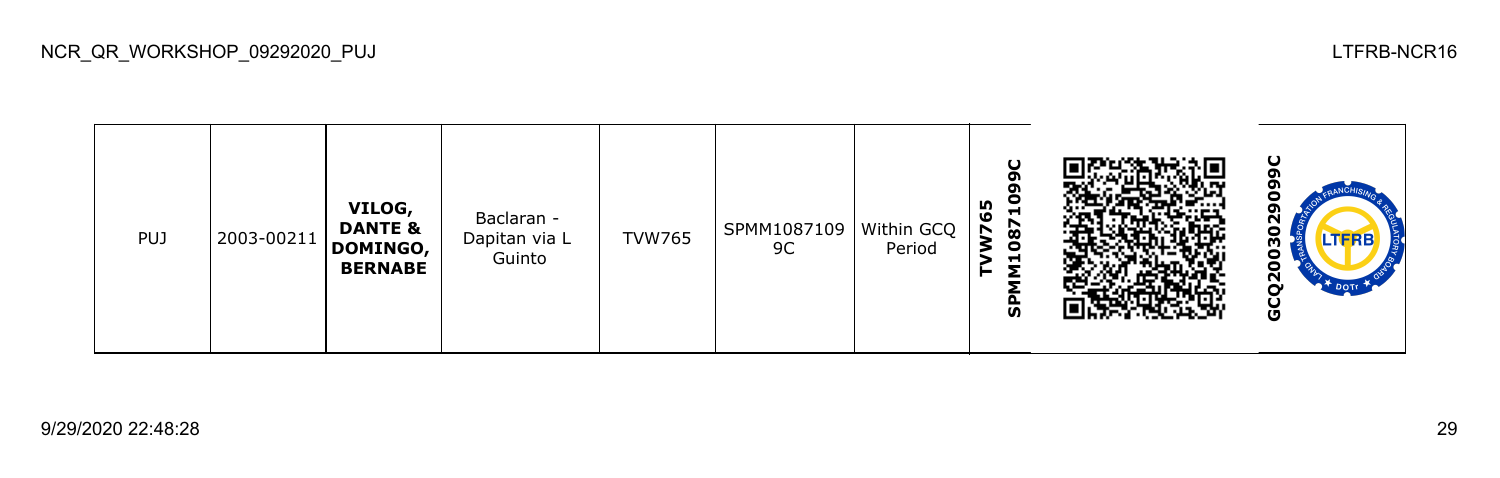ပ္လ **GCQ2003030372CMAR200218372C** N 030303 **VILOG, TXN231** Baclaran - **DANTE &**  TXN231 MAR200218372 Within GCQ PUJ 2003-00211 Dapitan via L **DOMINGO,**   $\mathsf{C}$ Period Guinto **BERNABE** GCQ20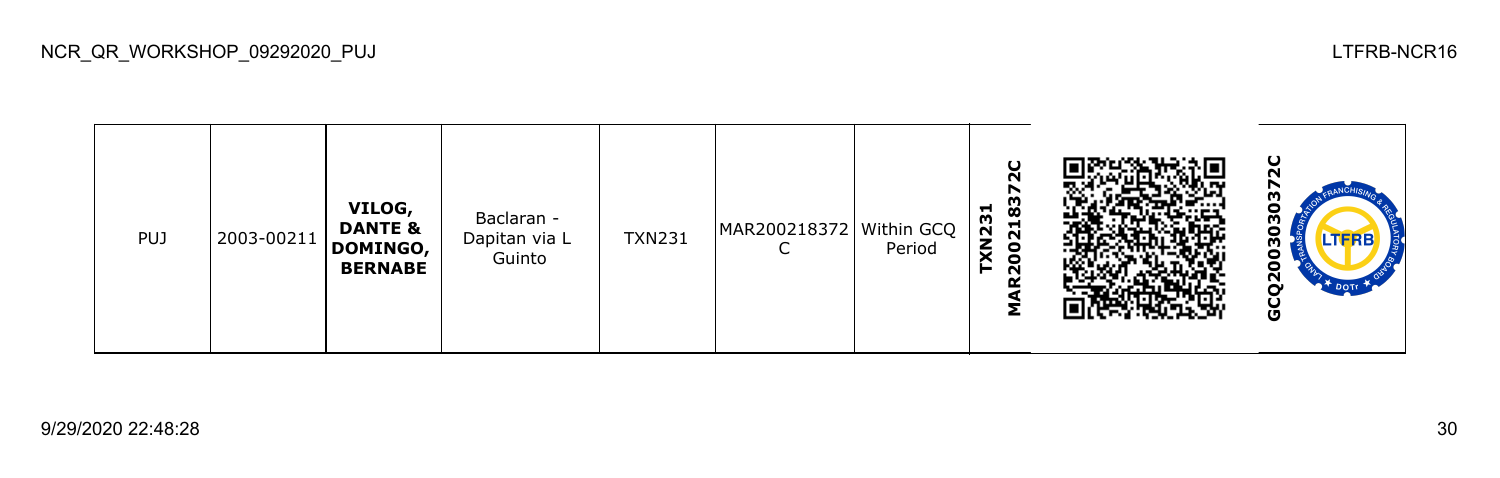| <b>PUJ</b> |  | <b>BAES, MA</b><br><b>LUCIA</b><br>2003-00813   Z/ZALDAR<br>RIAGA,<br><b>JOSEPH L</b> | Baclaran -<br>Dapitan via L<br>Guinto | <b>TWL321</b> | SPMM2002118   Within GCQ  <br>229C | Period | ပ<br>ຸດ<br>N<br>182<br>−<br>$\sim$<br>$\overline{21}$<br>$\overline{m}$<br>$\bullet$<br>$\bullet$<br>$\sim$<br><b>p</b><br>ត |  | ပ<br>თ<br>22<br>u<br>w<br>о<br><b>LTFRB</b><br>m<br>o<br>ō<br>$\tilde{\mathbf{S}}$<br><b>DOTA</b><br>မ္ပ |
|------------|--|---------------------------------------------------------------------------------------|---------------------------------------|---------------|------------------------------------|--------|------------------------------------------------------------------------------------------------------------------------------|--|----------------------------------------------------------------------------------------------------------|
|------------|--|---------------------------------------------------------------------------------------|---------------------------------------|---------------|------------------------------------|--------|------------------------------------------------------------------------------------------------------------------------------|--|----------------------------------------------------------------------------------------------------------|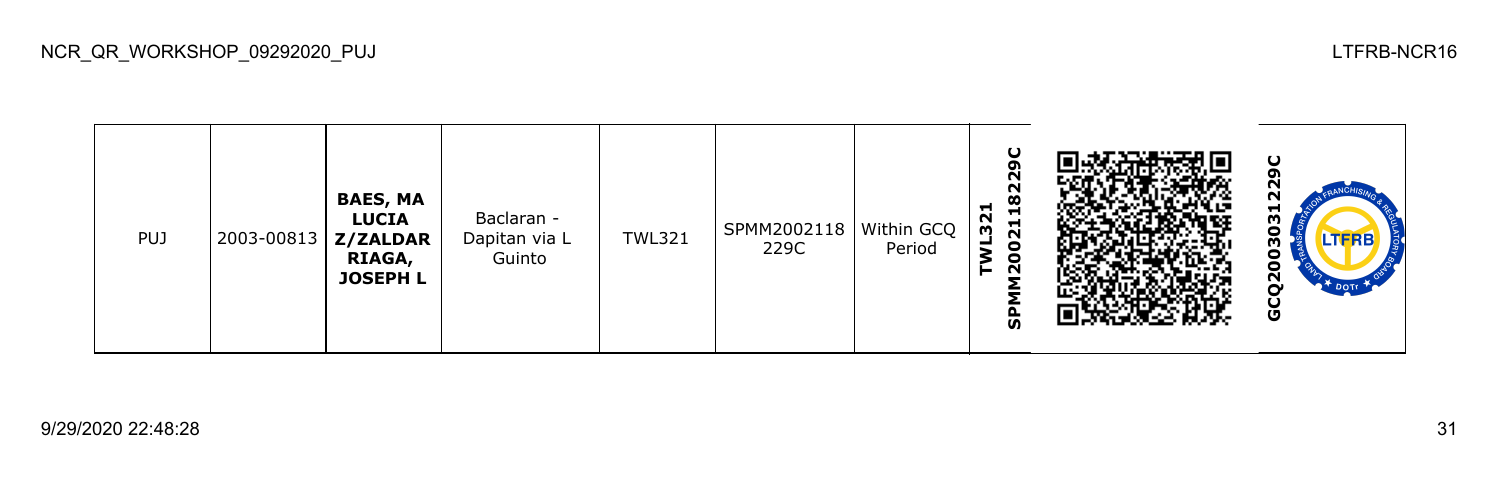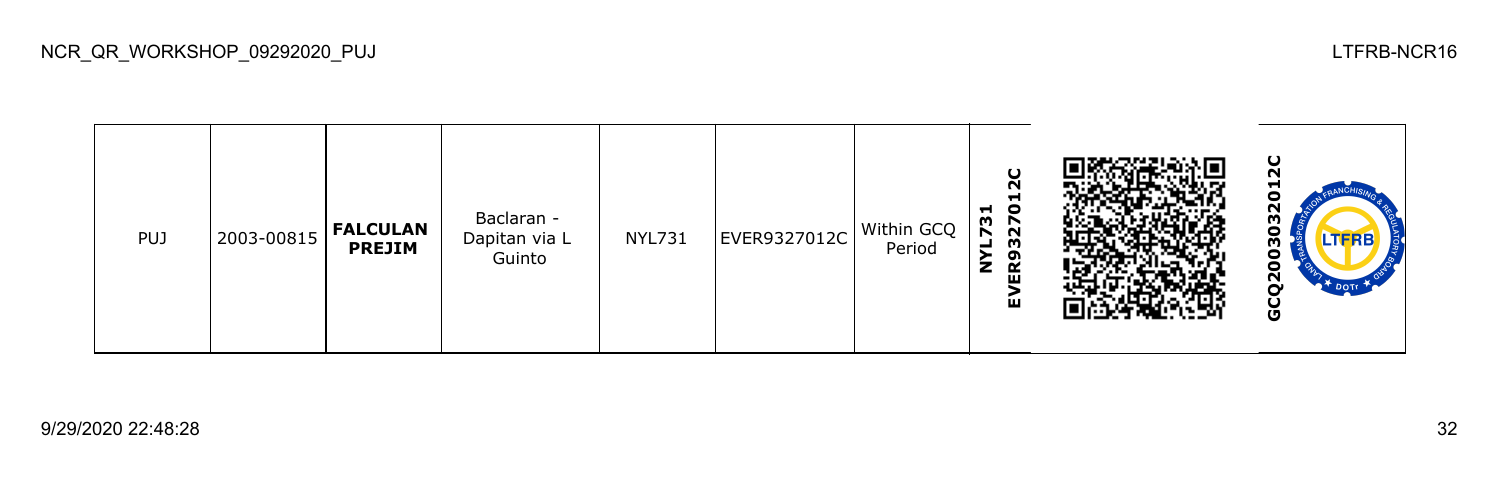

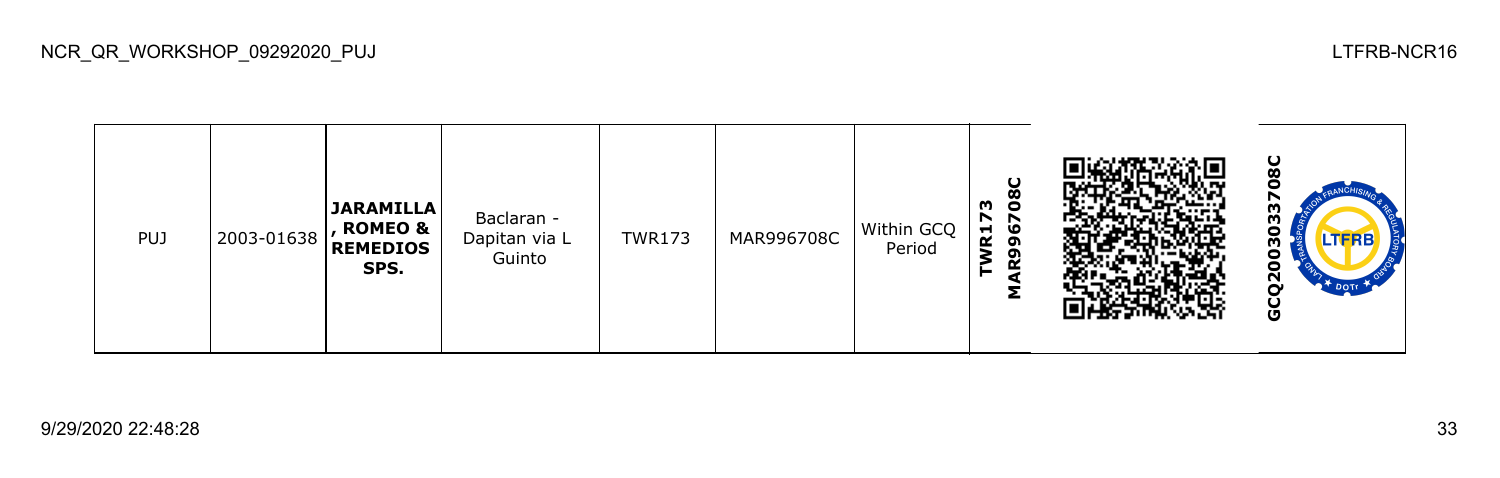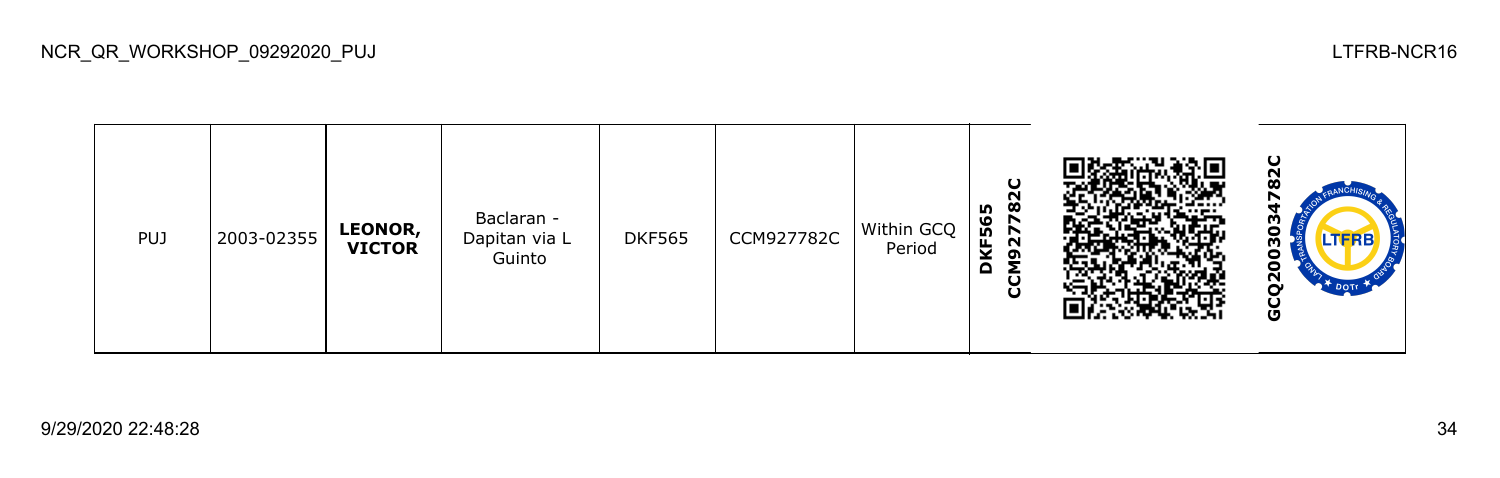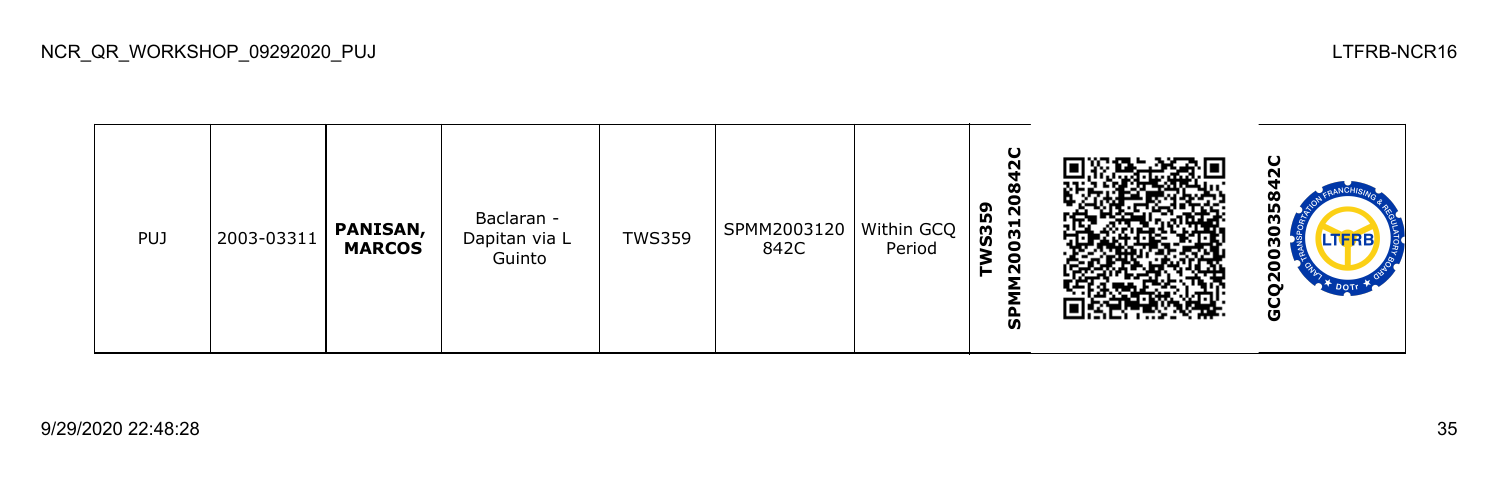

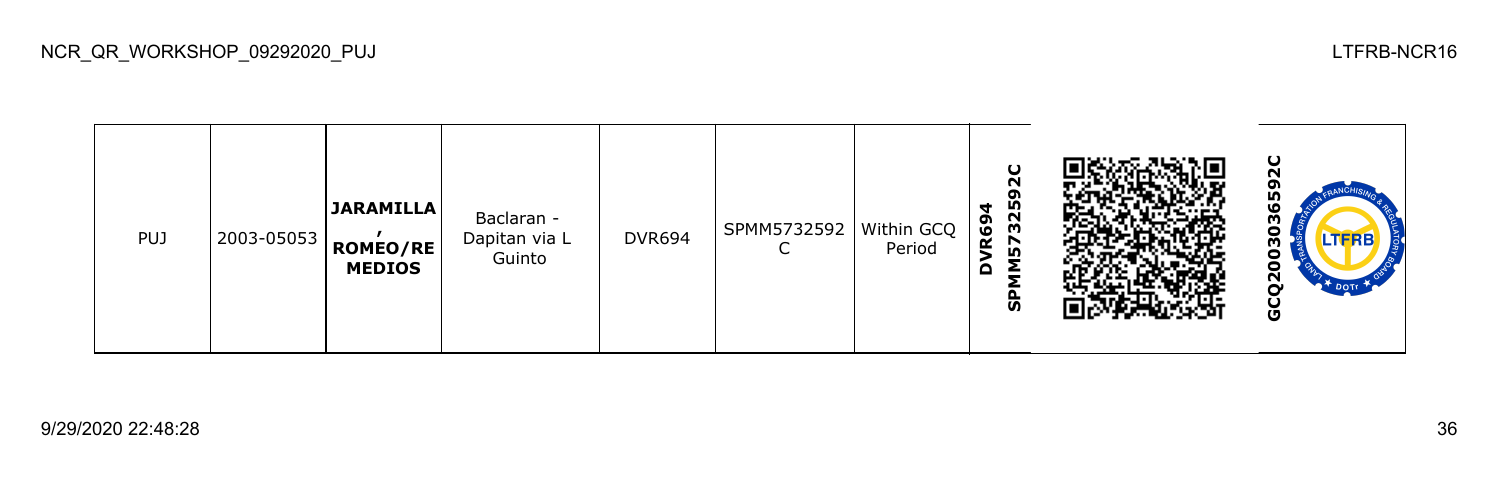| <b>PUJ</b> | 2003-05560 | <b>SANTOS</b><br><b>AZUCENA</b> | Baclaran -<br>Dapitan via L<br>Guinto | <b>DLM161</b> | SPMM6954993<br>∽<br>◡ | Within GCQ<br>Period | ပ<br>m<br>o<br>549<br>⊣<br>ಀ<br>$\blacksquare$<br>ຸດ<br>۱O<br>$\Omega$<br>╺<br>ჭ |  | ပ<br>m<br>m<br>o<br>m<br>o<br>$\mathbf{z}$<br>O |
|------------|------------|---------------------------------|---------------------------------------|---------------|-----------------------|----------------------|----------------------------------------------------------------------------------|--|-------------------------------------------------|
|------------|------------|---------------------------------|---------------------------------------|---------------|-----------------------|----------------------|----------------------------------------------------------------------------------|--|-------------------------------------------------|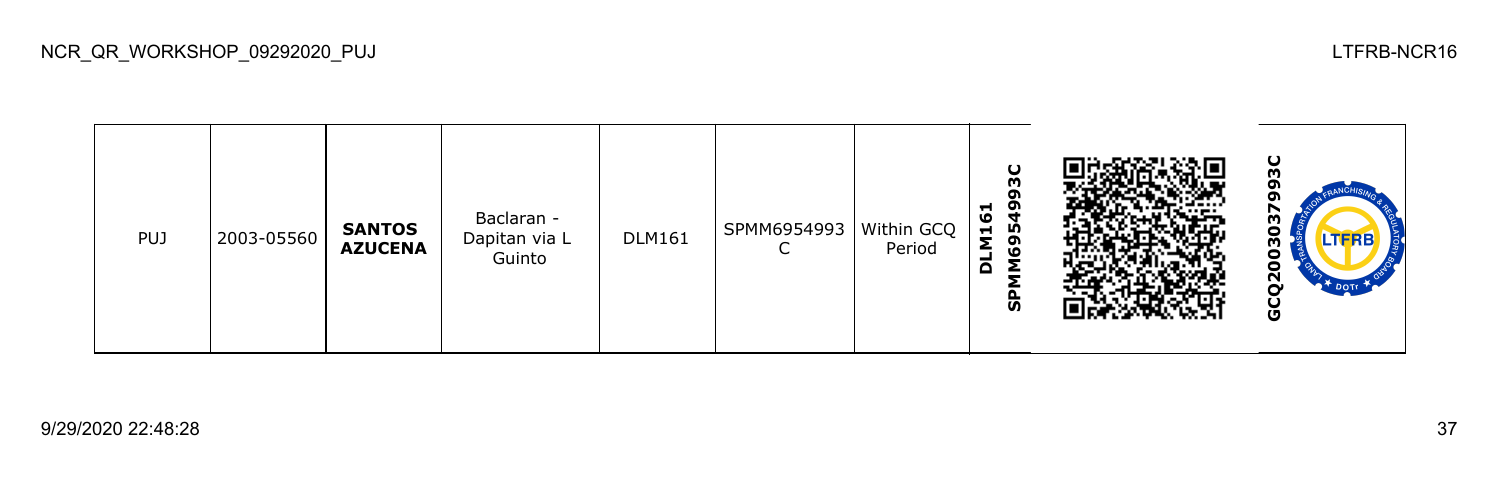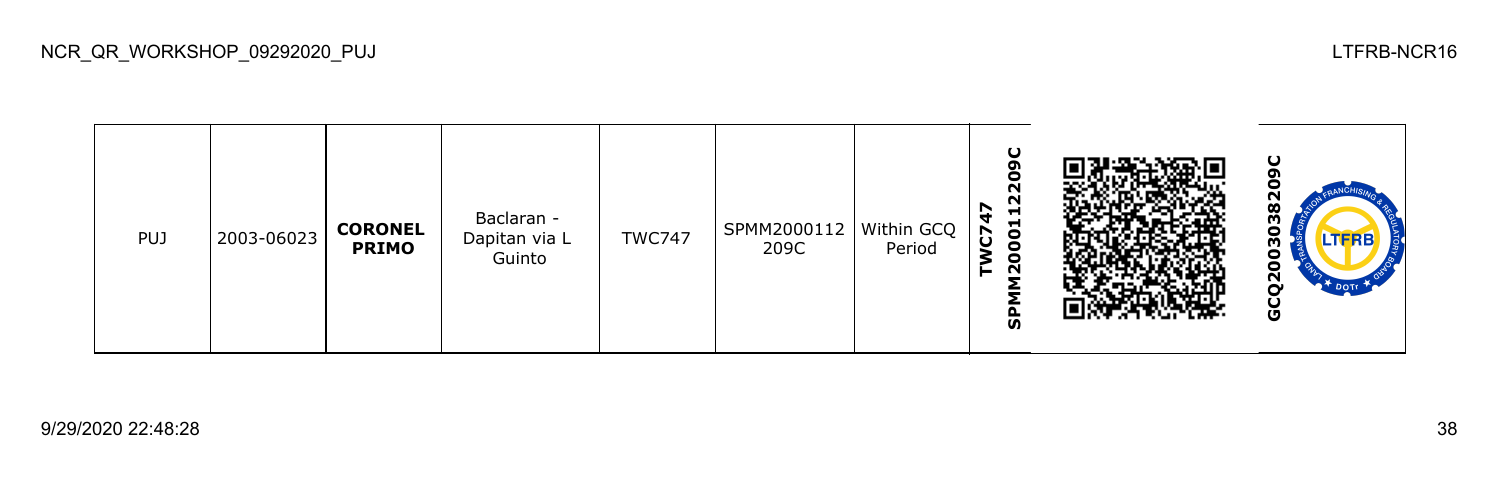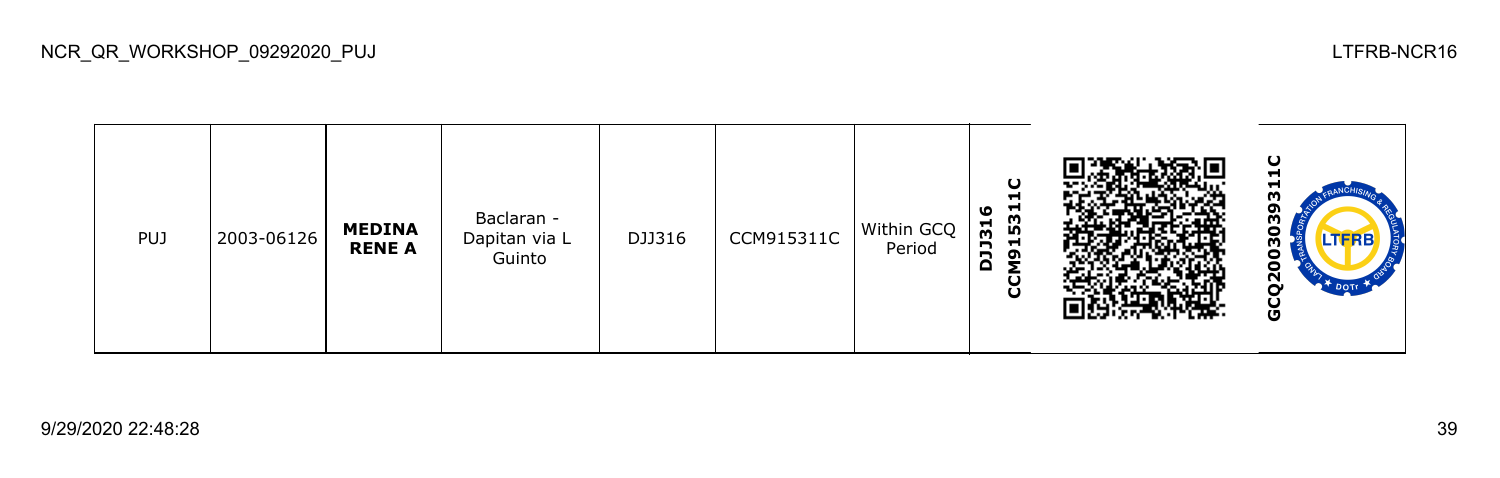| <b>PUJ</b> | 2004-01108 O, NESTOR | <b>BARTONIC</b><br>G. | Baclaran -<br>Dapitan via L<br>Guinto | <b>PXS294</b> | SPMM9974397 | Within GCQ  <br>Period | $\cup$<br>o<br>$\frac{3}{4}$<br>4<br><b>XS29</b><br>997<br>௨<br>ჭ |  | $\mathbf C$<br>TFRB.<br>N<br>O |
|------------|----------------------|-----------------------|---------------------------------------|---------------|-------------|------------------------|-------------------------------------------------------------------|--|--------------------------------|
|------------|----------------------|-----------------------|---------------------------------------|---------------|-------------|------------------------|-------------------------------------------------------------------|--|--------------------------------|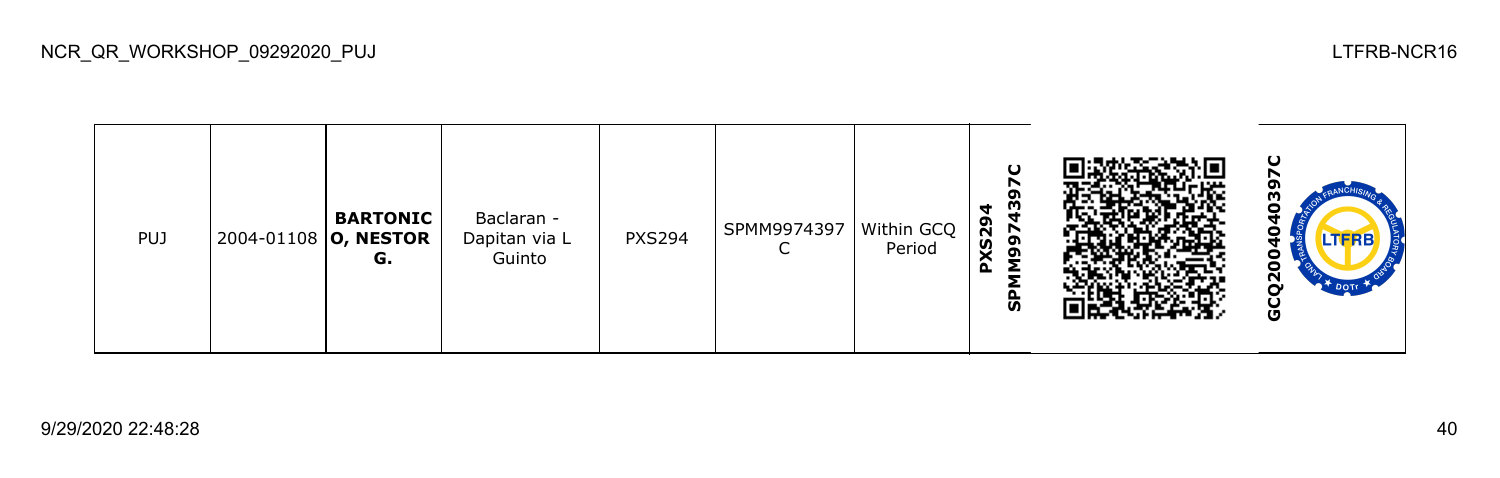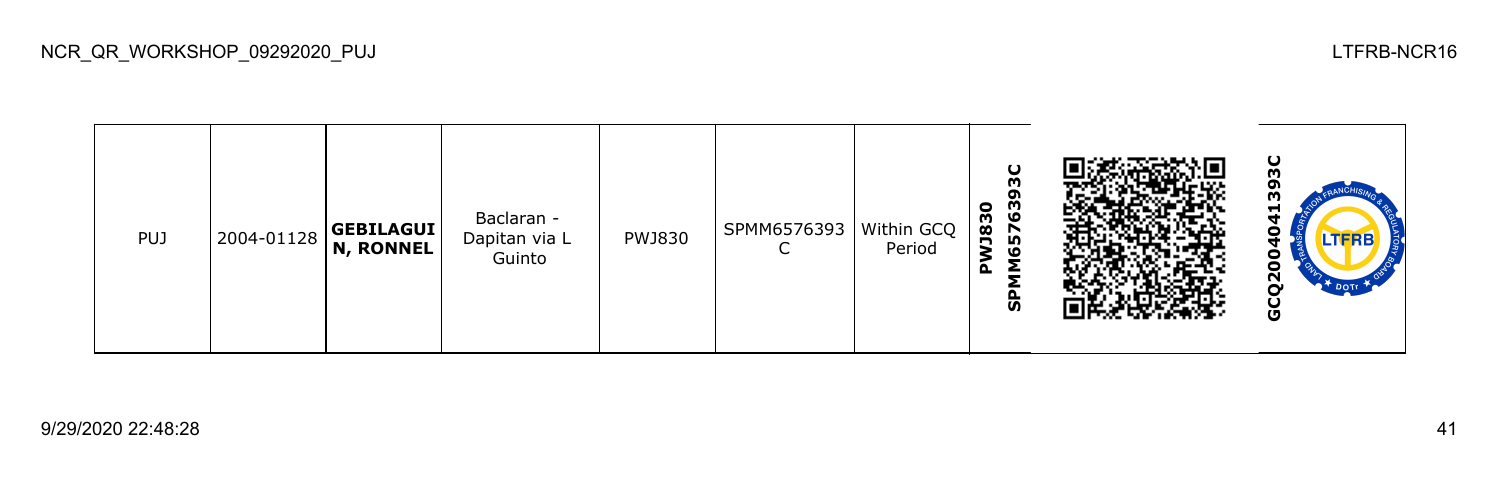

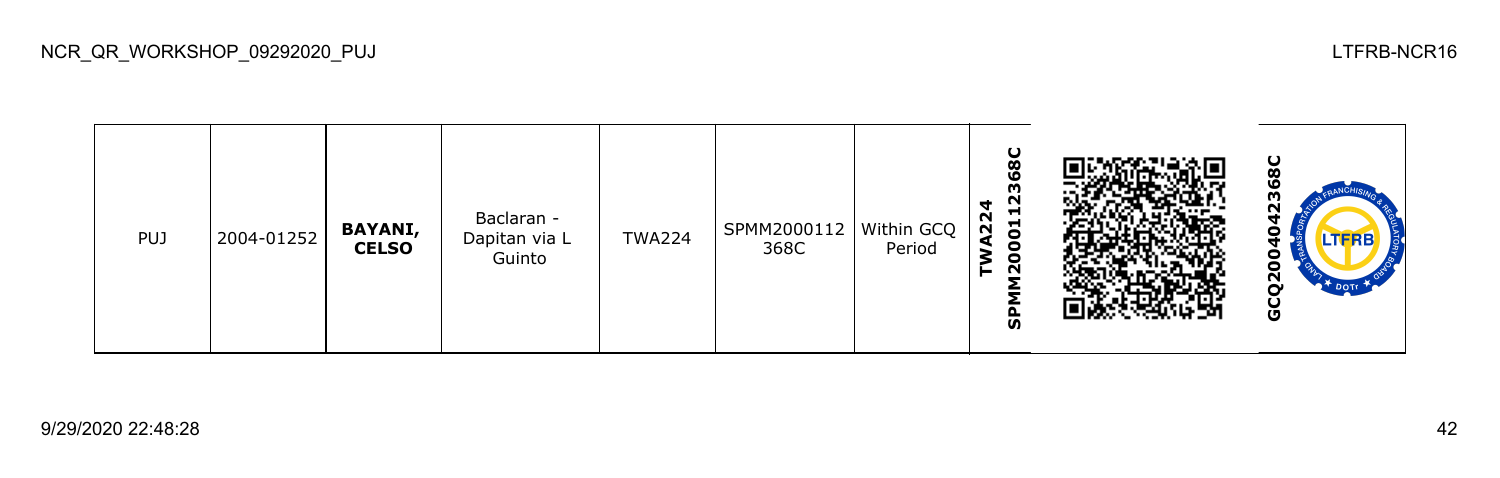

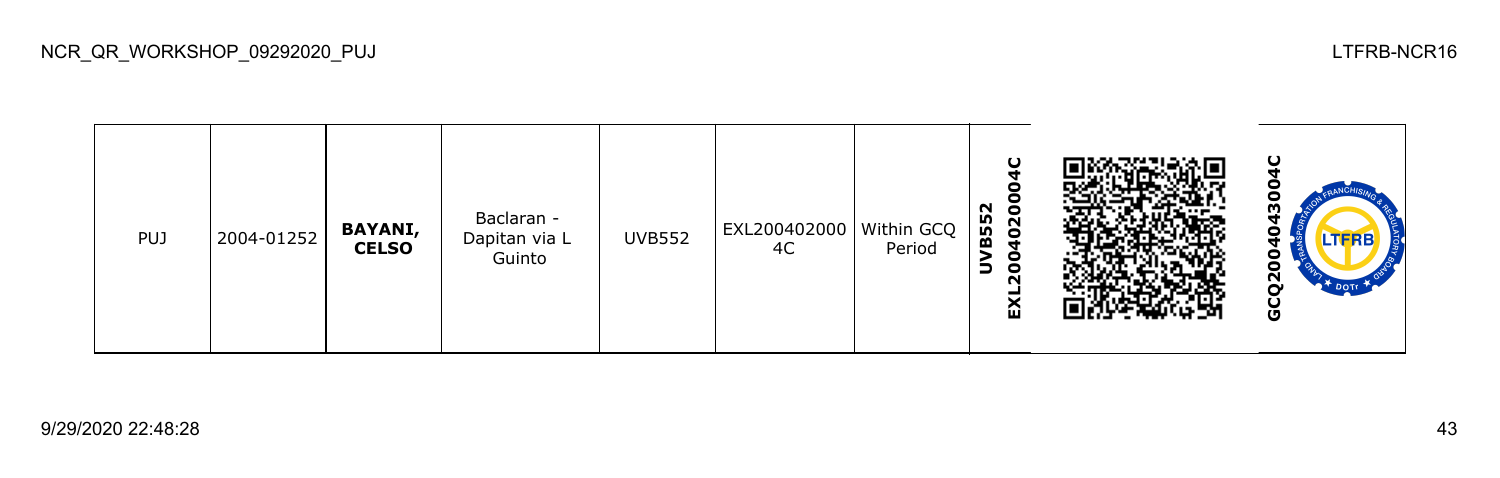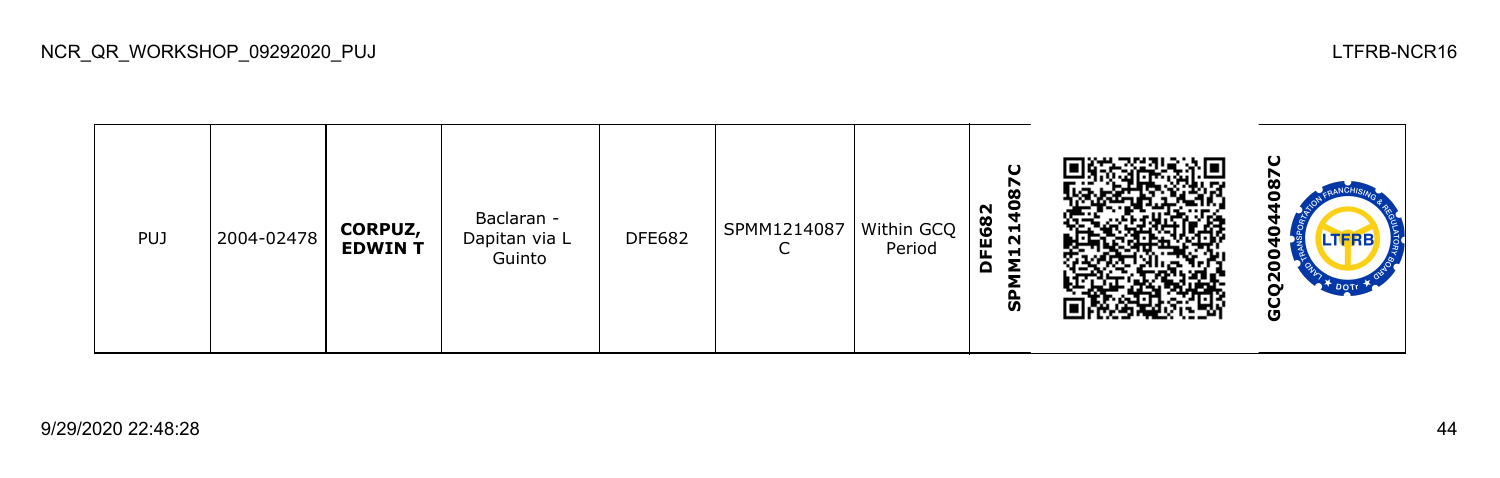

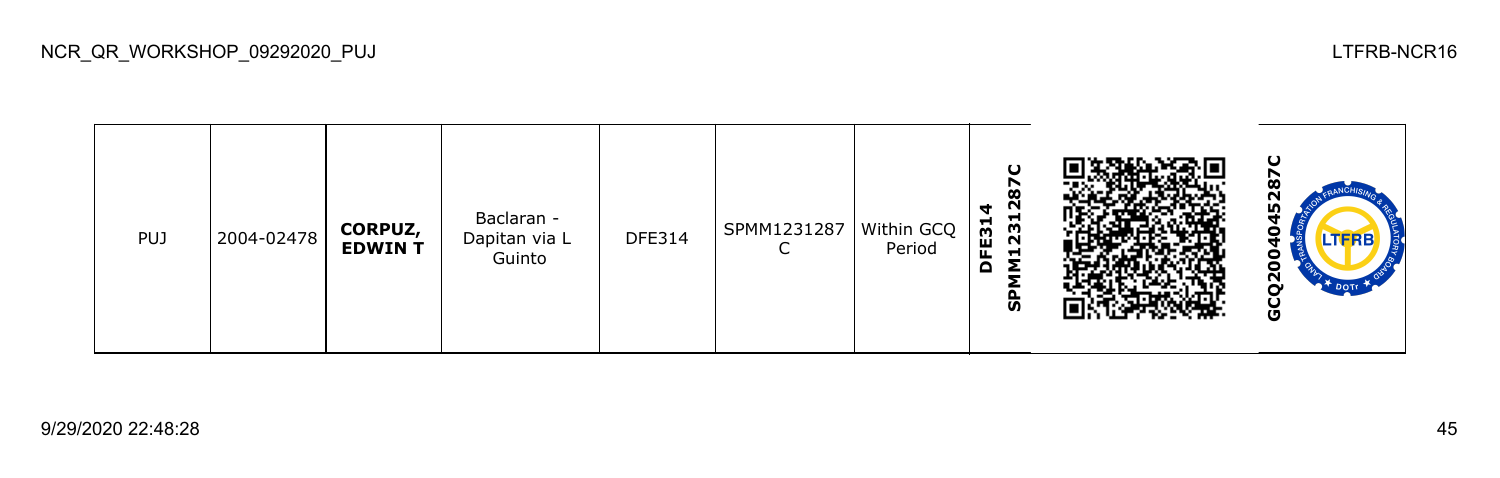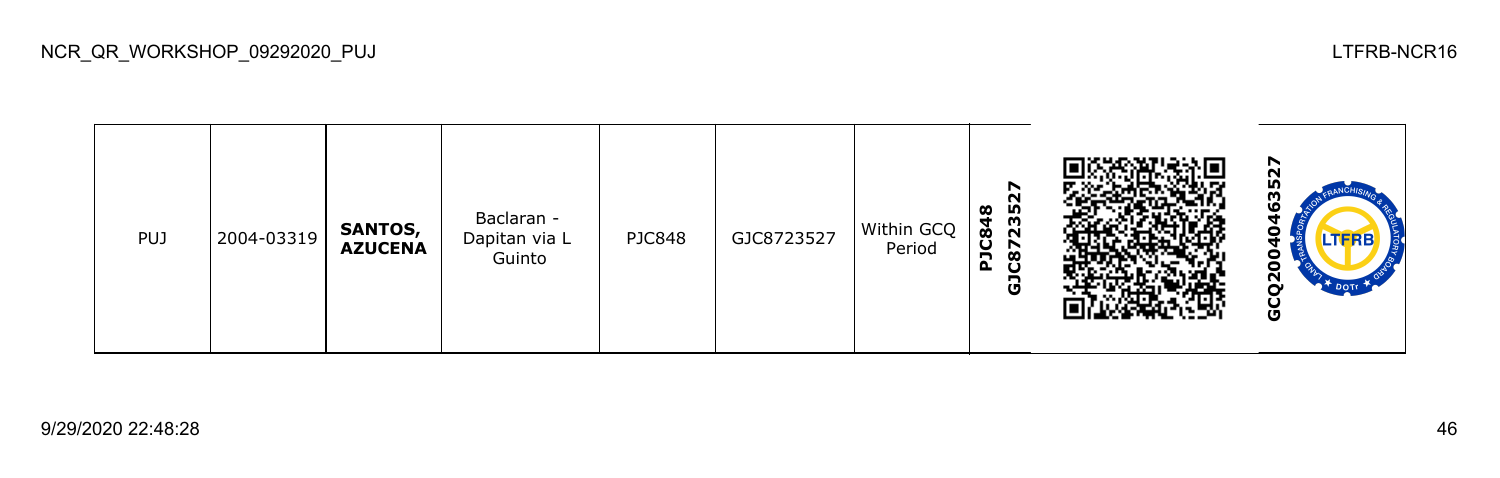| <b>PUJ</b> | 2004-03757 | <b>AUDITOR,</b><br><b>FRANCHIT</b><br>OR. | Baclaran -<br>Dapitan via L<br>Guinto | <b>DMA345</b> | HMW11766C94 | Within GCQ<br>Period | d<br>m<br>ဖ<br>Ō<br>ě<br>$\blacksquare$<br>Н<br>Н<br>3<br>≏<br>Ŧ |  | LTFRB<br>o<br>U<br>Ņ<br><b>DOTT</b><br>o |
|------------|------------|-------------------------------------------|---------------------------------------|---------------|-------------|----------------------|------------------------------------------------------------------|--|------------------------------------------|
|------------|------------|-------------------------------------------|---------------------------------------|---------------|-------------|----------------------|------------------------------------------------------------------|--|------------------------------------------|

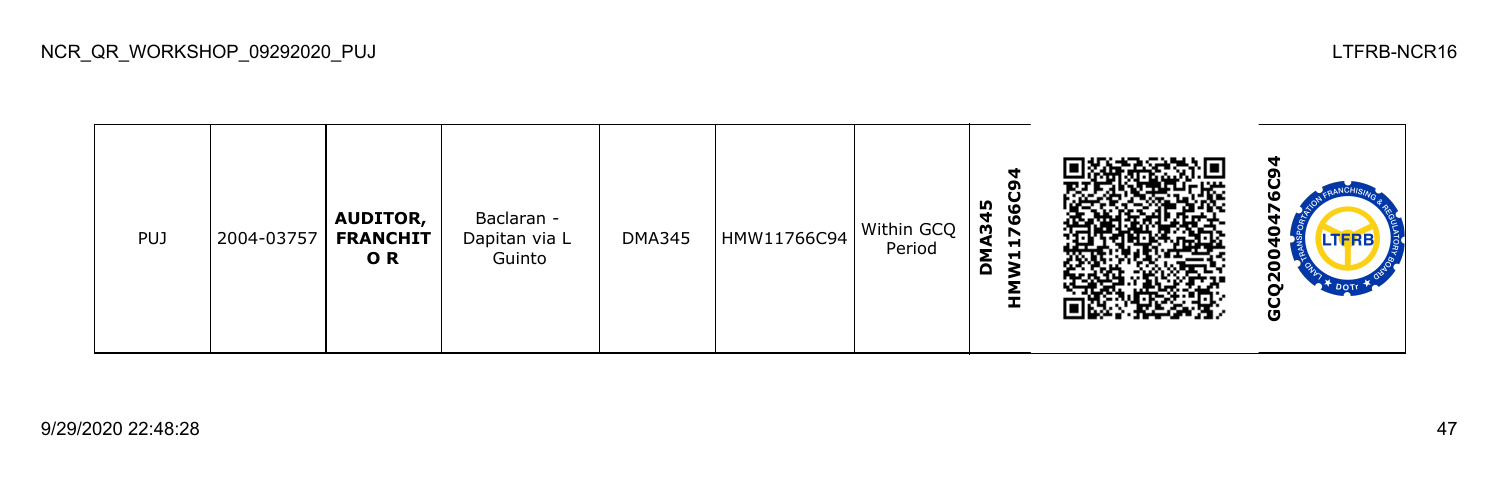| <b>PUJ</b> | 2006-00699 | ABAIGAR,<br><b>HILDA</b> | <b>BACLARAN -</b><br>DAPITAN VIA L.<br><b>GUINTO A RIVER</b> | <b>TVX813</b> | SPMM2000112<br>760C | Within GCQ<br>Period | ŏ<br><b>LO</b><br>$\sim$<br>w<br>⊣<br>X81<br>001<br>$\bullet$<br>$\sim$<br>►<br>ທ |  | ပ<br>œ<br>LTFRB<br>о<br>N<br>DOT<br>O |
|------------|------------|--------------------------|--------------------------------------------------------------|---------------|---------------------|----------------------|-----------------------------------------------------------------------------------|--|---------------------------------------|
|------------|------------|--------------------------|--------------------------------------------------------------|---------------|---------------------|----------------------|-----------------------------------------------------------------------------------|--|---------------------------------------|

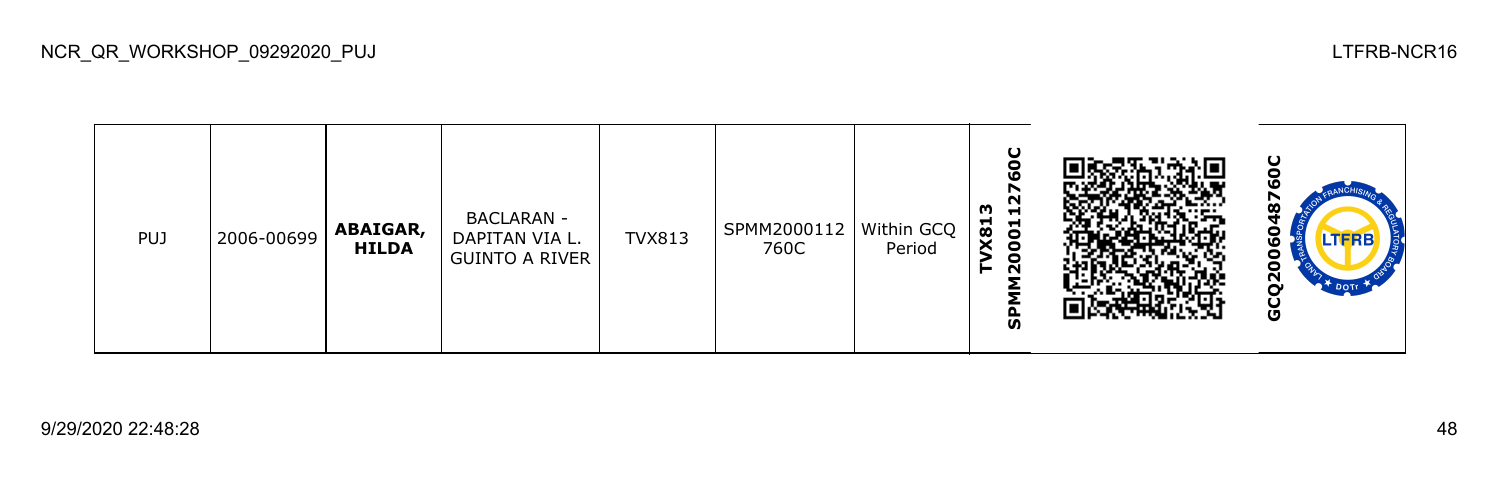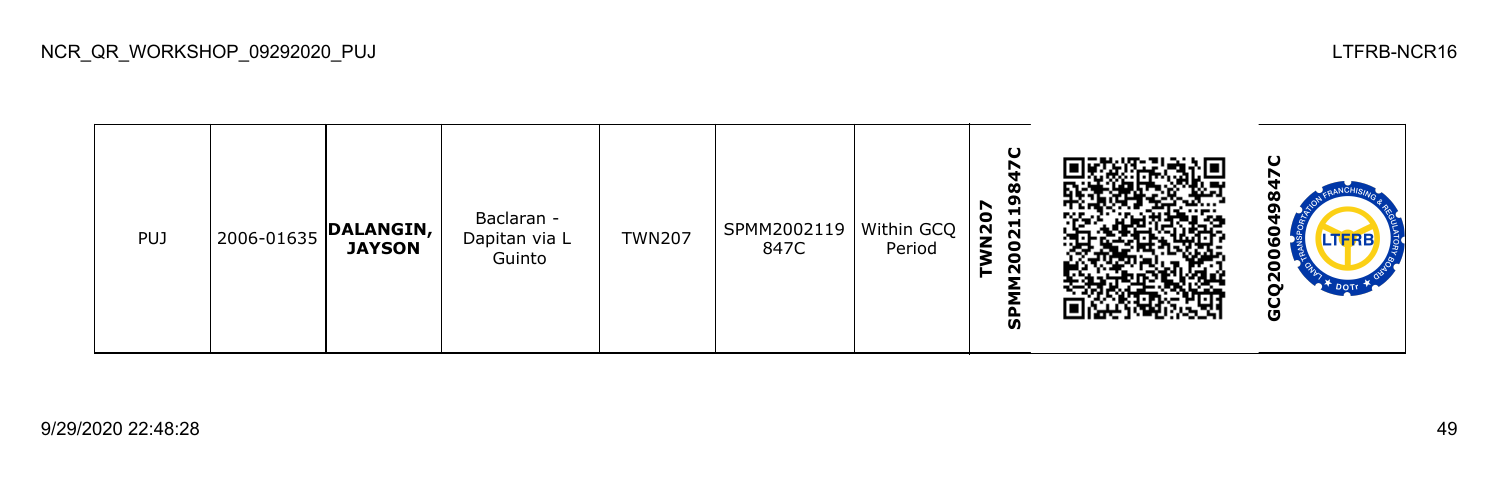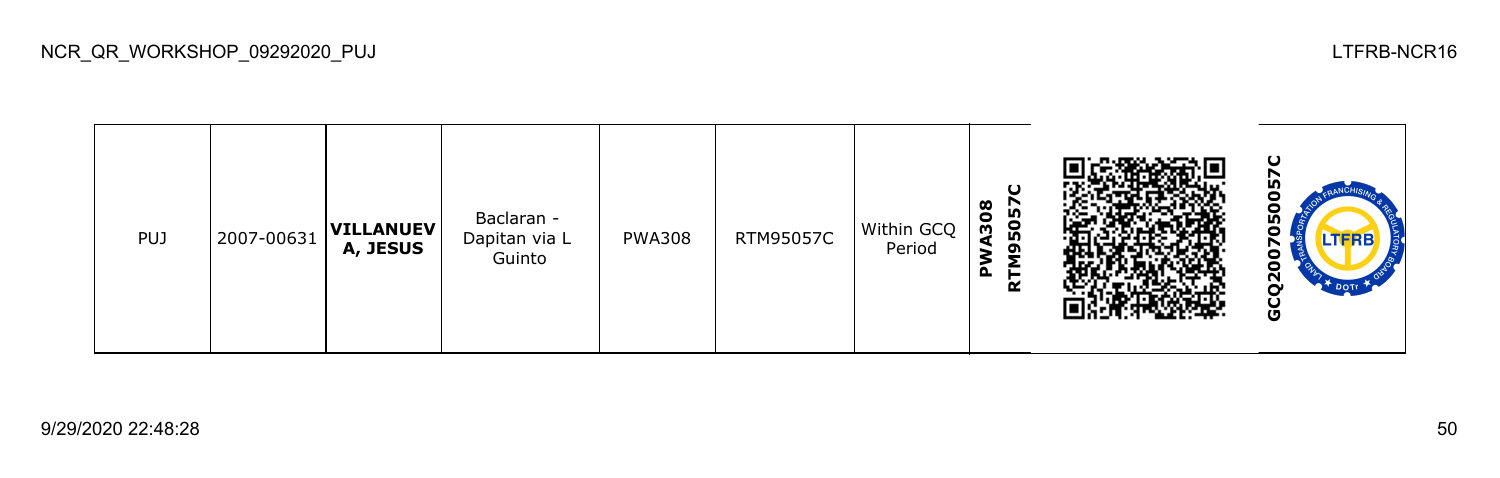

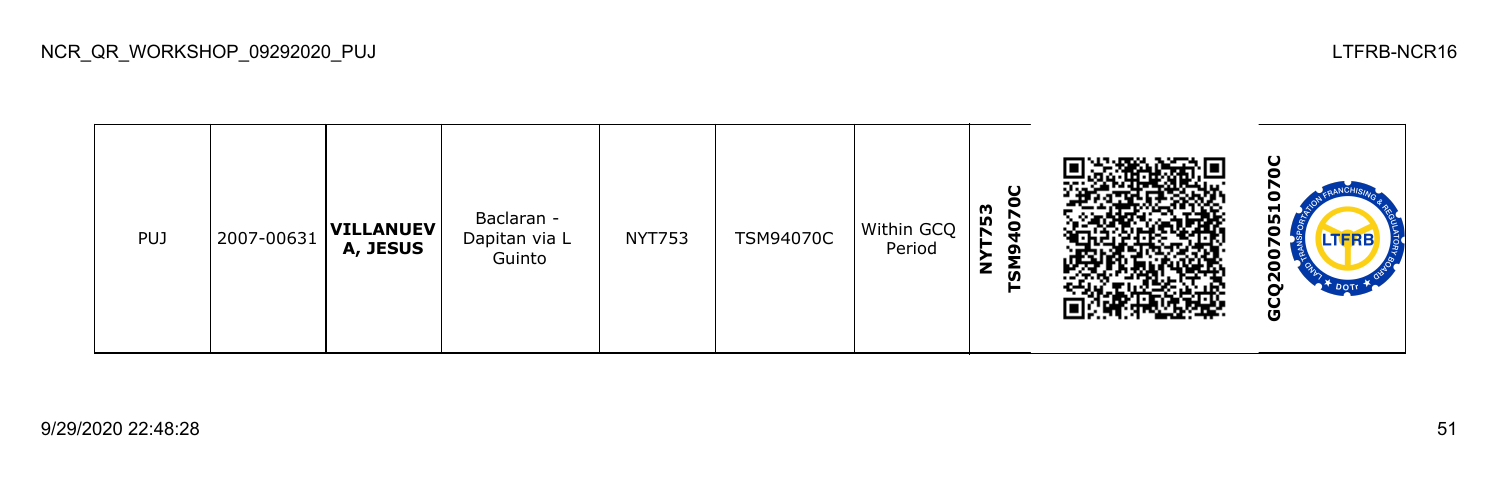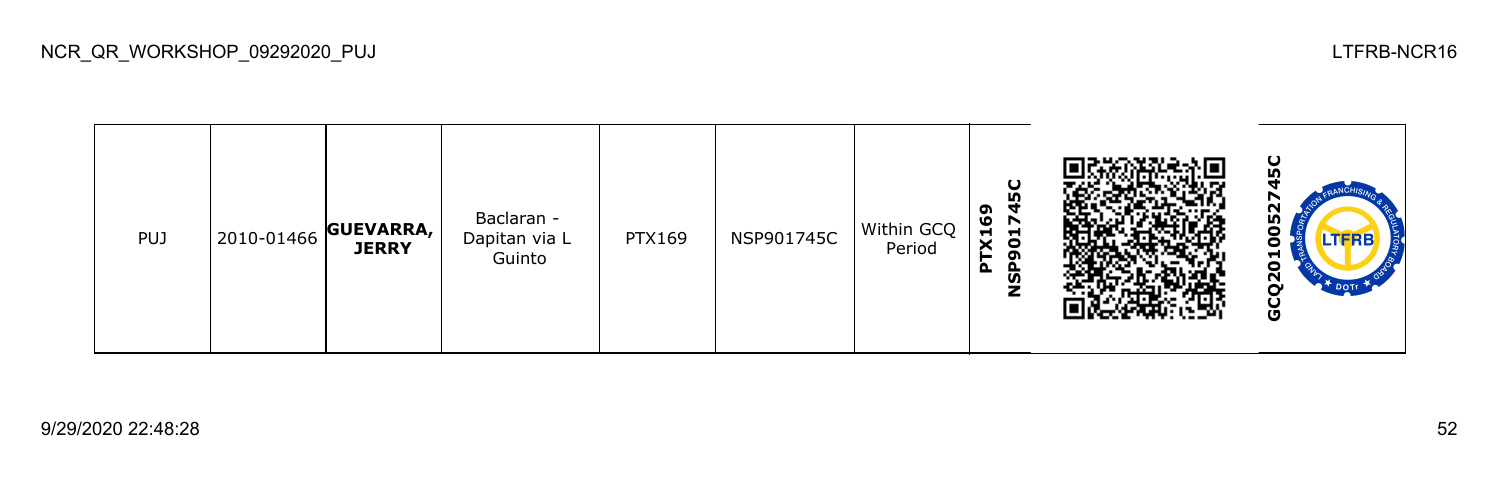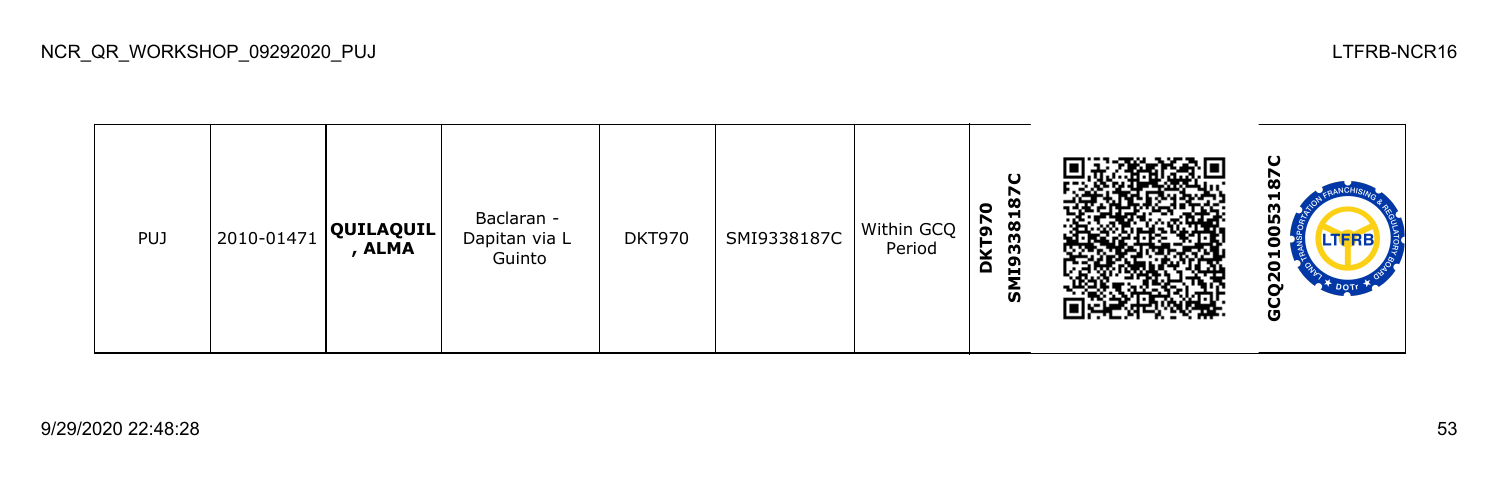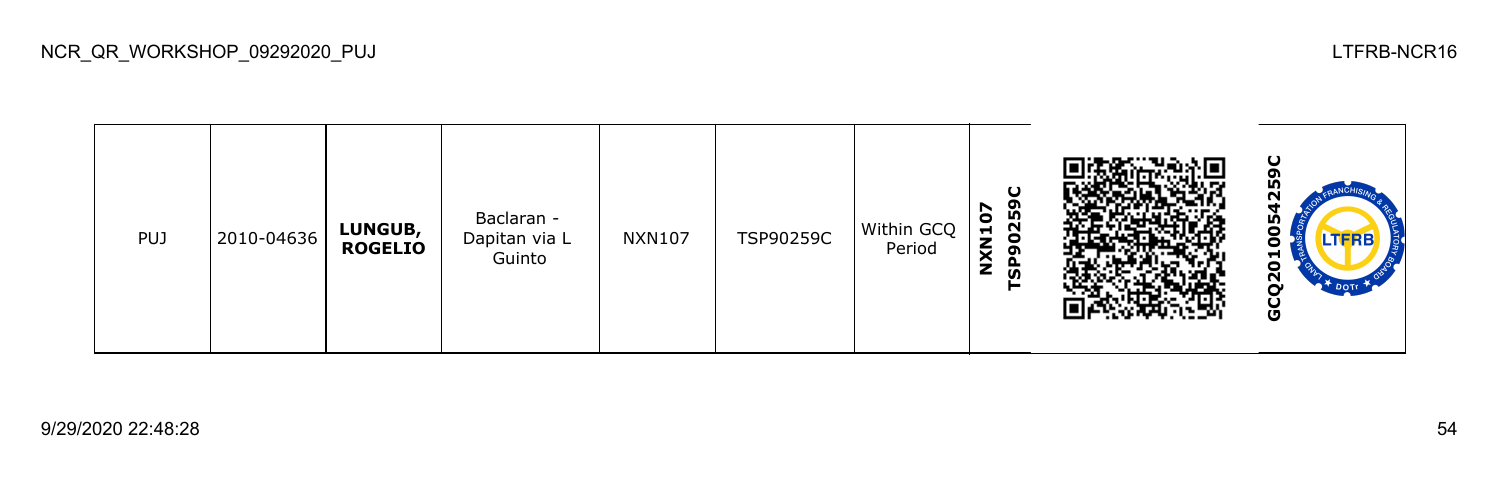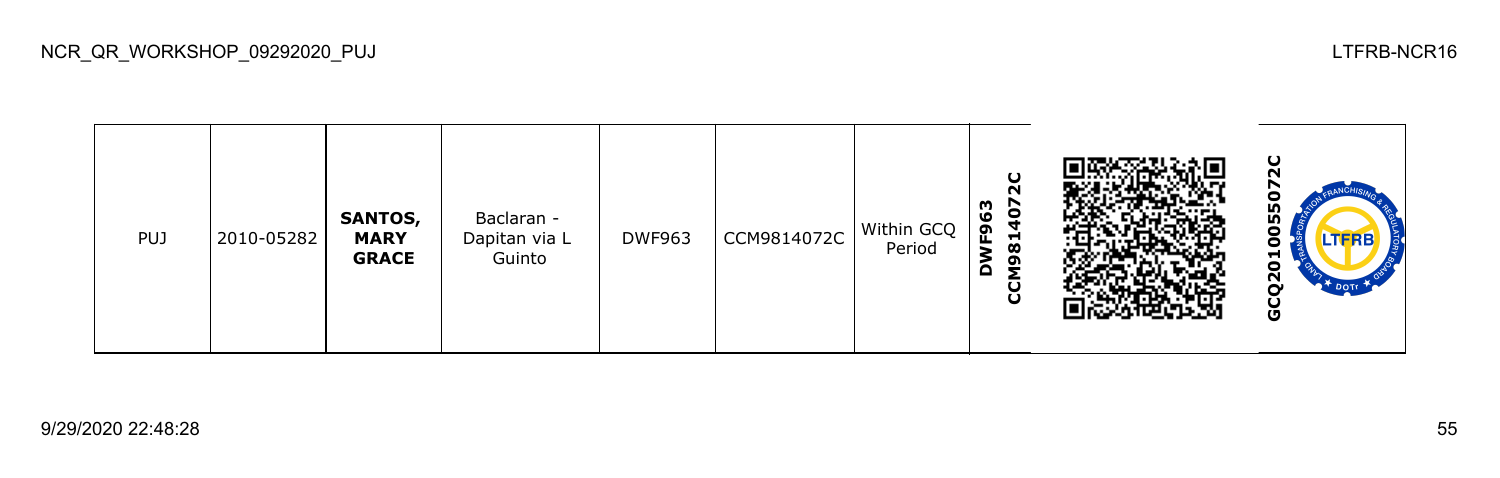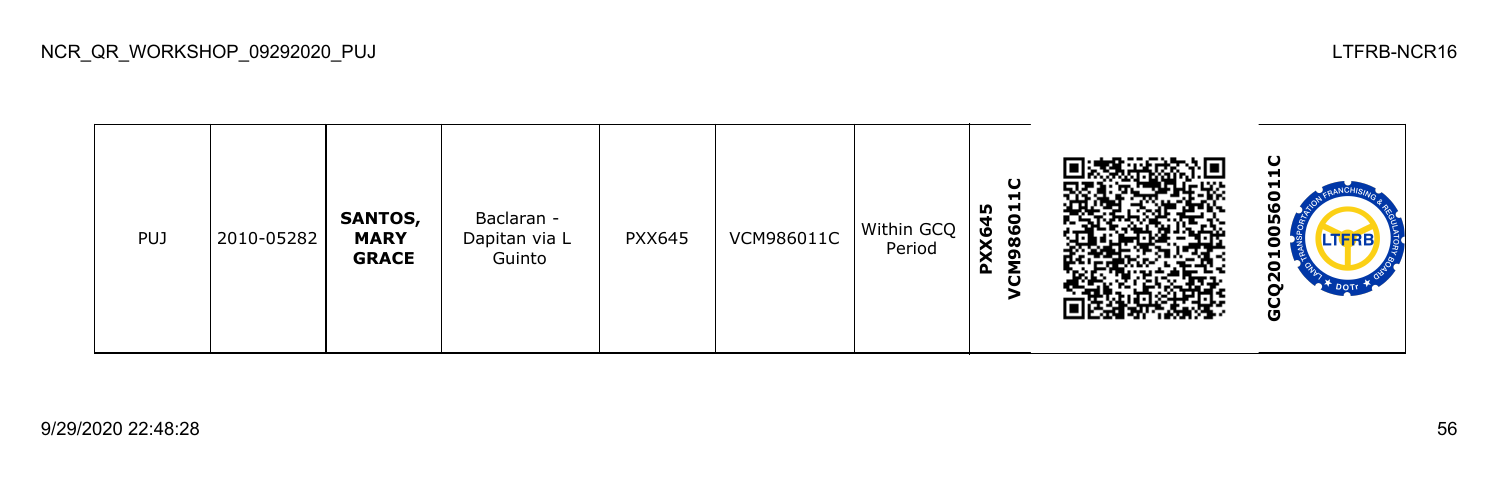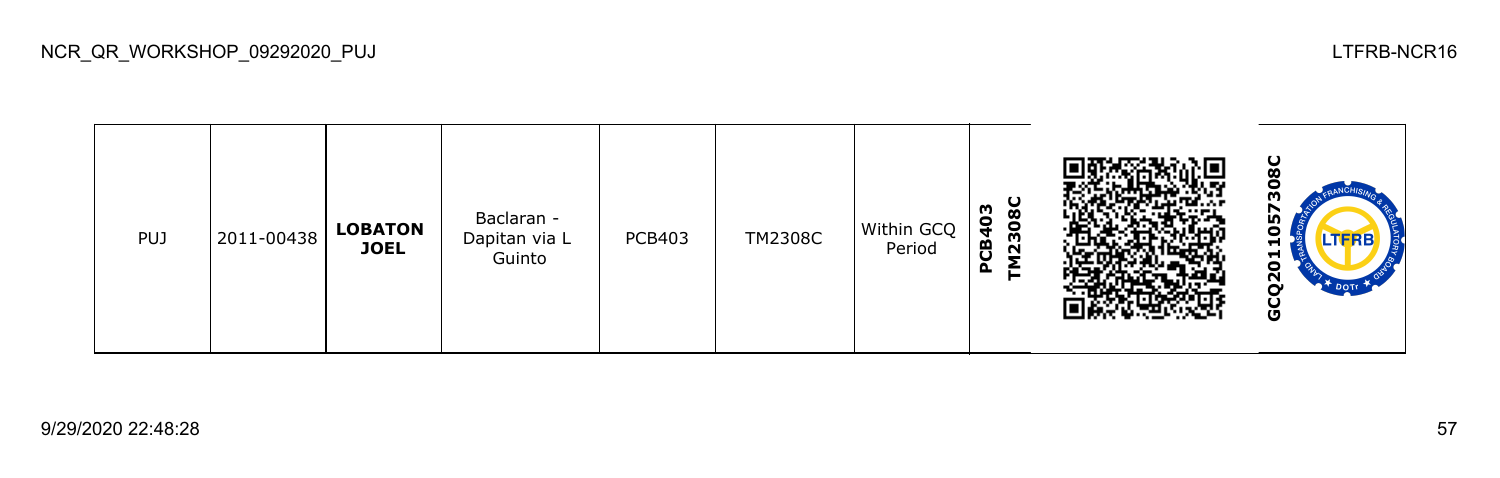| <b>PUJ</b> | 2011-00649 | PAPA,<br><b>LIGAYA</b> | <b>BACLARAN -</b><br>DAPITAN VIA L.<br>GUINTO A RIVER | <b>DGG431</b> | SPMM2311089<br>◡ | Within GCQ<br>Period | O<br>89<br>$\overline{a}$<br>H.<br>GG43<br>231<br>Σ<br>$\Omega$<br>င္ဟ |  | ပ<br>o<br>о<br>58<br>o<br>.TFRE<br>−<br>ដ<br>$\overline{a}$<br>DOT <sub>T</sub><br>o |
|------------|------------|------------------------|-------------------------------------------------------|---------------|------------------|----------------------|------------------------------------------------------------------------|--|--------------------------------------------------------------------------------------|
|------------|------------|------------------------|-------------------------------------------------------|---------------|------------------|----------------------|------------------------------------------------------------------------|--|--------------------------------------------------------------------------------------|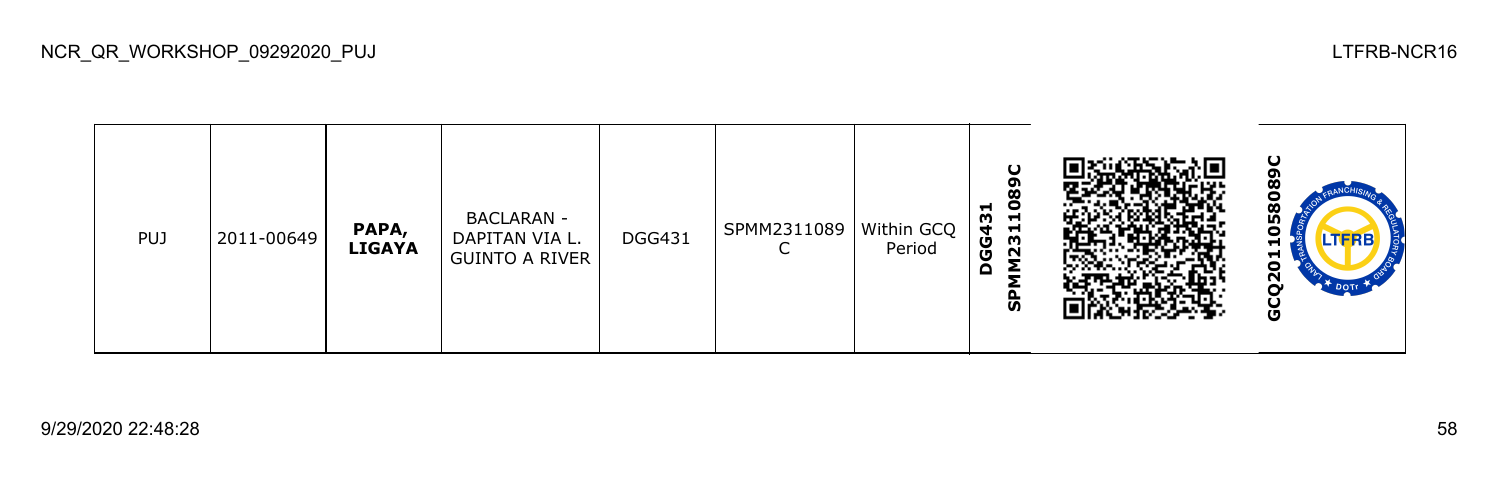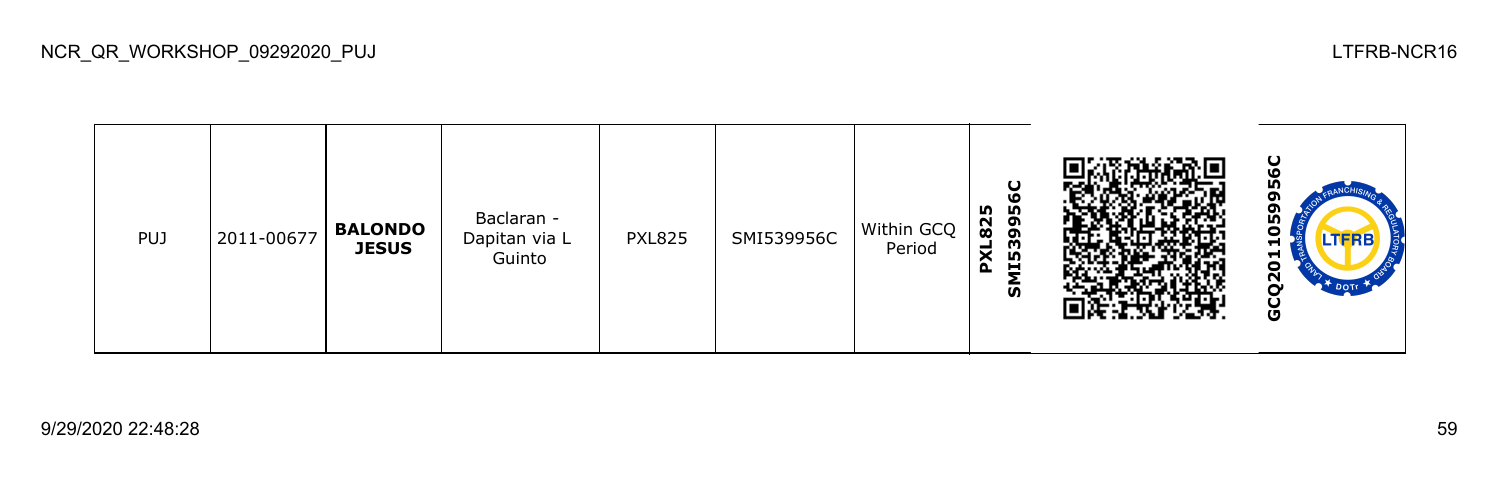| <b>PUJ</b> | 2011-00965 | CASOY,<br><b>ROSENDA</b> | <b>BACLARAN -</b><br>DAPITAN VIA L.<br><b>GUINTO A RIVER</b> | <b>DHS883</b> | SPMM3362490   Within GCQ | Period | ပ<br>с<br>σ<br><b>HS883</b><br>3362<br>Σ<br>$\Omega$<br>ჭ |  | LTERB<br>⊣<br>o<br>N<br>ט |
|------------|------------|--------------------------|--------------------------------------------------------------|---------------|--------------------------|--------|-----------------------------------------------------------|--|---------------------------|
|------------|------------|--------------------------|--------------------------------------------------------------|---------------|--------------------------|--------|-----------------------------------------------------------|--|---------------------------|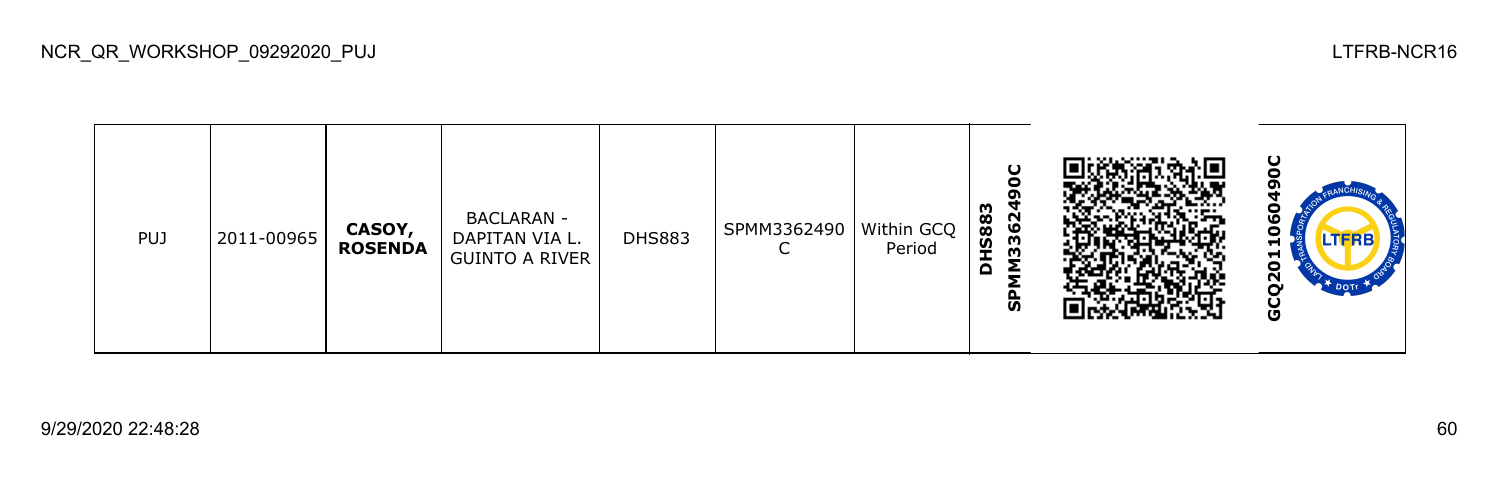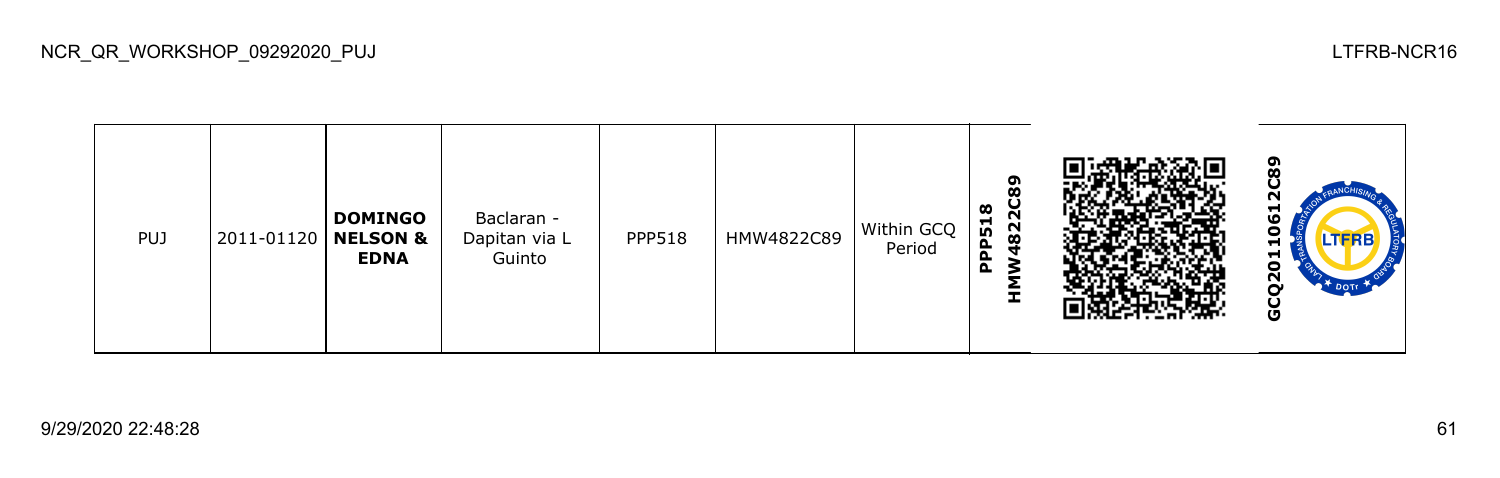| <b>PUJ</b> | 2011-02287 | <b>MENDOZA</b><br><b>ESMERALD</b><br>A | Baclaran -<br>Dapitan via L<br>Guinto | <b>TBM743</b> | SMI9136425C | Within GCQ<br>Period | ပ္စ<br>$\mathbf{r}$<br>ო<br>ဖ<br>$\blacksquare$<br>$\mathbf{\bar{m}}$<br>ВM<br>191<br><u>ທ</u> |  | ပ<br>m<br>N<br>$\boldsymbol{\omega}$<br>o<br>LTFRB<br>−<br>5<br><u>გ</u><br>$T$ DOTT<br>O |
|------------|------------|----------------------------------------|---------------------------------------|---------------|-------------|----------------------|------------------------------------------------------------------------------------------------|--|-------------------------------------------------------------------------------------------|
|------------|------------|----------------------------------------|---------------------------------------|---------------|-------------|----------------------|------------------------------------------------------------------------------------------------|--|-------------------------------------------------------------------------------------------|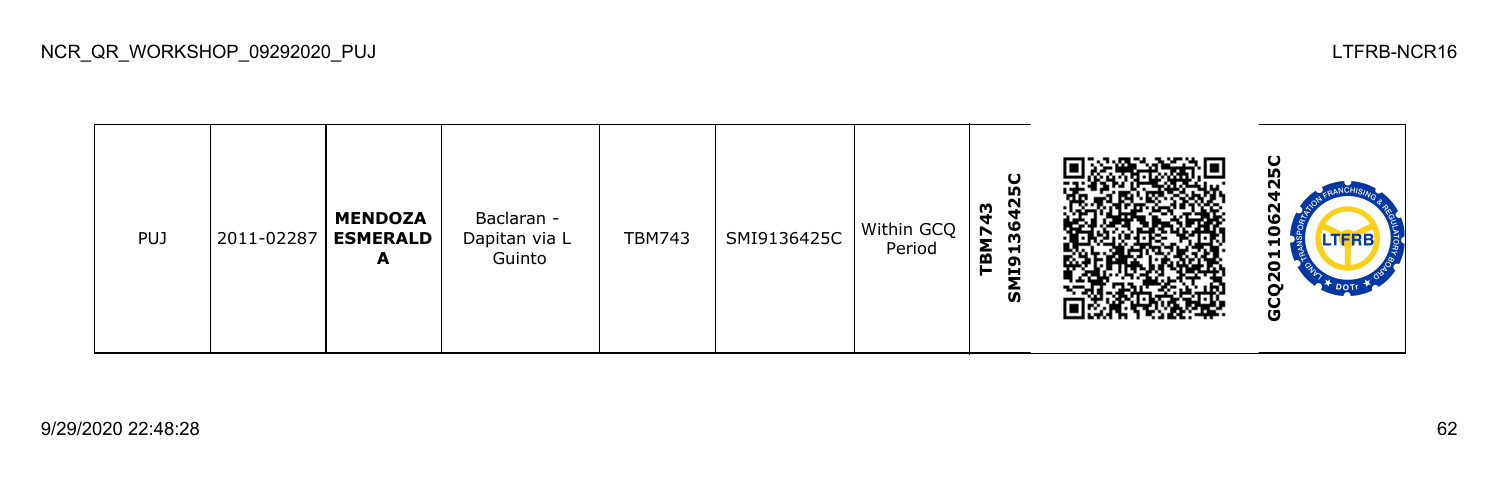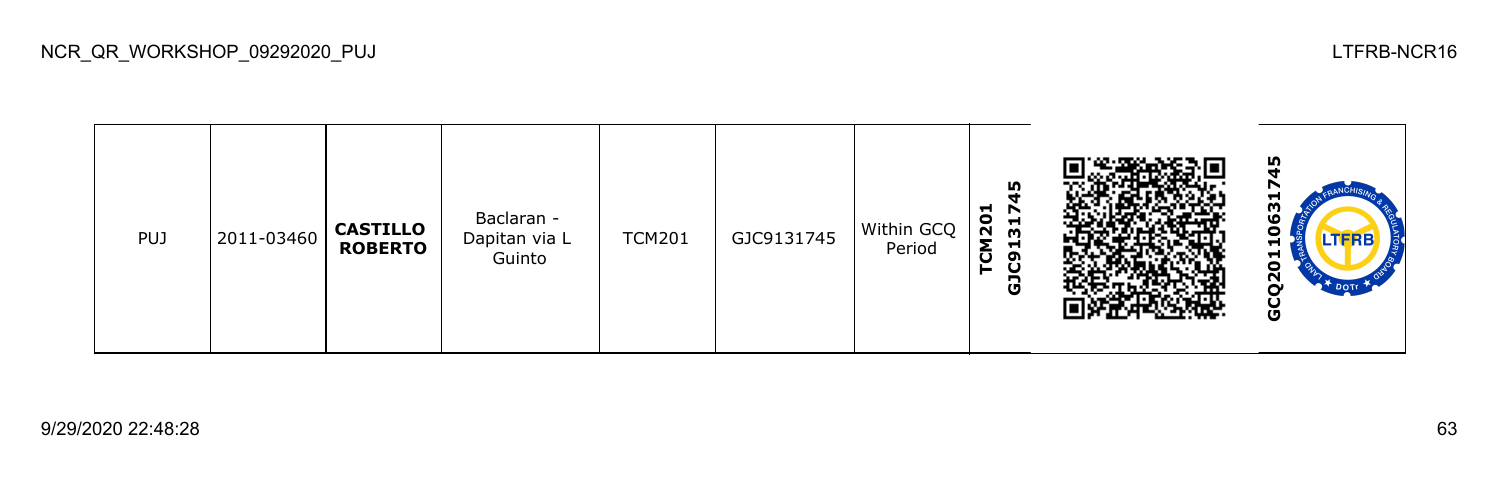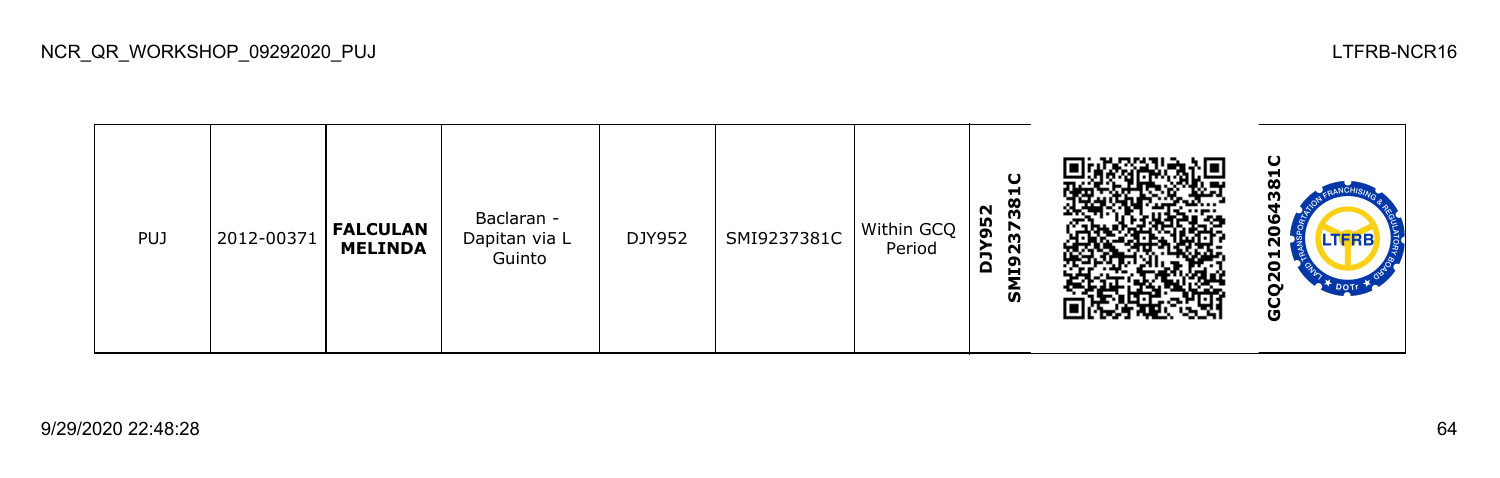

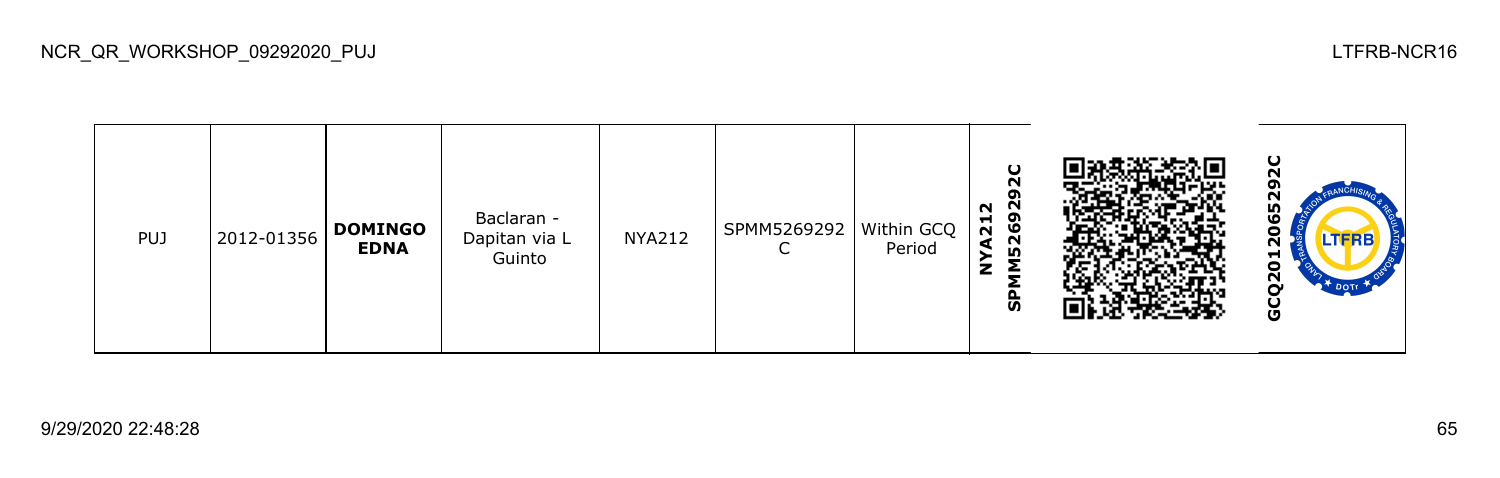| <b>PUJ</b> | 2012-01925 | <b>ANDAL</b><br><b>FERDINAN</b><br>D | Baclaran -<br>Dapitan via L<br>Guinto | <b>TYX901</b> | <b>CMCI84758C</b> | Within GCQ<br>Period | ပ<br>ထ<br>m<br>$\mathbf{5}^{\circ}$<br><b>1847</b><br>×<br>ō |  | 8C<br>ഗ<br>ဖ<br>$\boldsymbol{\omega}$<br>LTERB<br>N<br>т<br>o<br>$\mathbf{z}$<br>U<br>O |
|------------|------------|--------------------------------------|---------------------------------------|---------------|-------------------|----------------------|--------------------------------------------------------------|--|-----------------------------------------------------------------------------------------|
|------------|------------|--------------------------------------|---------------------------------------|---------------|-------------------|----------------------|--------------------------------------------------------------|--|-----------------------------------------------------------------------------------------|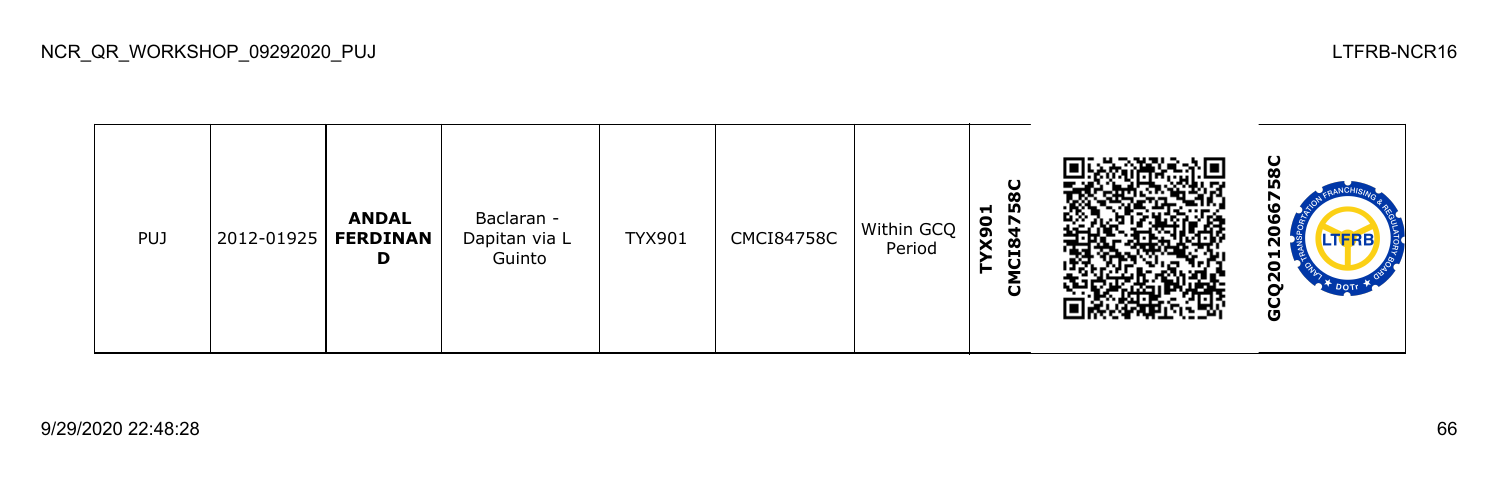| <b>PUJ</b> |  | 2012-02678 BUERRANO<br><b>LOURDES</b> | Baclaran -<br>Dapitan via L<br>Guinto | <b>DFH397</b> | SPMM1271687 | Within GCQ<br>Period | O<br>r<br>$\boldsymbol{\infty}$<br>O<br>r<br>−<br>႙<br>27<br>I<br>⊣<br>щ.<br>o<br>င္ဟ |  | ပ<br>ထ<br>ഥ<br>∼<br>۱O<br>o<br>ี่<br>런<br>ο<br>$\tilde{\mathbf{S}}$<br>DOTE<br>U |
|------------|--|---------------------------------------|---------------------------------------|---------------|-------------|----------------------|---------------------------------------------------------------------------------------|--|----------------------------------------------------------------------------------|
|------------|--|---------------------------------------|---------------------------------------|---------------|-------------|----------------------|---------------------------------------------------------------------------------------|--|----------------------------------------------------------------------------------|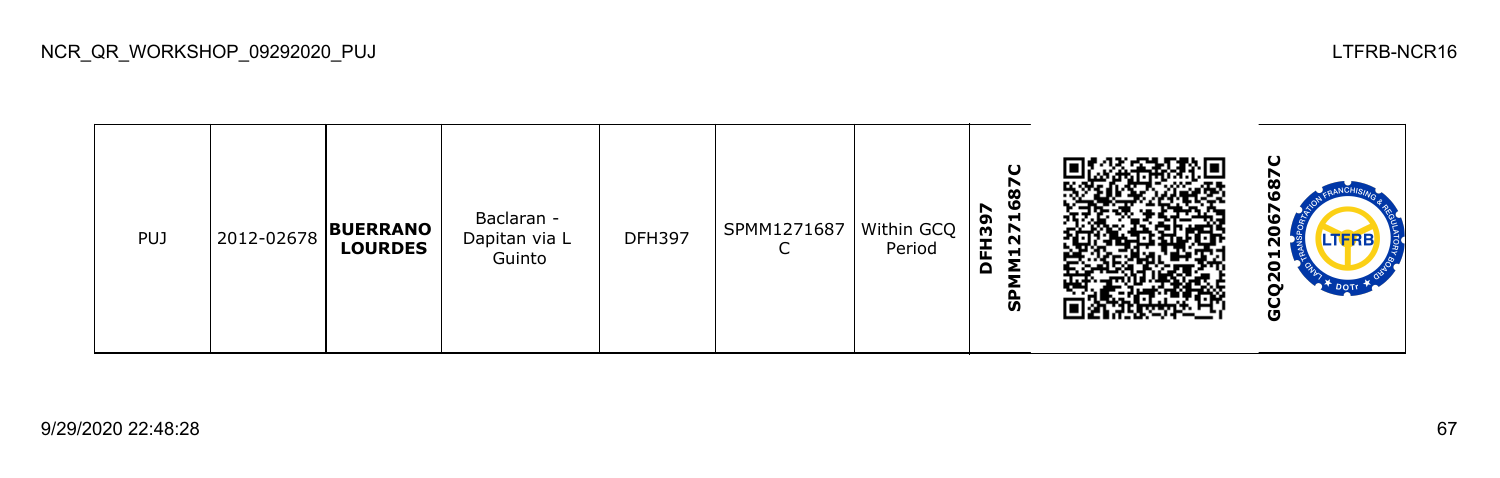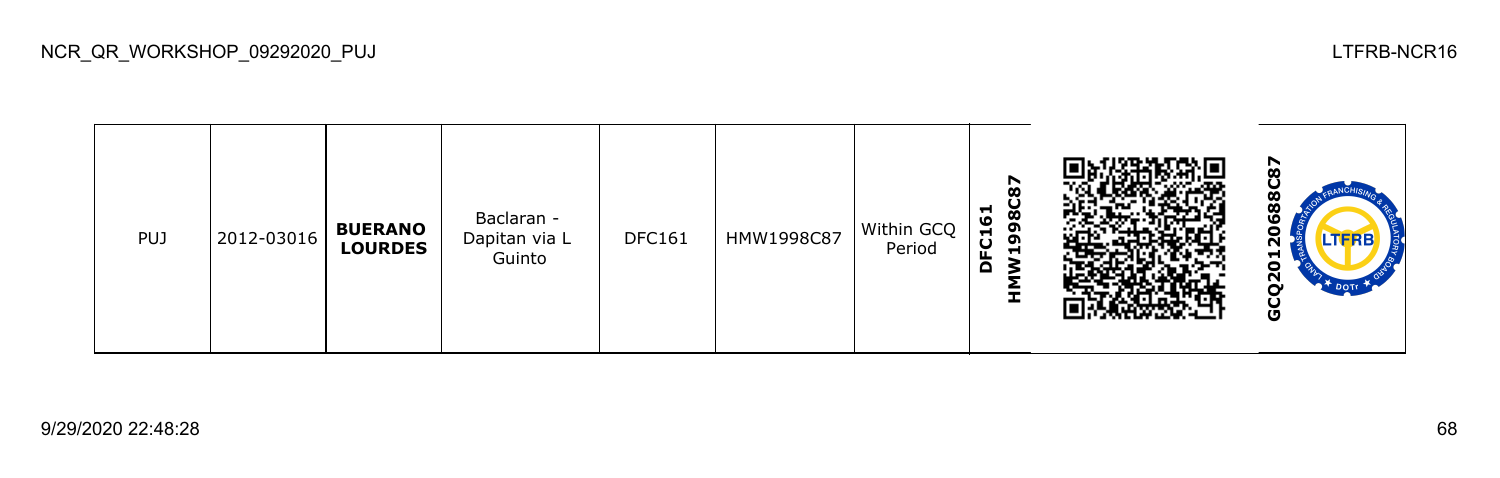| <b>PUJ</b> | 2012-03016 | <b>BUERANO</b><br><b>LOURDES</b> | Baclaran -<br>Dapitan via L<br>Guinto | <b>DFK587</b> | SPMM1285787 | Within GCQ<br>Period | O<br>$\boldsymbol{\delta}$<br>2857<br>N<br><b>FK587</b><br>⊣<br>o<br>င္ဟ |  | ပ<br>ຫ<br>۱O<br>o<br>H<br>o<br>$\overline{2}$<br>DOT<br>ט |
|------------|------------|----------------------------------|---------------------------------------|---------------|-------------|----------------------|--------------------------------------------------------------------------|--|-----------------------------------------------------------|
|------------|------------|----------------------------------|---------------------------------------|---------------|-------------|----------------------|--------------------------------------------------------------------------|--|-----------------------------------------------------------|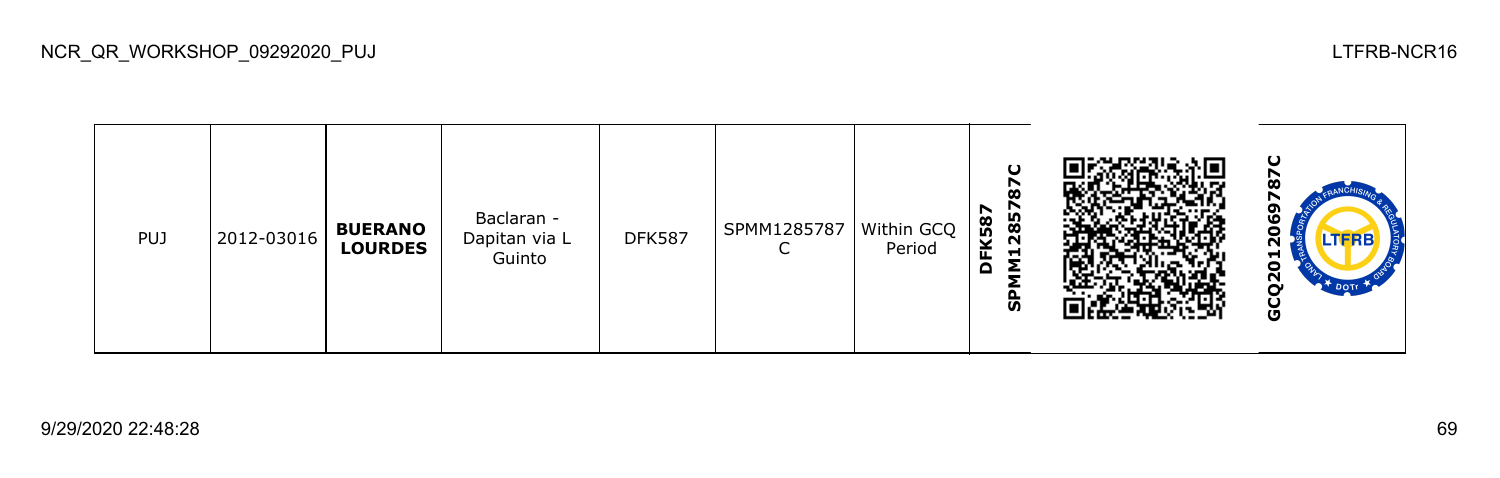| <b>PUJ</b> | 2012-03465 | <b>YUNTING</b><br><b>HORIZON</b> | Baclaran -<br>Dapitan via L<br>Guinto | <b>DLA971</b> | SPMM5932892<br>◡ | Within GCQ<br>Period | ပ<br>N<br>ō<br>28<br>$\mathbf{5}$<br>Ŵ<br>59<br>Σ<br>$\Omega$<br>င္ဟ |  | ပ<br>N<br>œ<br>LTFRB<br>ี<br>−<br>ο<br>N<br>⌒<br>O |
|------------|------------|----------------------------------|---------------------------------------|---------------|------------------|----------------------|----------------------------------------------------------------------|--|----------------------------------------------------|
|------------|------------|----------------------------------|---------------------------------------|---------------|------------------|----------------------|----------------------------------------------------------------------|--|----------------------------------------------------|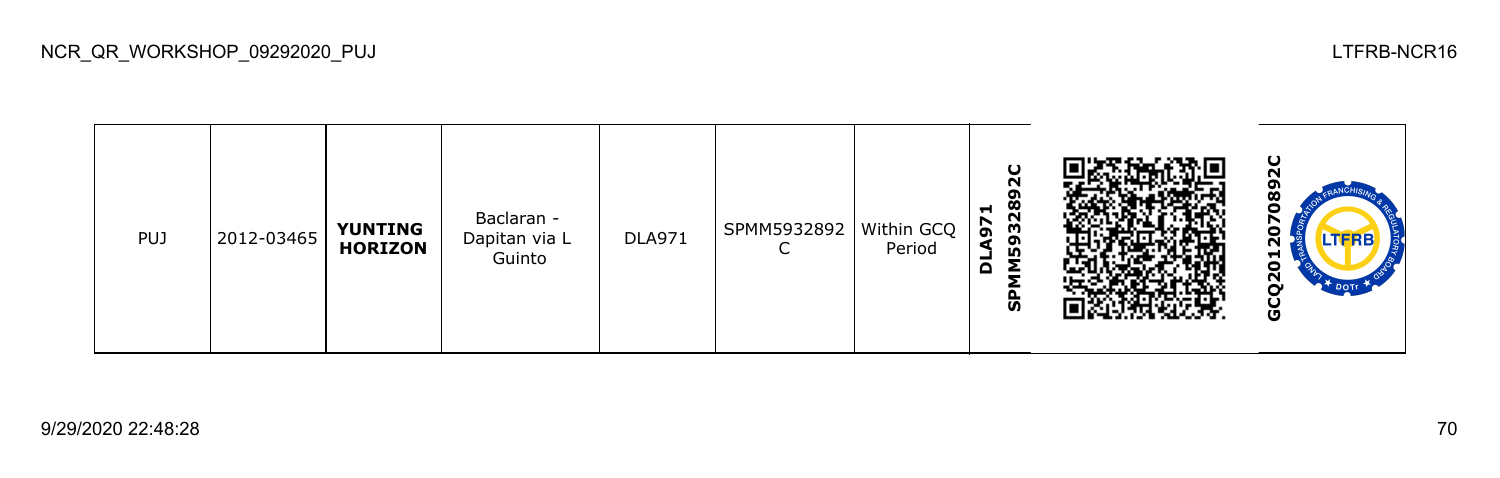| <b>PUJ</b> | 2012-05298 | <b>HIDALGO</b><br><b>ROSARIO</b> | Baclaran -<br>Dapitan via L<br>Guinto | <b>NXS488</b> | SPMM3880691 | Within GCQ<br>Period | O<br>−<br>o<br>M38806<br><b>XS488</b><br>င္ဟ |  | ပ<br>-<br>o<br>ω<br>H<br>o<br>LTFRB<br>N<br>⊣<br>o<br>$\overline{2}$<br><b>DOTE</b><br>O |
|------------|------------|----------------------------------|---------------------------------------|---------------|-------------|----------------------|----------------------------------------------|--|------------------------------------------------------------------------------------------|
|------------|------------|----------------------------------|---------------------------------------|---------------|-------------|----------------------|----------------------------------------------|--|------------------------------------------------------------------------------------------|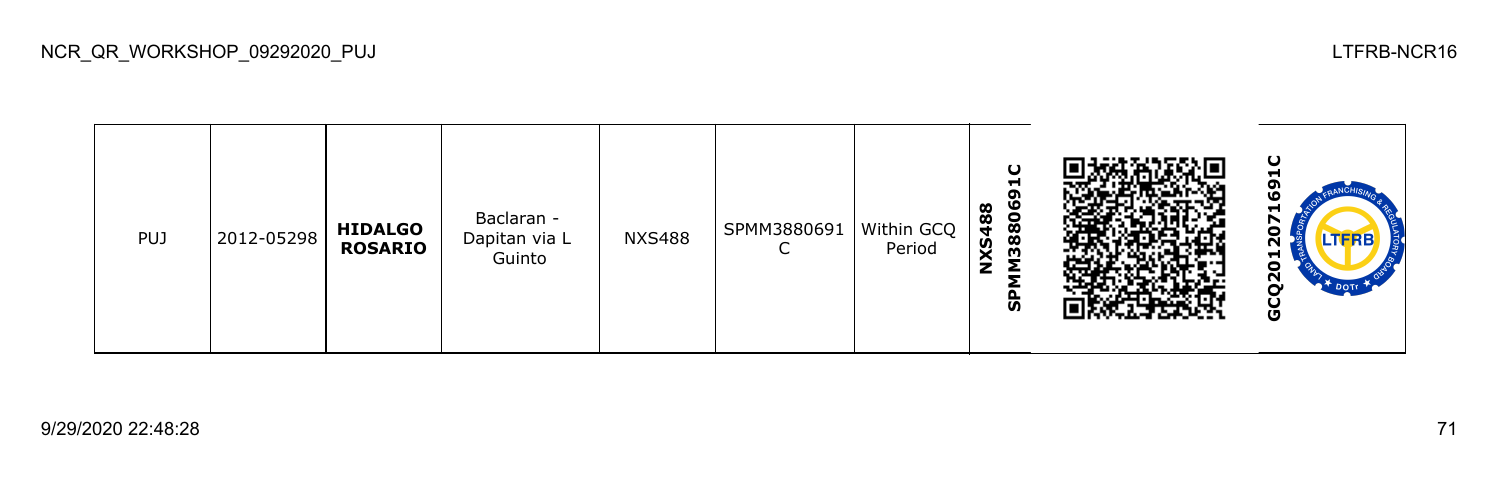| <b>PUJ</b> | 2013-00135 | <b>FAJARDO</b><br><b>ROSALIND</b><br>A | Baclaran -<br>Dapitan via L<br>Guinto | <b>PWX530</b> | EVER9648717 | Within GCQ<br>Period | ↖<br>ᆋ<br>$\bullet$<br>487<br>X53<br>G<br>₹<br>ĚŔ<br>മ<br>ĹШ |  | N<br>œ<br>o<br>LTERB<br>ო<br>ᄝ<br>N<br>DOT<br>Ū |
|------------|------------|----------------------------------------|---------------------------------------|---------------|-------------|----------------------|--------------------------------------------------------------|--|-------------------------------------------------|
|------------|------------|----------------------------------------|---------------------------------------|---------------|-------------|----------------------|--------------------------------------------------------------|--|-------------------------------------------------|

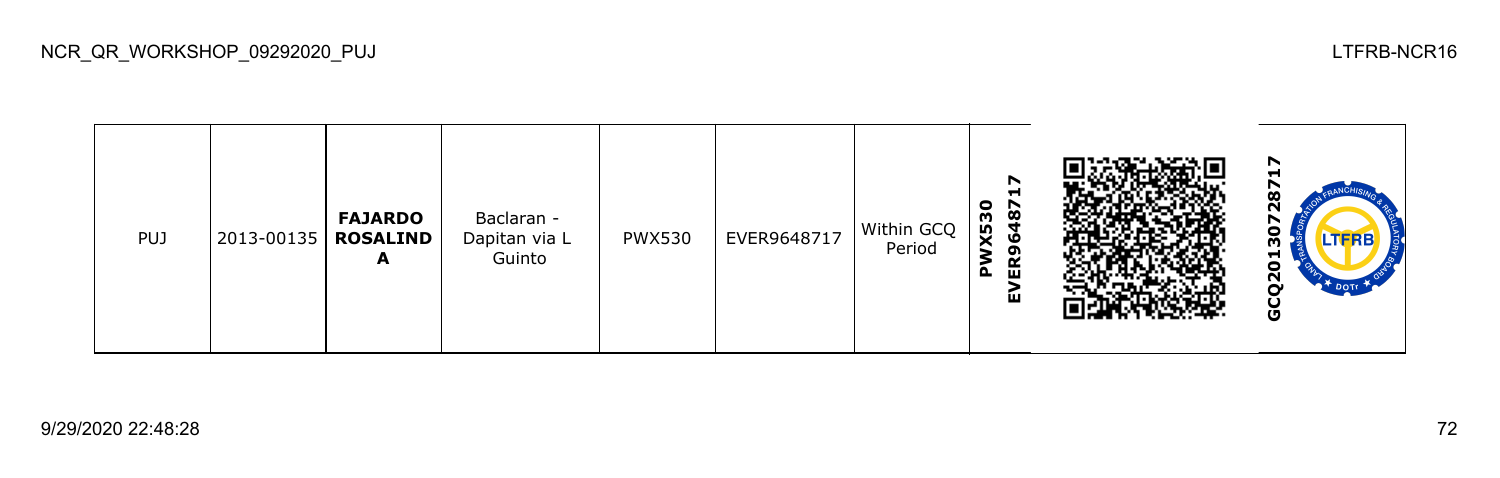| <b>PUJ</b> |  | <b>CORONEL</b><br>2013-00497 CRESENCIO<br><b>DAMPIL</b> | Baclaran -<br>Dapitan via L<br>Guinto | <b>TWC462</b> | MAR200115277   Within GCQ | Period | ပ<br>52<br>N<br>$\frac{6}{7}$<br>Н<br>Н<br>ັບ<br>$\bullet$<br>۰<br>$\sim$<br>α<br>∠ |  | ပ<br>ū<br>m<br>↖<br>о<br>LTERE<br>m<br>−<br>o<br>$\overline{S}$<br><b>DOTE</b><br>O |
|------------|--|---------------------------------------------------------|---------------------------------------|---------------|---------------------------|--------|-------------------------------------------------------------------------------------|--|-------------------------------------------------------------------------------------|
|------------|--|---------------------------------------------------------|---------------------------------------|---------------|---------------------------|--------|-------------------------------------------------------------------------------------|--|-------------------------------------------------------------------------------------|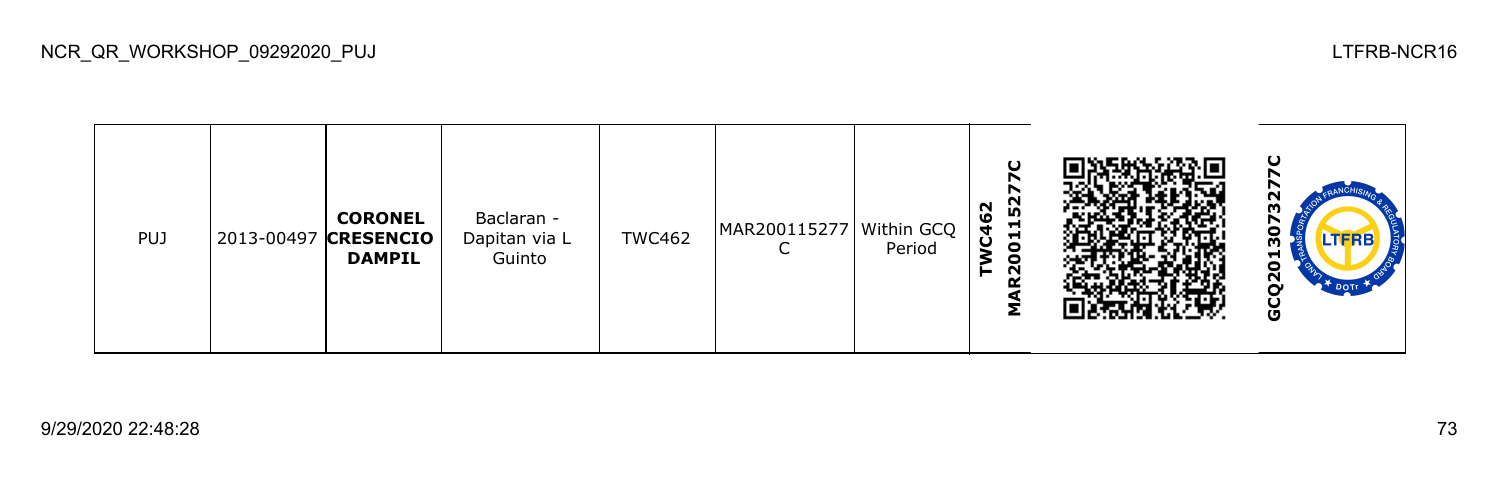| <b>PUJ</b> | 2013-00720 | <b>AGAPITO</b><br><b>JEROME</b><br>SM. | Baclaran -<br>Dapitan via L<br>Guinto | <b>DVW448</b> | <b>CMCI98206C</b> | Within GCQ<br>Period | ပ<br>∞<br>820<br>$\overline{\bf{4}}$<br>2<br>ဌ<br>ပ<br>▭<br>O |  | ပ<br>LTFRB<br>m<br>ដ<br>$\overline{2}$<br>O |
|------------|------------|----------------------------------------|---------------------------------------|---------------|-------------------|----------------------|---------------------------------------------------------------|--|---------------------------------------------|
|------------|------------|----------------------------------------|---------------------------------------|---------------|-------------------|----------------------|---------------------------------------------------------------|--|---------------------------------------------|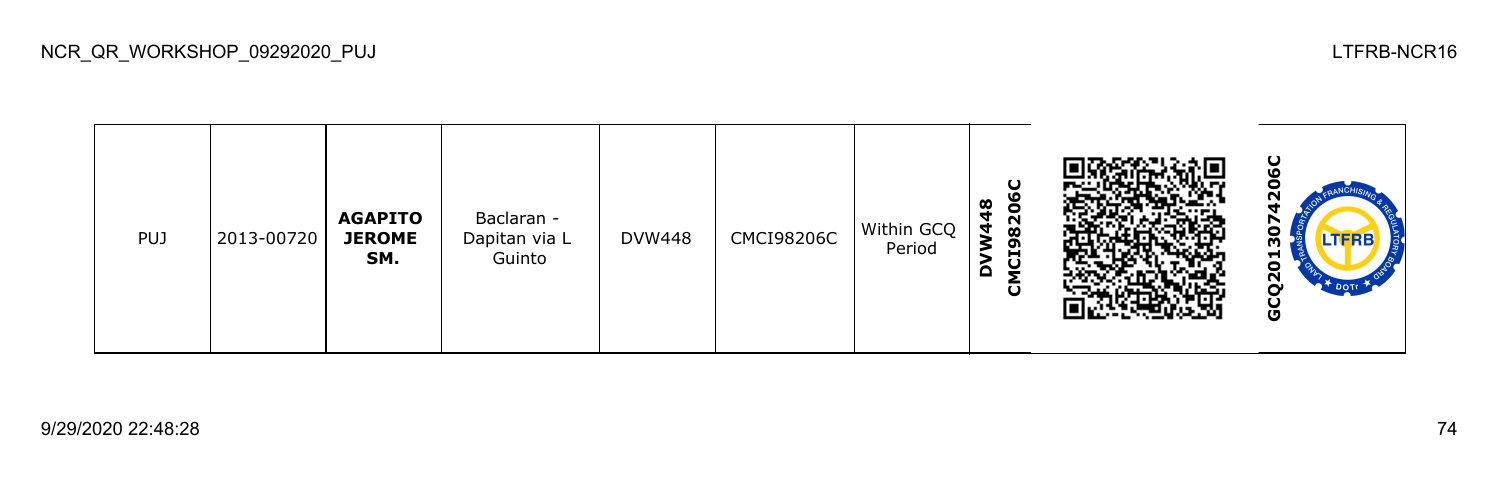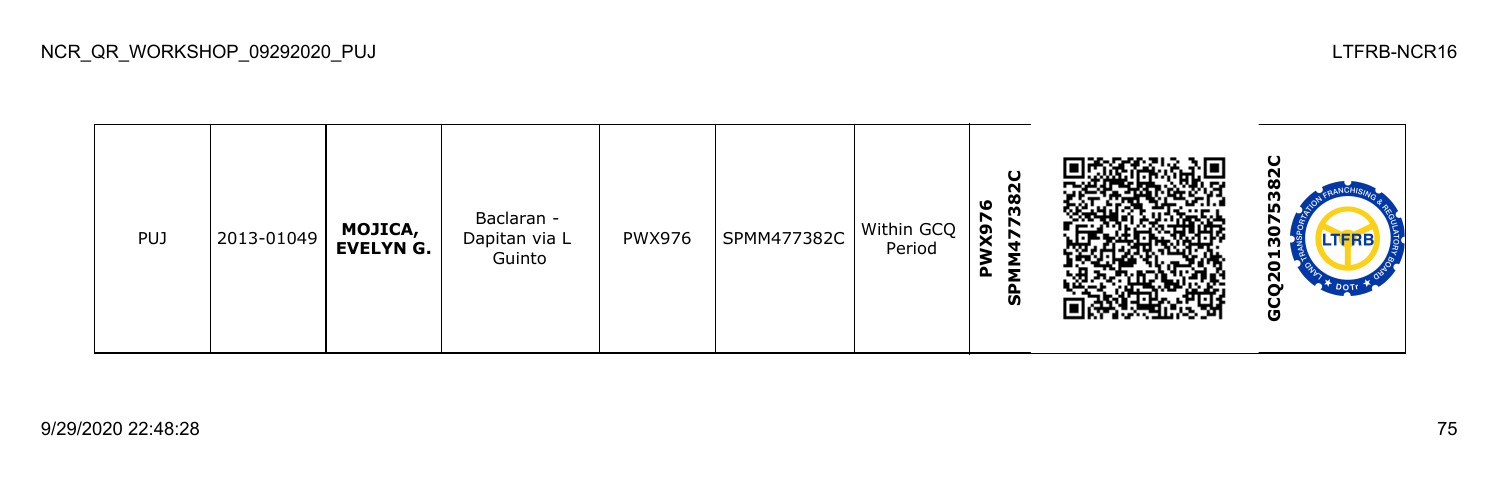NCR\_QR\_WORKSHOP\_09292020\_PUJ LTFRB-NCR16

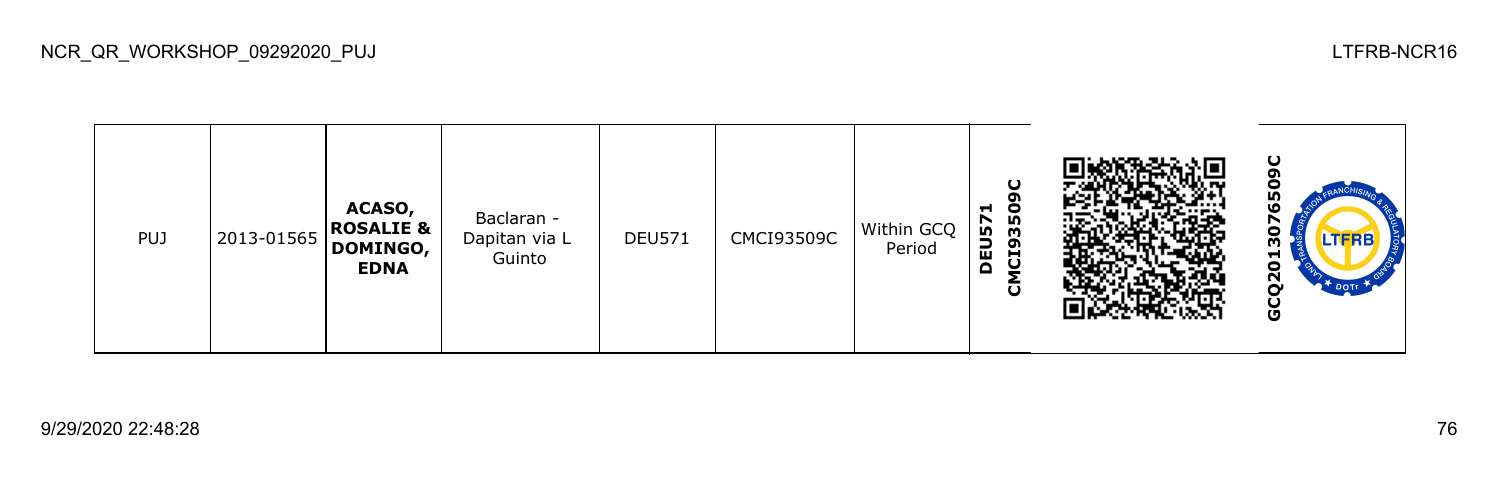NCR\_QR\_WORKSHOP\_09292020\_PUJ LTFRB-NCR16

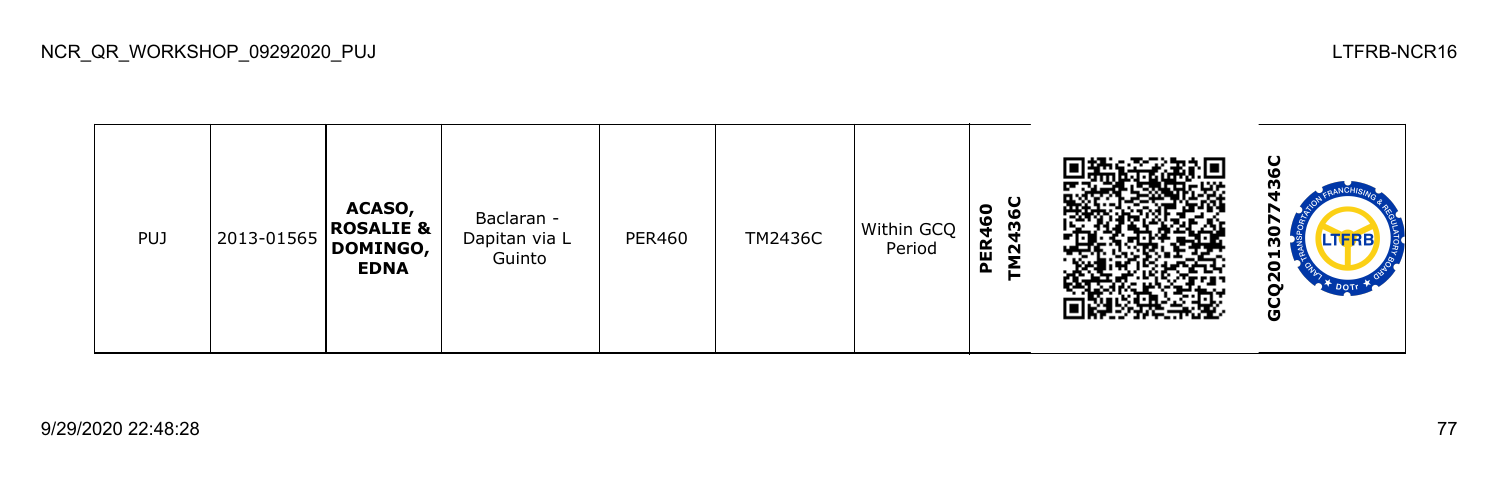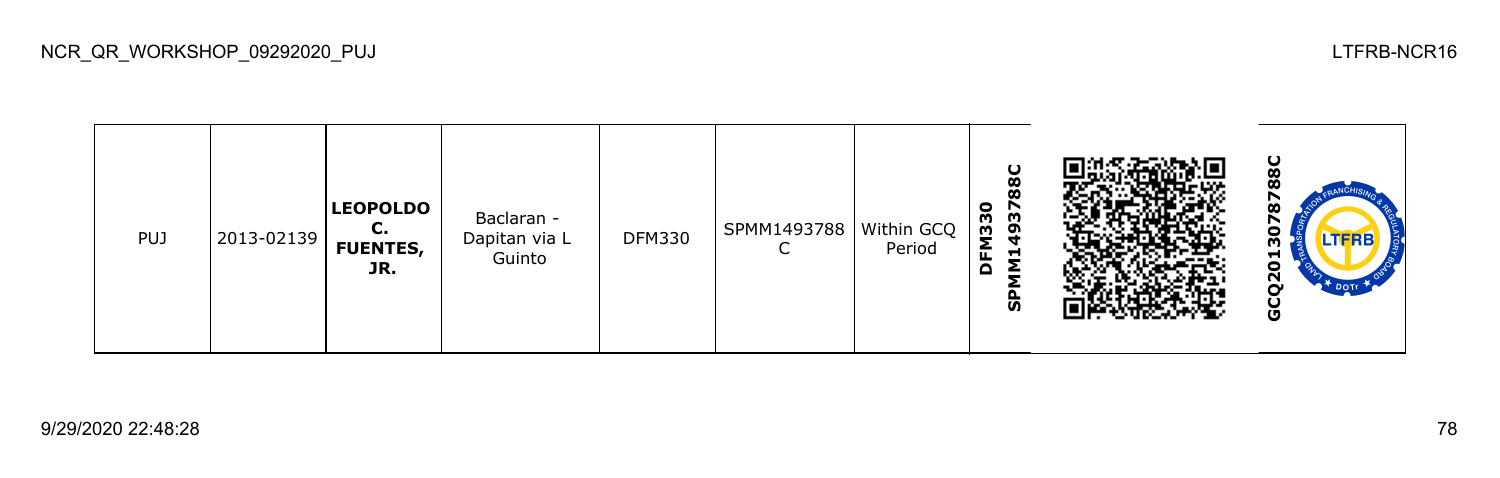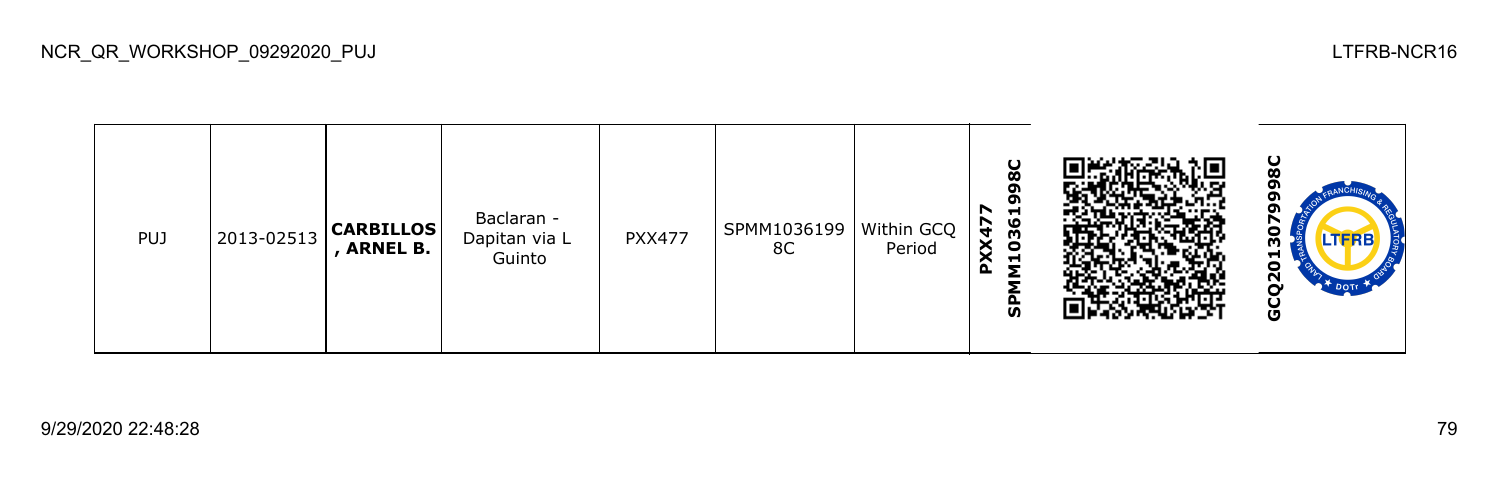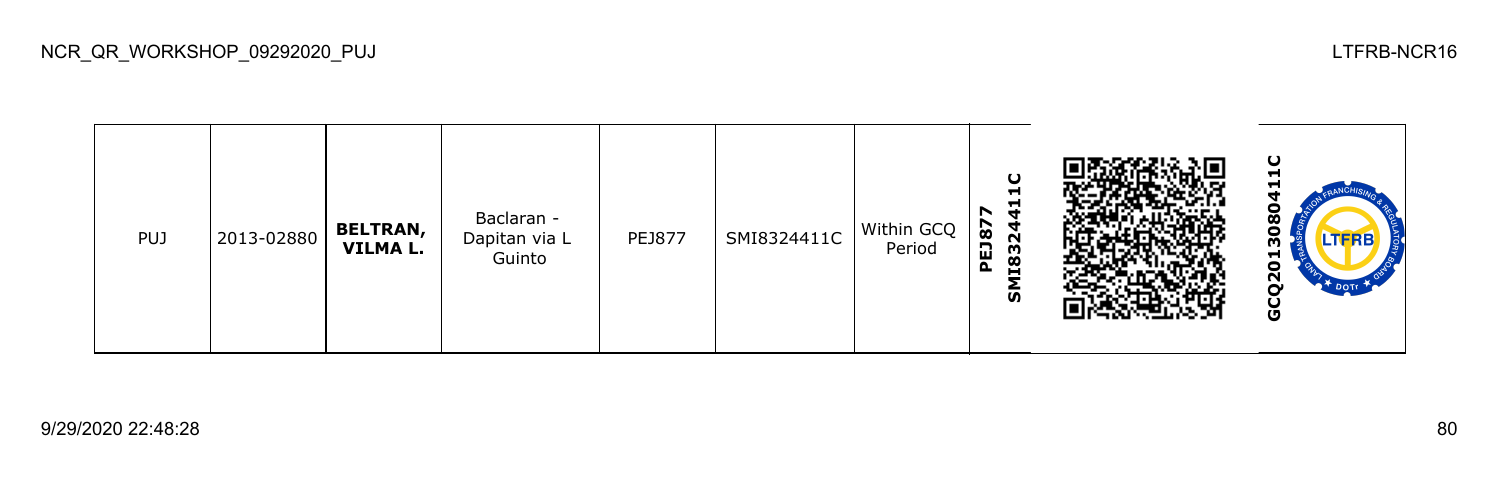| PUJ | 2013-02882 | <b>BETRAN,</b><br><b>VILMA L.</b> | Baclaran -<br>Dapitan via L<br>Guinto | <b>TED450</b> | SPMM4854092 | Within GCQ<br>Period | Ο<br>N<br>å<br>$\bullet$<br>D45<br>85<br>ш<br>−<br>ັທ |  | ပ<br>N<br>σ<br>−<br>$\infty$<br>с<br>m<br>−<br>о<br>N<br>ີ<br>U |
|-----|------------|-----------------------------------|---------------------------------------|---------------|-------------|----------------------|-------------------------------------------------------|--|-----------------------------------------------------------------|
|-----|------------|-----------------------------------|---------------------------------------|---------------|-------------|----------------------|-------------------------------------------------------|--|-----------------------------------------------------------------|

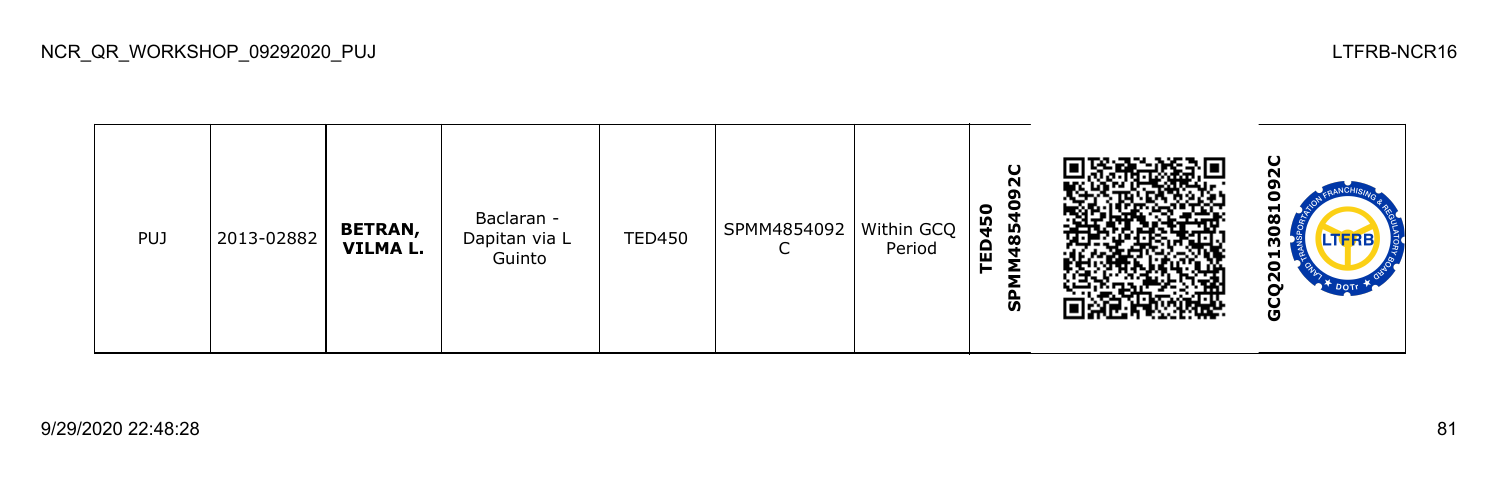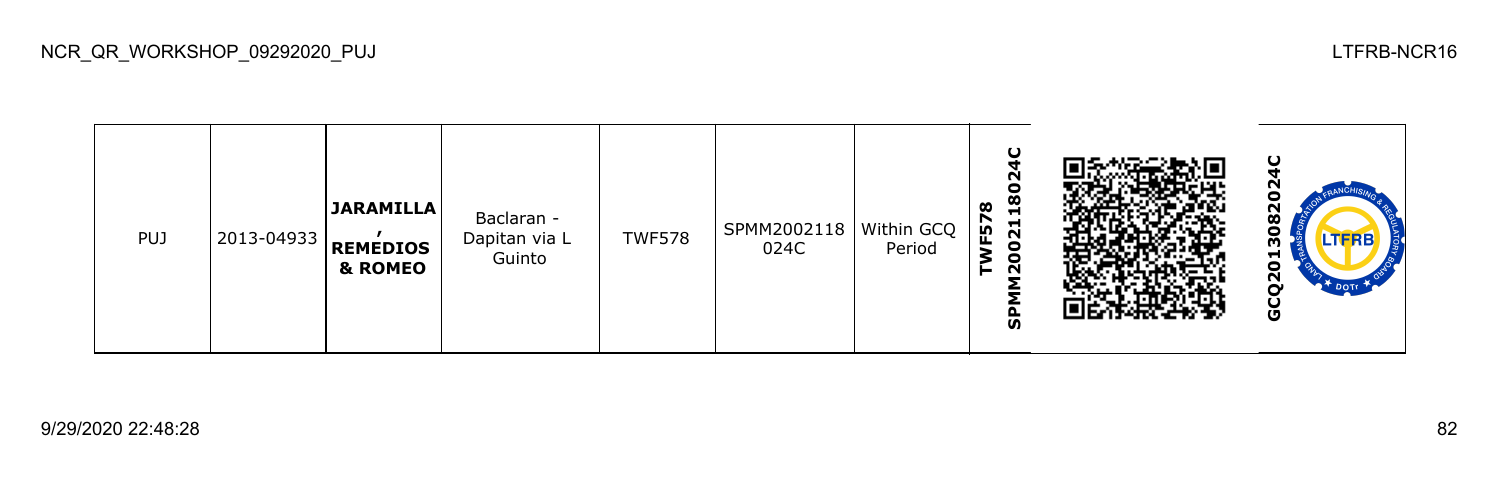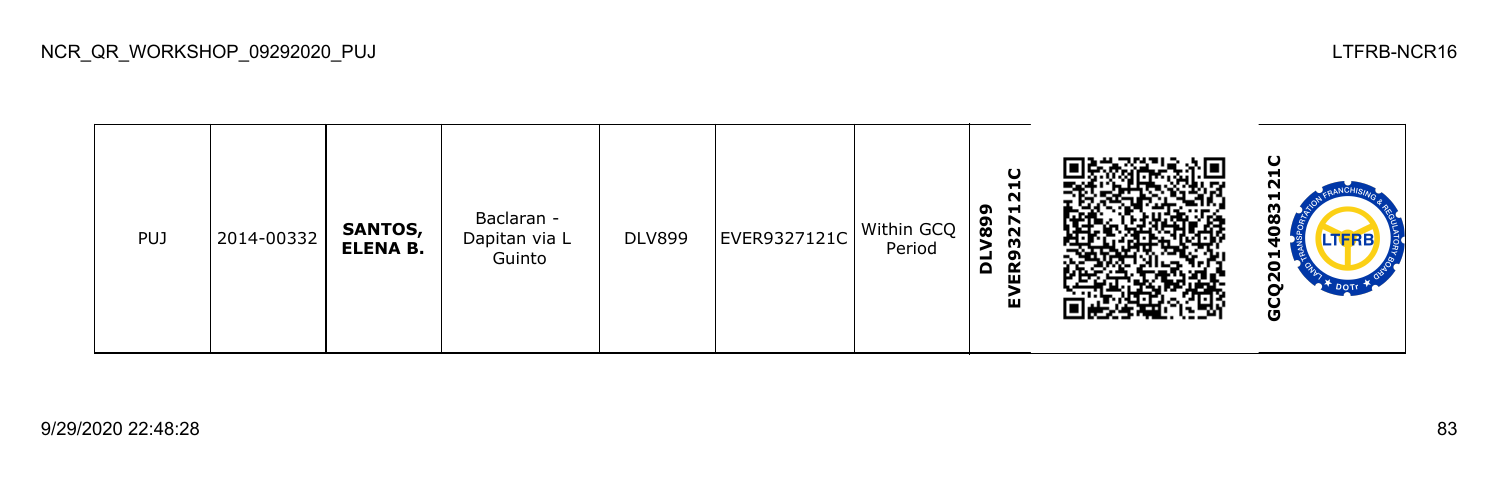

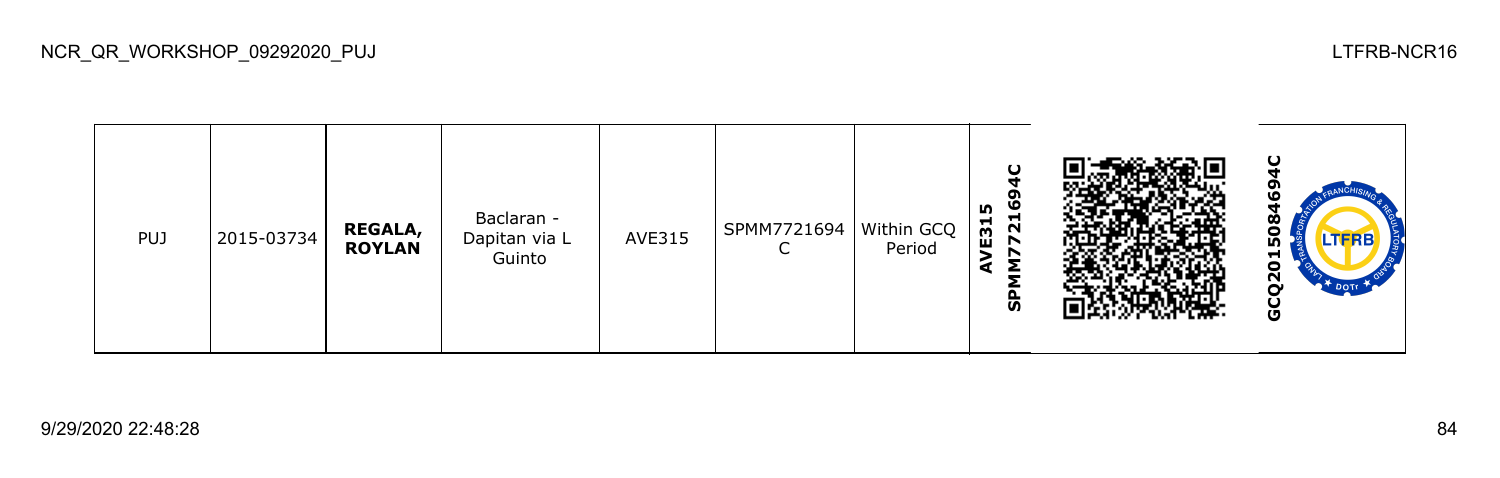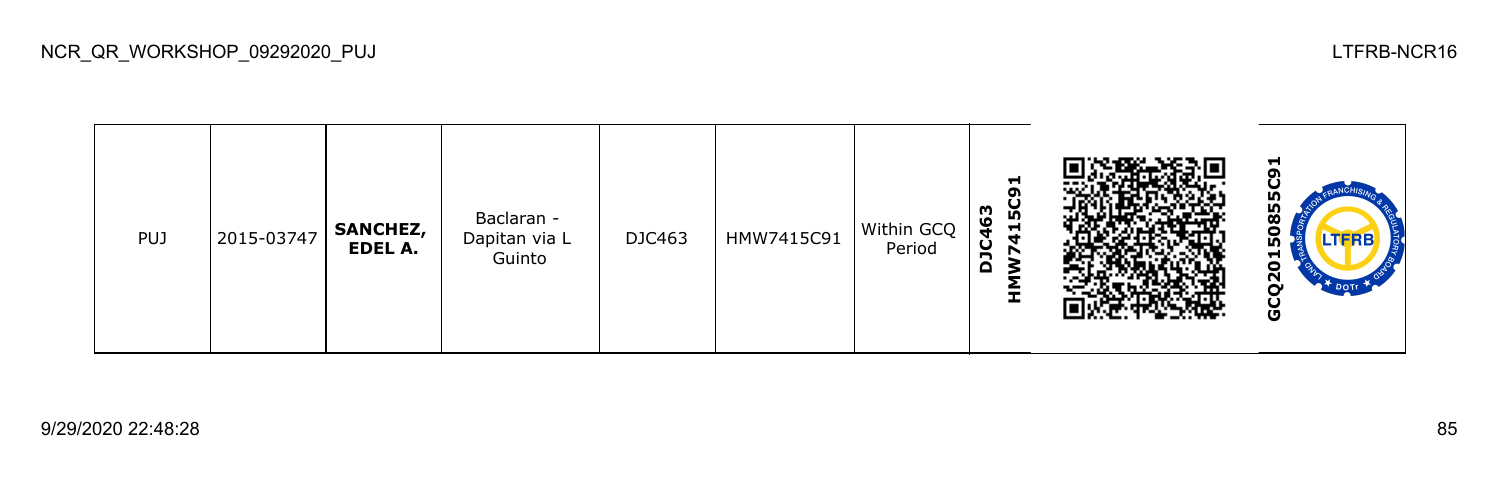| PUJ | 2016-03187 GREGORIO | <b>CASTILLO,</b><br>R. | Baclaran -<br>Dapitan via L<br>Guinto | <b>DES464</b> | SPMM830485C | Within GCQ<br>Period | ပ<br>۱ñ<br>ч<br>O<br>830<br>ES <sub>4</sub><br>Q<br><u>ທ</u> |  | ပ္စ<br>ഥ<br>$\infty$<br><b>LTFRB</b><br>o<br>−<br>$\circ$<br>$\tilde{\mathbf{z}}$<br>DOT <sub>r</sub><br>U<br>O |
|-----|---------------------|------------------------|---------------------------------------|---------------|-------------|----------------------|--------------------------------------------------------------|--|-----------------------------------------------------------------------------------------------------------------|
|-----|---------------------|------------------------|---------------------------------------|---------------|-------------|----------------------|--------------------------------------------------------------|--|-----------------------------------------------------------------------------------------------------------------|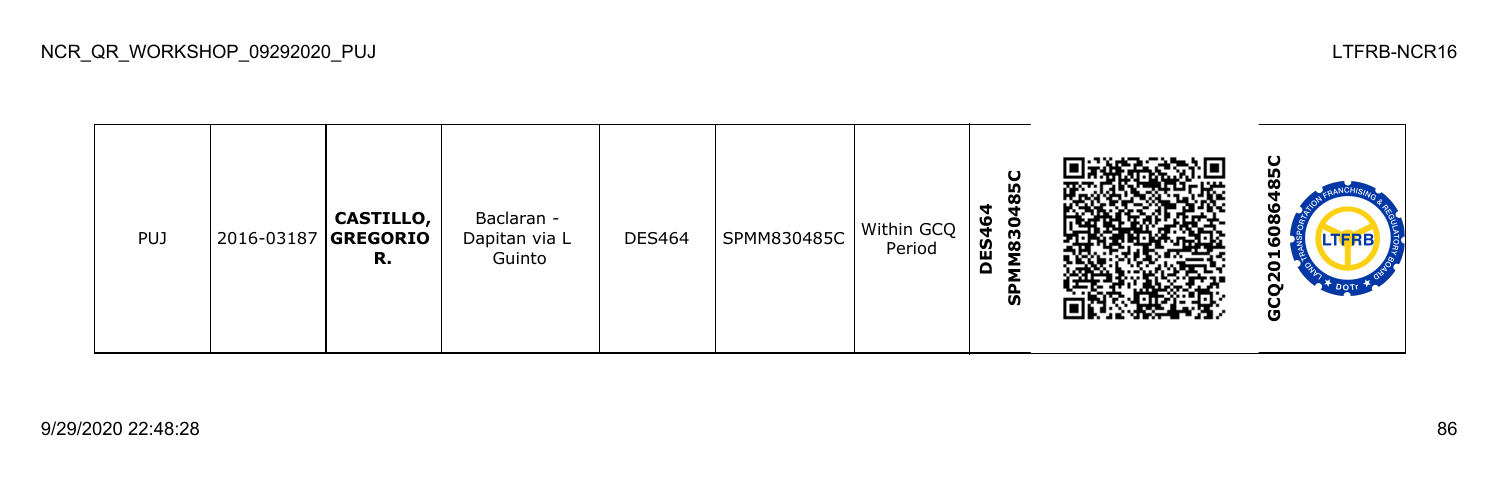**GCQ2016087772C**Ñ **CCM915772C DJL751** Baclaran - 608 PUJ 2016-03726 **GUEVARRA,** DJL751 CCM915772C Within GCQ Dapitan via L **JERRY M.** Period Guinto GCQ20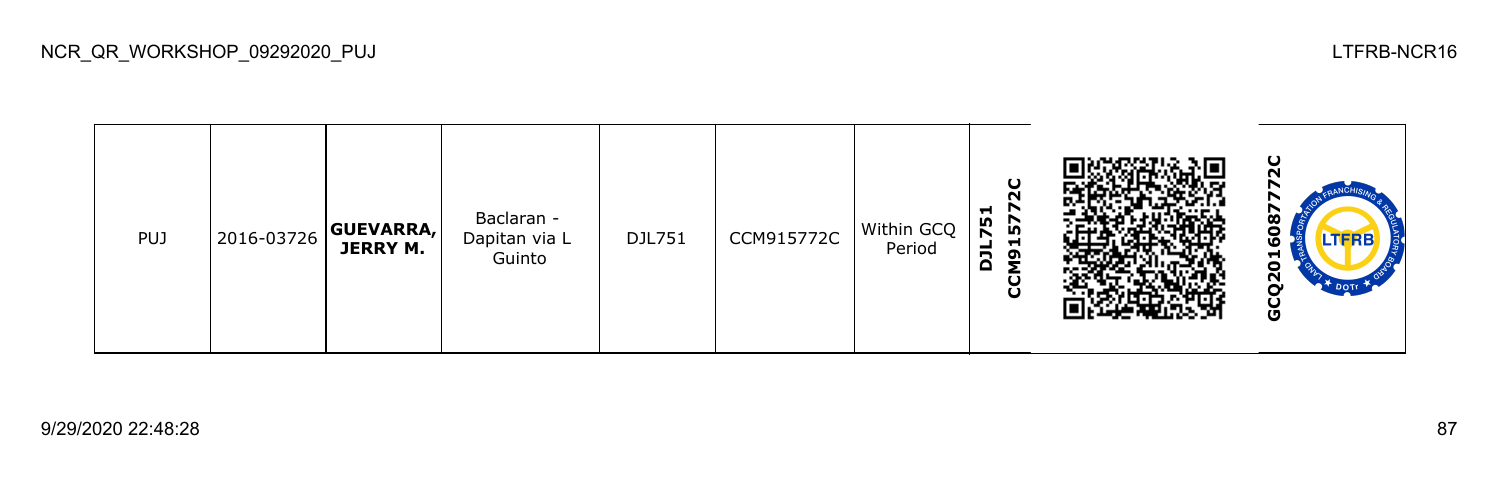| <b>PUJ</b> | 2016-03930 | DIZON,<br><b>VICTORIA</b><br>G. | Baclaran -<br>Dapitan via L<br>Guinto | <b>PWS229</b> | HMW12586C94 | Within GCQ<br>Period | ч<br>ᡡ<br>2586<br>S <sub>22</sub><br>−<br>മ |  | ഥ<br>$\overline{\mathbf{8}}$<br>o<br>o<br>Ξ<br>0<br>$\bar{\mathbf{c}}$<br>DOTT<br>ט |
|------------|------------|---------------------------------|---------------------------------------|---------------|-------------|----------------------|---------------------------------------------|--|-------------------------------------------------------------------------------------|
|------------|------------|---------------------------------|---------------------------------------|---------------|-------------|----------------------|---------------------------------------------|--|-------------------------------------------------------------------------------------|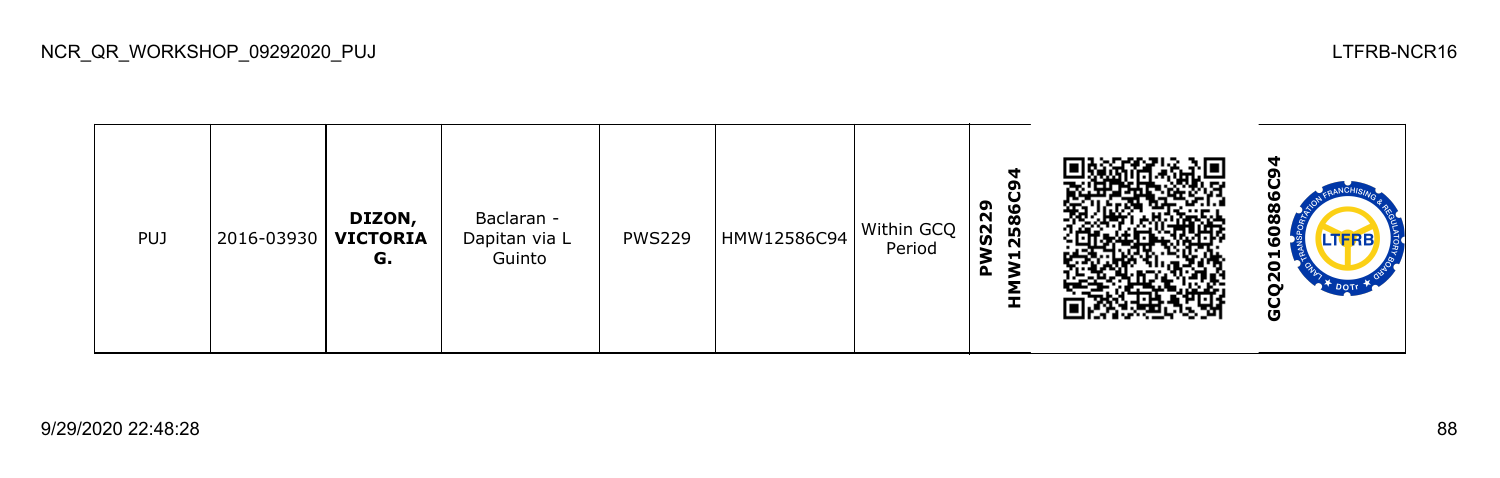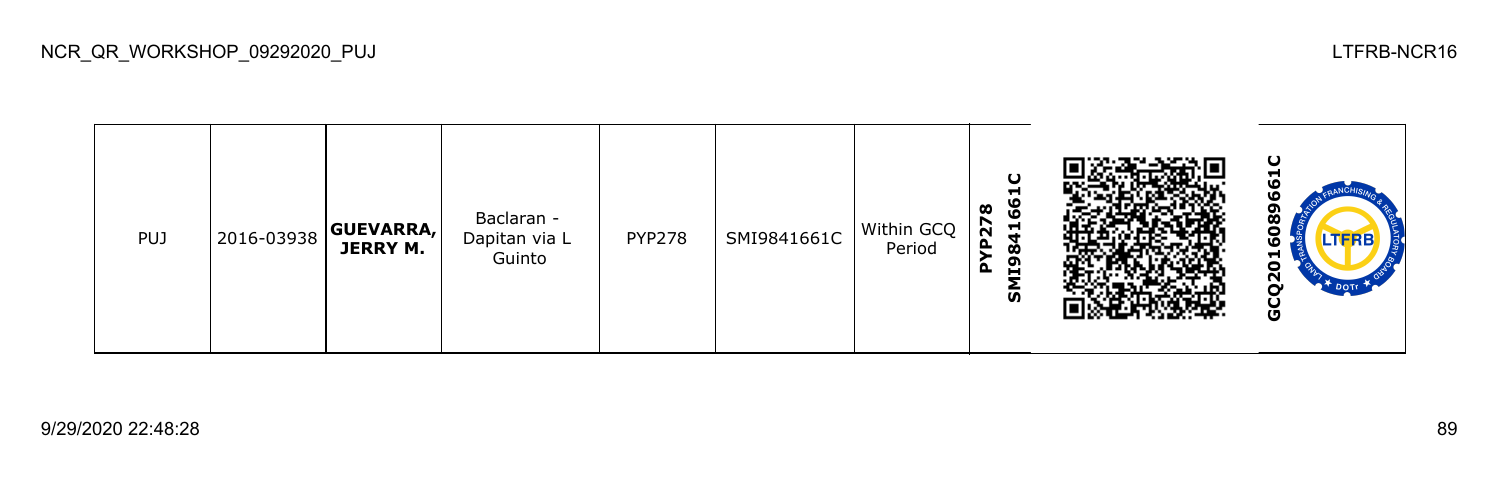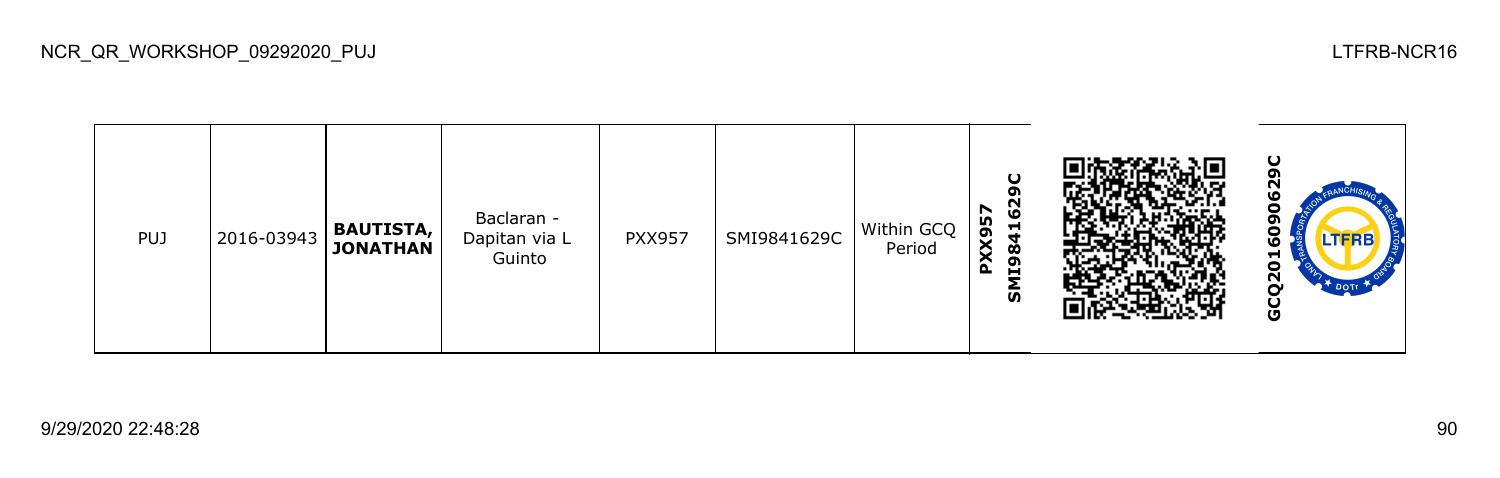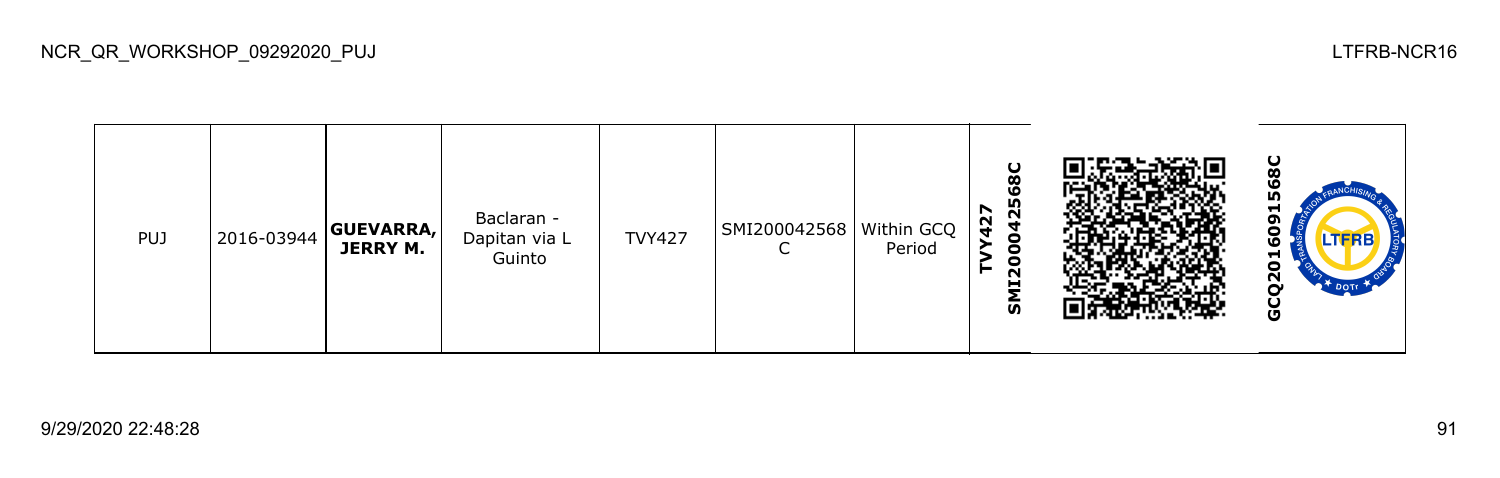| <b>PUJ</b> | 2016-04007 | LUMBA,<br><b>ROGELIO</b><br>G.JR. | Baclaran -<br>Dapitan via L<br>Guinto | <b>DLM366</b> | SPMM6549193 | Within GCQ<br>Period | ပ<br>m<br>o<br>65491<br>١O<br>M36<br>Σ<br>≏<br>င္ဟ |  | ပ<br>w<br>−<br>N<br>໑<br>с<br><b>LTFRB</b><br>5<br>$\overline{Q}$<br><b>T</b> DOTI<br>ပ<br>O |
|------------|------------|-----------------------------------|---------------------------------------|---------------|-------------|----------------------|----------------------------------------------------|--|----------------------------------------------------------------------------------------------|
|------------|------------|-----------------------------------|---------------------------------------|---------------|-------------|----------------------|----------------------------------------------------|--|----------------------------------------------------------------------------------------------|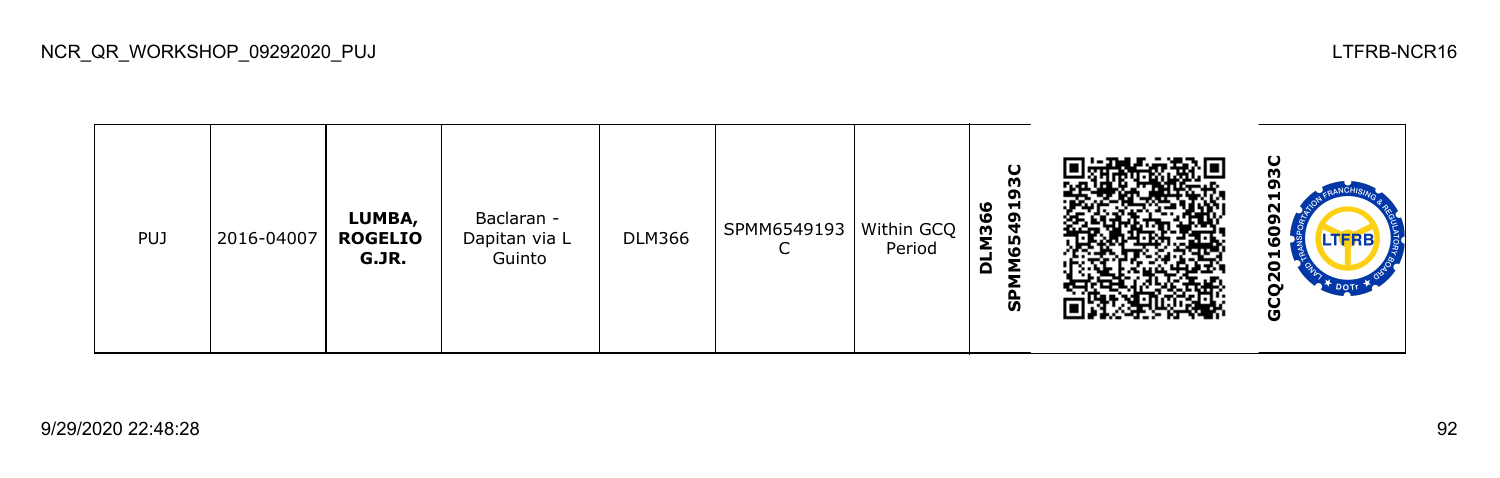| <b>PUJ</b> | 2016-04008 | <b>BAUTISTA,</b><br><b>JONATHAN</b> | Baclaran -<br>Dapitan via L<br>Guinto | <b>NYS304</b> | SPMM7308794<br>⌒<br>◡ | Within GCQ<br>Period | O<br>3087<br>4<br>S30<br>z<br>င္ဟ |  | O<br>m<br>o<br>o<br>TFRB<br>ဖ<br>≖<br>o<br>Ν<br>DOT<br>U |
|------------|------------|-------------------------------------|---------------------------------------|---------------|-----------------------|----------------------|-----------------------------------|--|----------------------------------------------------------|
|------------|------------|-------------------------------------|---------------------------------------|---------------|-----------------------|----------------------|-----------------------------------|--|----------------------------------------------------------|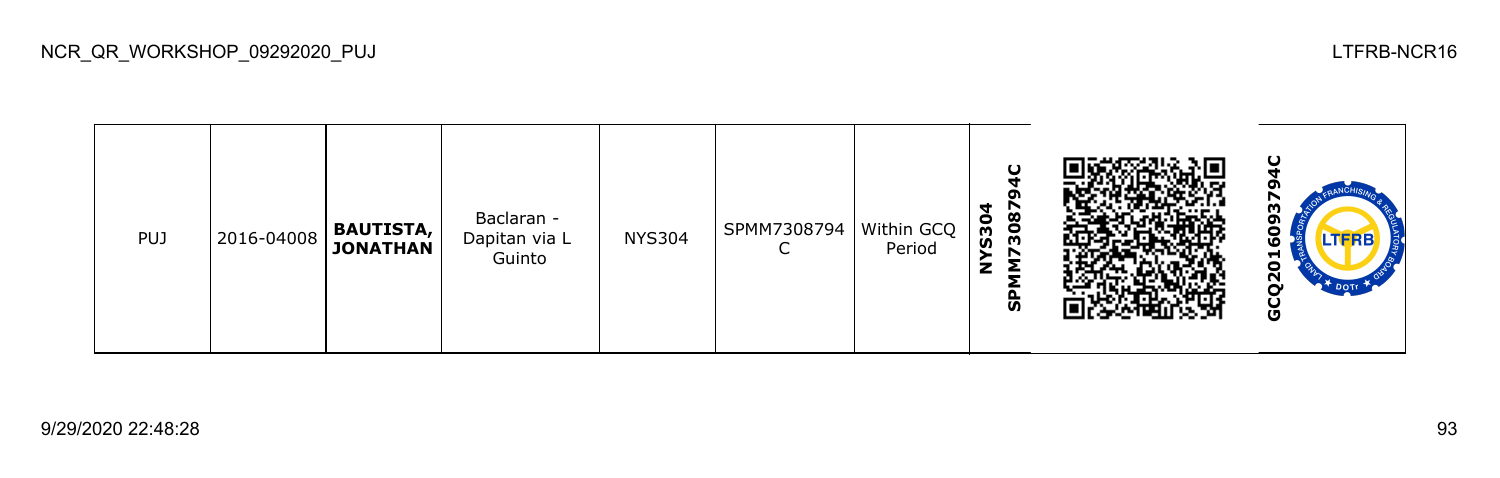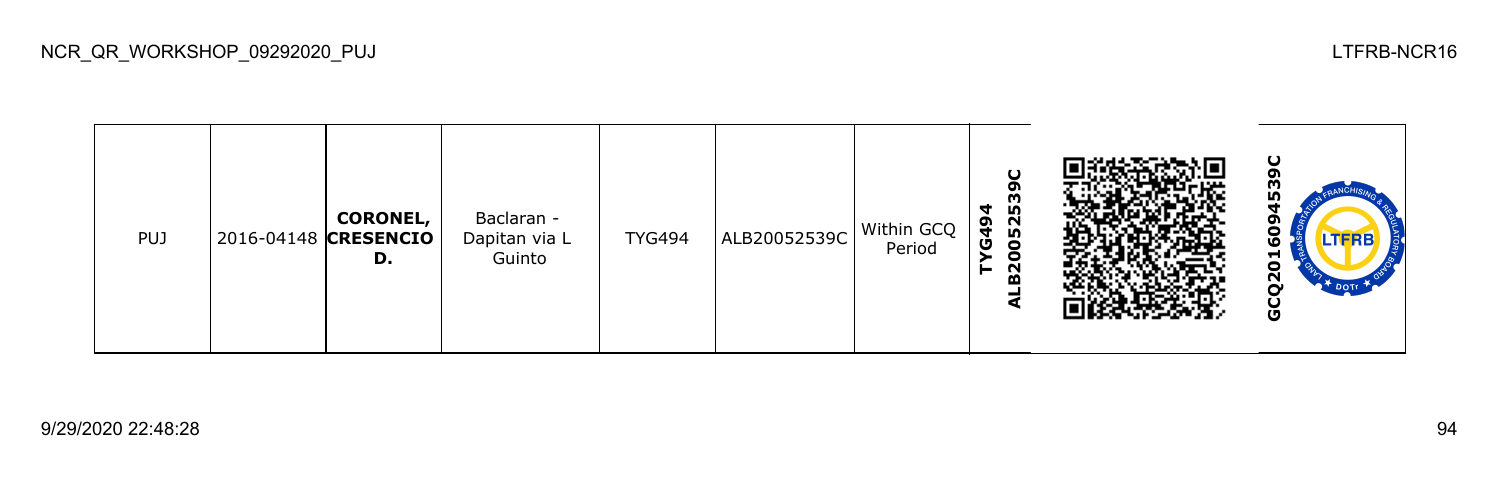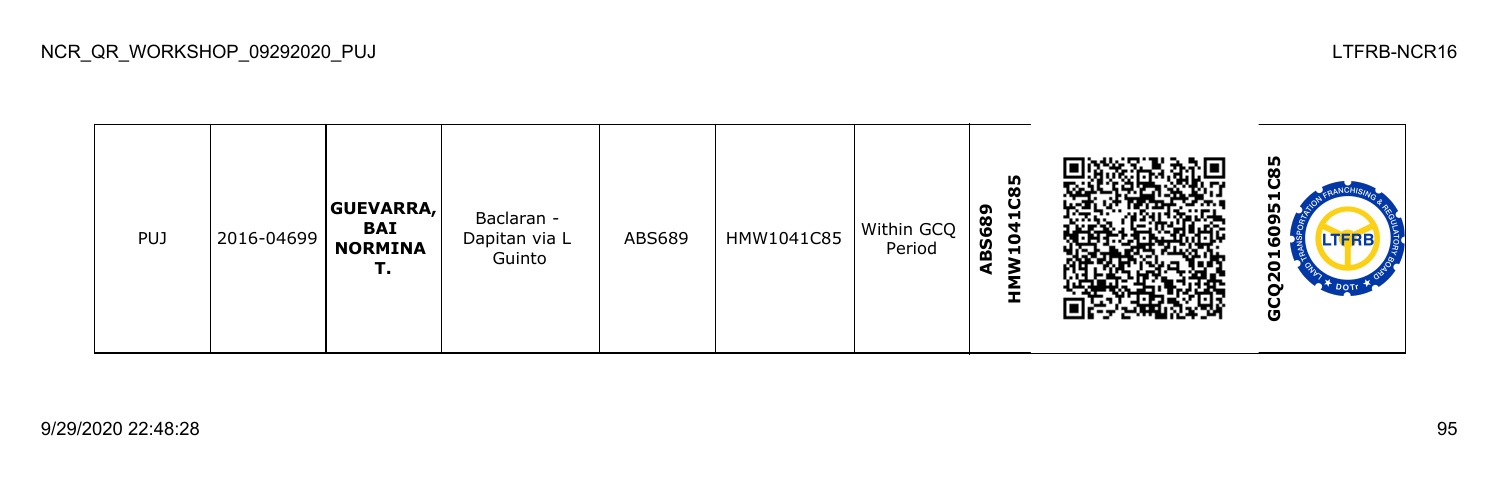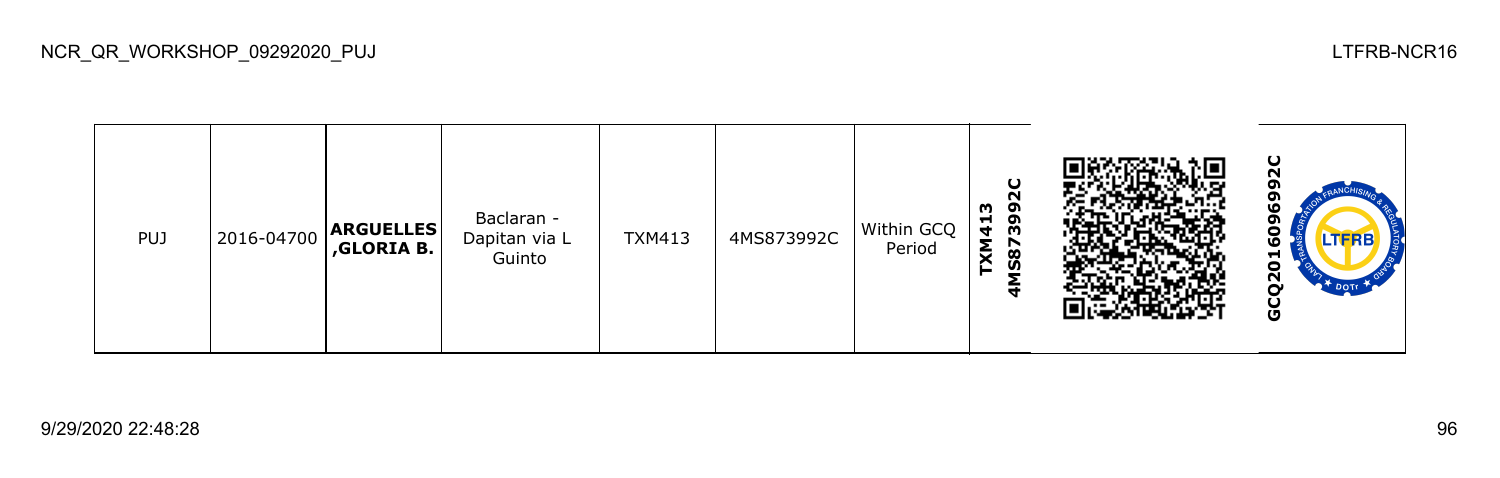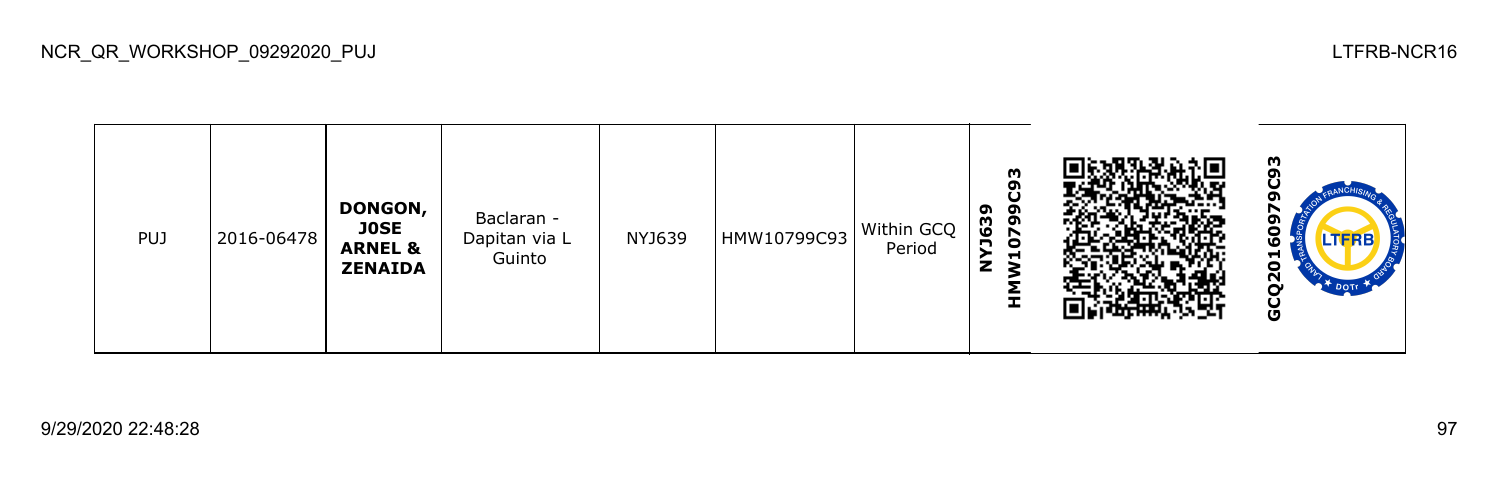| <b>PUJ</b> | 2016-06980 | RIVAS,<br><b>PEDRITO</b><br>R. | Baclaran -<br>Dapitan via L<br>Guinto | <b>PEK531</b> | SMI8323458C | Within GCQ<br>Period | ပ<br>œ<br>45<br>−<br>PEK53<br>118323<br>ົທ |  | ပ<br>Ō.<br>œ<br>ဖ<br>5<br>$\overline{2}$<br>Ū |
|------------|------------|--------------------------------|---------------------------------------|---------------|-------------|----------------------|--------------------------------------------|--|-----------------------------------------------|
|------------|------------|--------------------------------|---------------------------------------|---------------|-------------|----------------------|--------------------------------------------|--|-----------------------------------------------|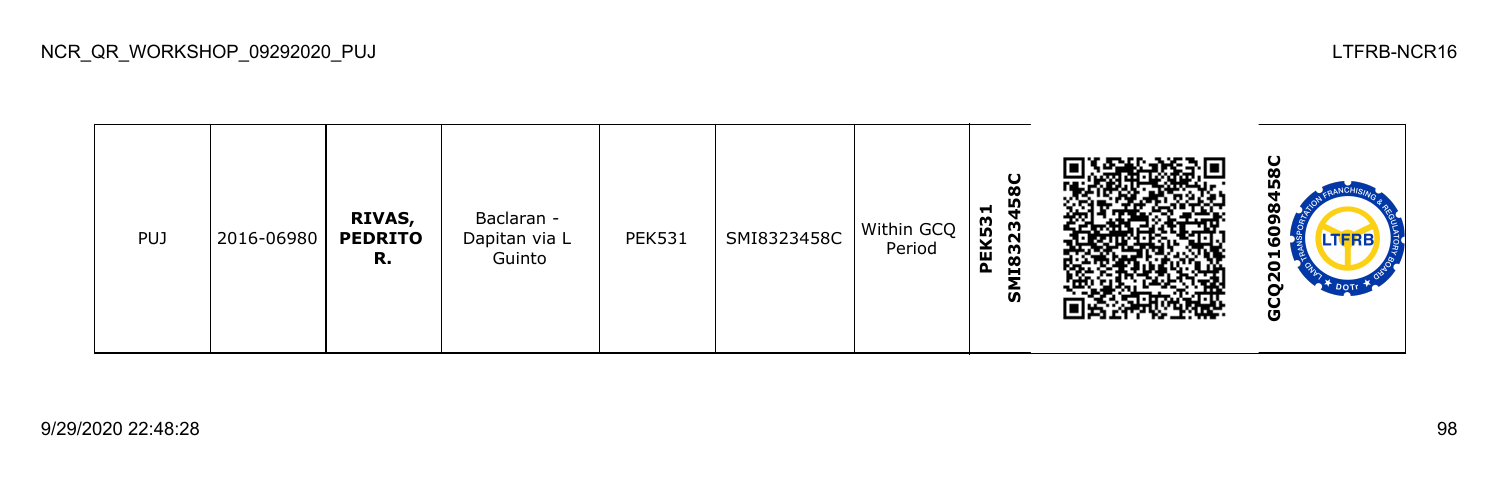| <b>PUJ</b> | 2016-06980 | <b>RIVAS,</b><br><b>PEDRITO</b><br>R. | Baclaran -<br>Dapitan via L<br>Guinto | <b>DFM378</b> | SPMM1546888 | Within GCQ<br>Period | u<br>œ<br>œ<br>15468<br>$\infty$<br>M37<br>o<br>င္ဟ |  | ပ<br>Õ<br>œ<br>œ<br>w<br>−<br>o<br><u>လ</u><br>DOTT<br>ပ<br>O |
|------------|------------|---------------------------------------|---------------------------------------|---------------|-------------|----------------------|-----------------------------------------------------|--|---------------------------------------------------------------|
|------------|------------|---------------------------------------|---------------------------------------|---------------|-------------|----------------------|-----------------------------------------------------|--|---------------------------------------------------------------|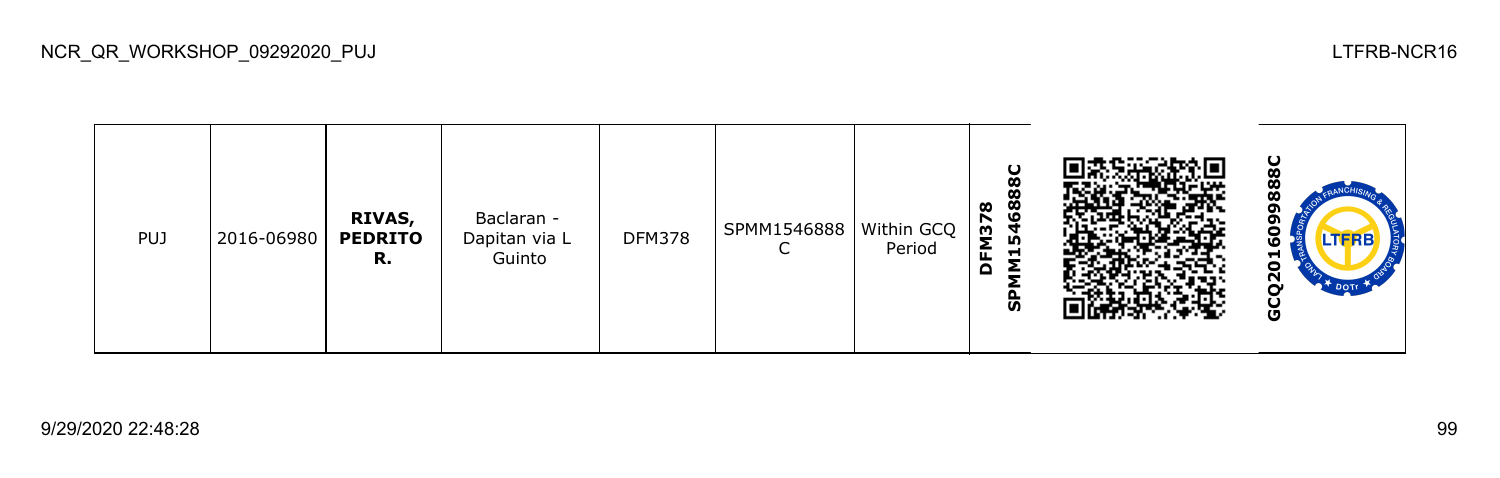

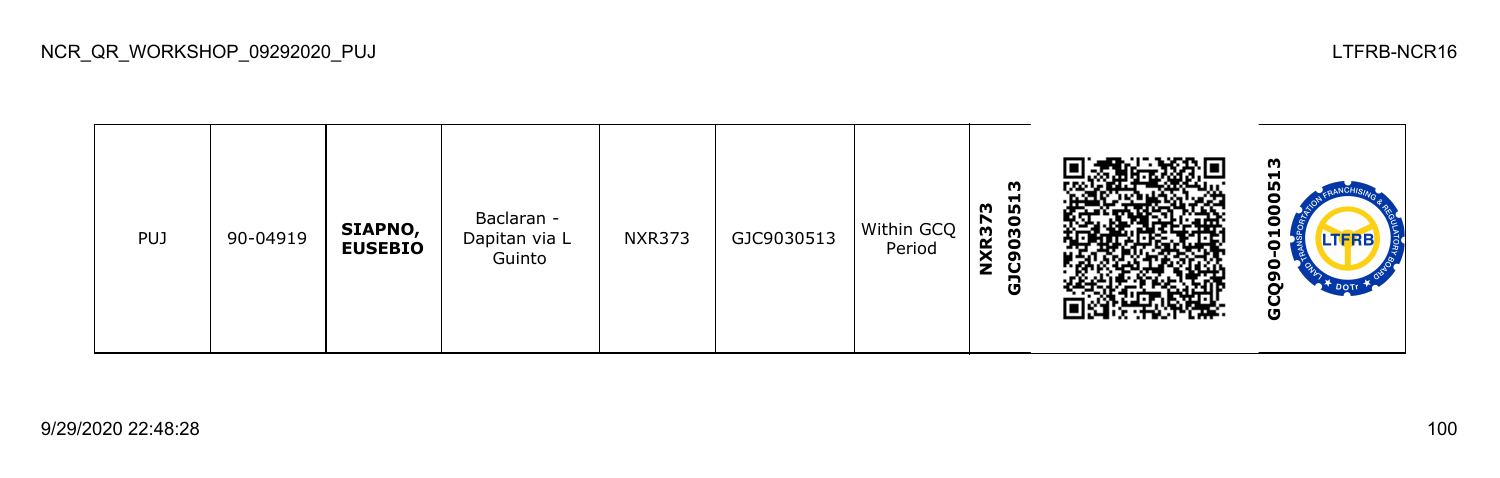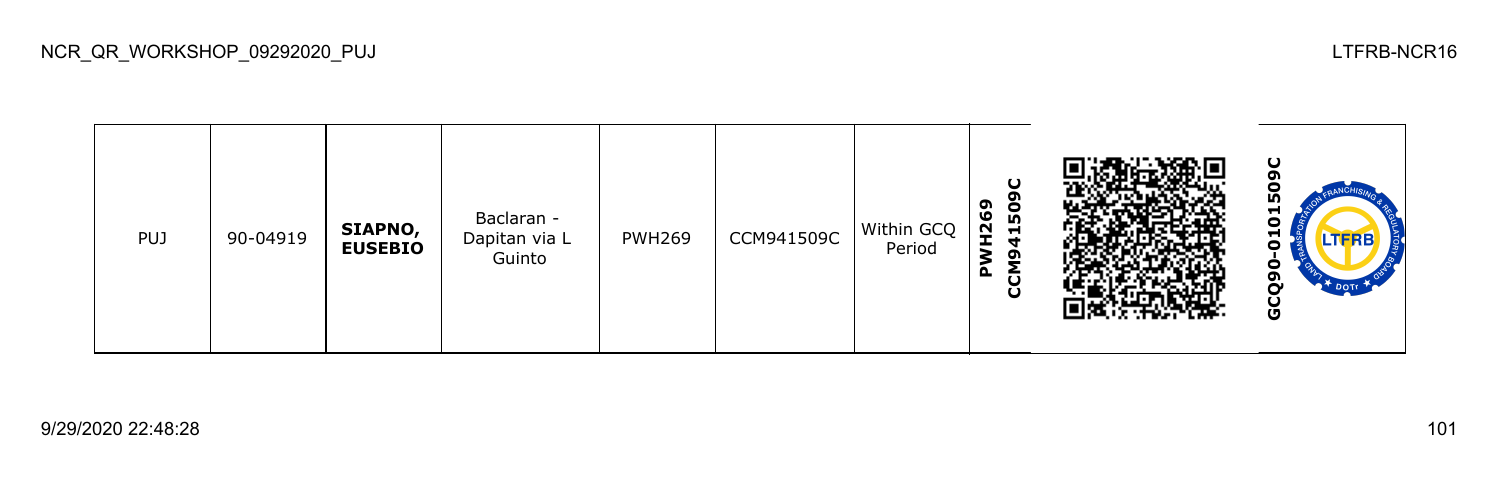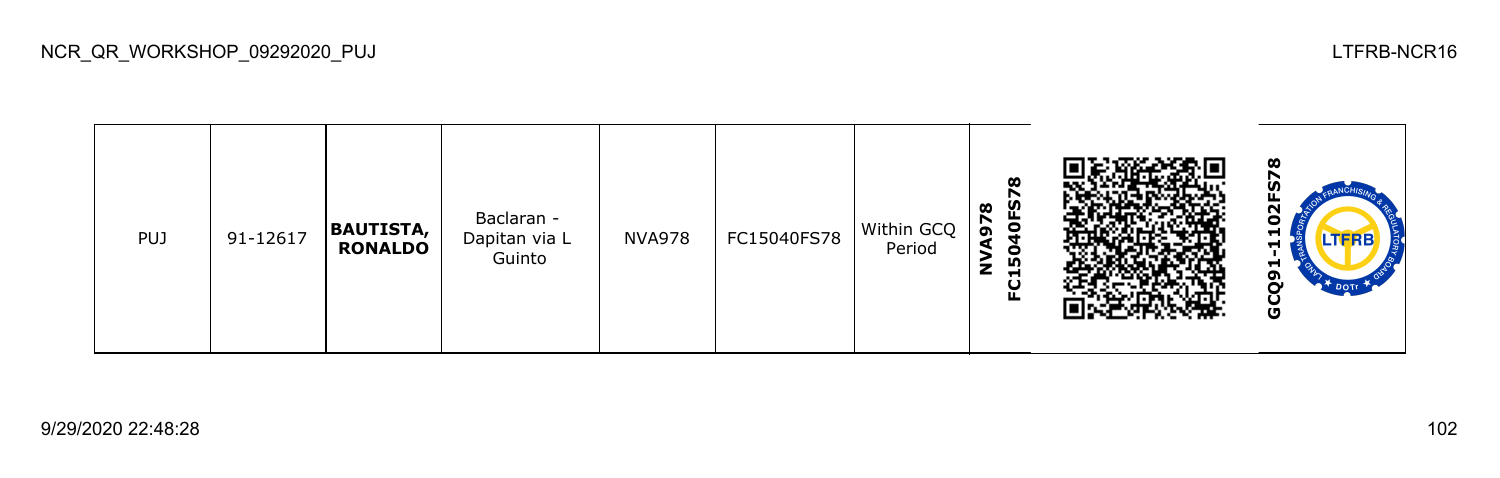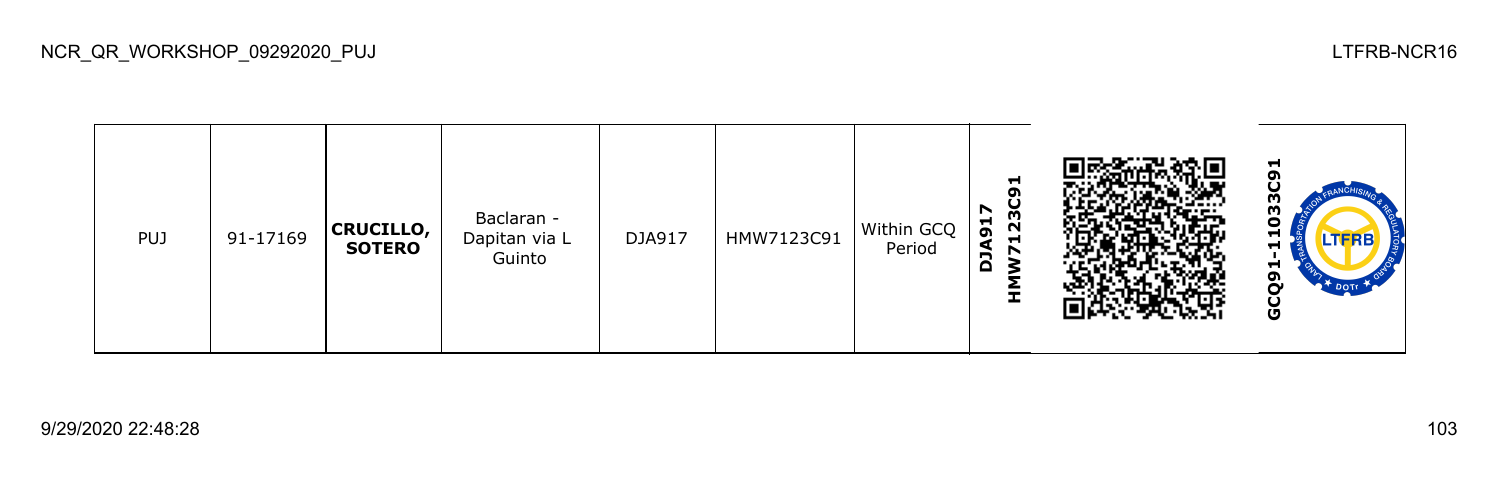| <b>PUJ</b> | 91-17438 | <b>ESPINOSA,</b><br>EDITH S. | <b>BACLARAN -</b><br>DAPITAN VIA L.<br><b>GUINTO A RIVER</b> | DJA119 | CCM913760C | Within GCQ<br>Period | ပ<br>o<br>ဖ<br>໑<br>$\frac{11}{5}$<br>H<br>Α<br>δM<br>g |  | ပ<br>.TFRB<br>⊣<br>໑<br>္ပြ |
|------------|----------|------------------------------|--------------------------------------------------------------|--------|------------|----------------------|---------------------------------------------------------|--|-----------------------------|
|------------|----------|------------------------------|--------------------------------------------------------------|--------|------------|----------------------|---------------------------------------------------------|--|-----------------------------|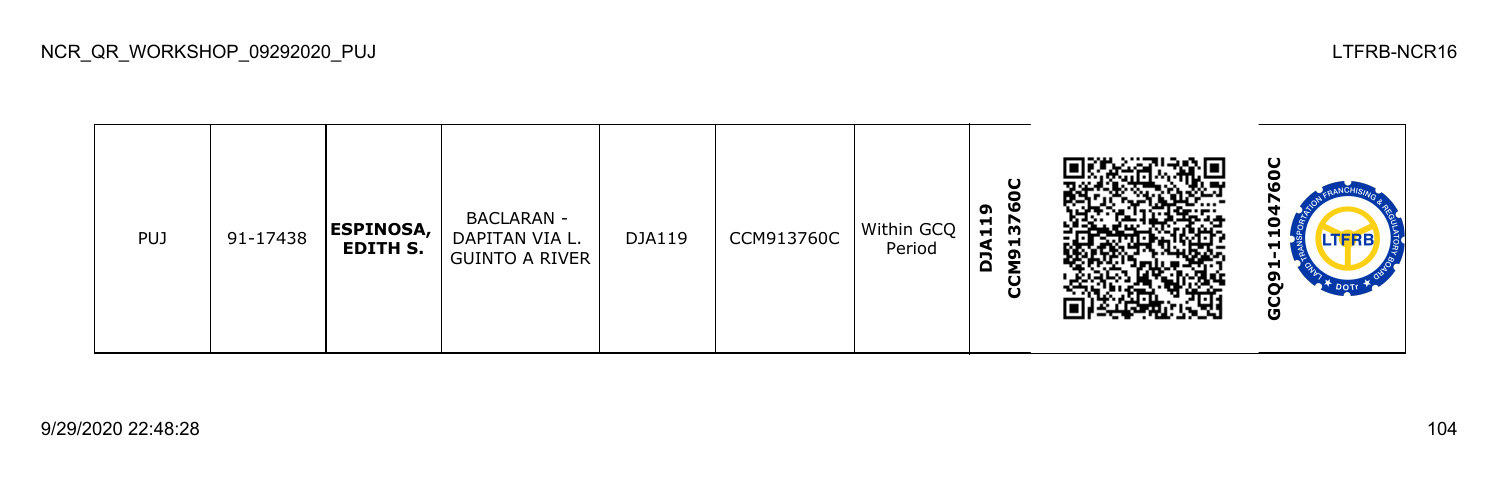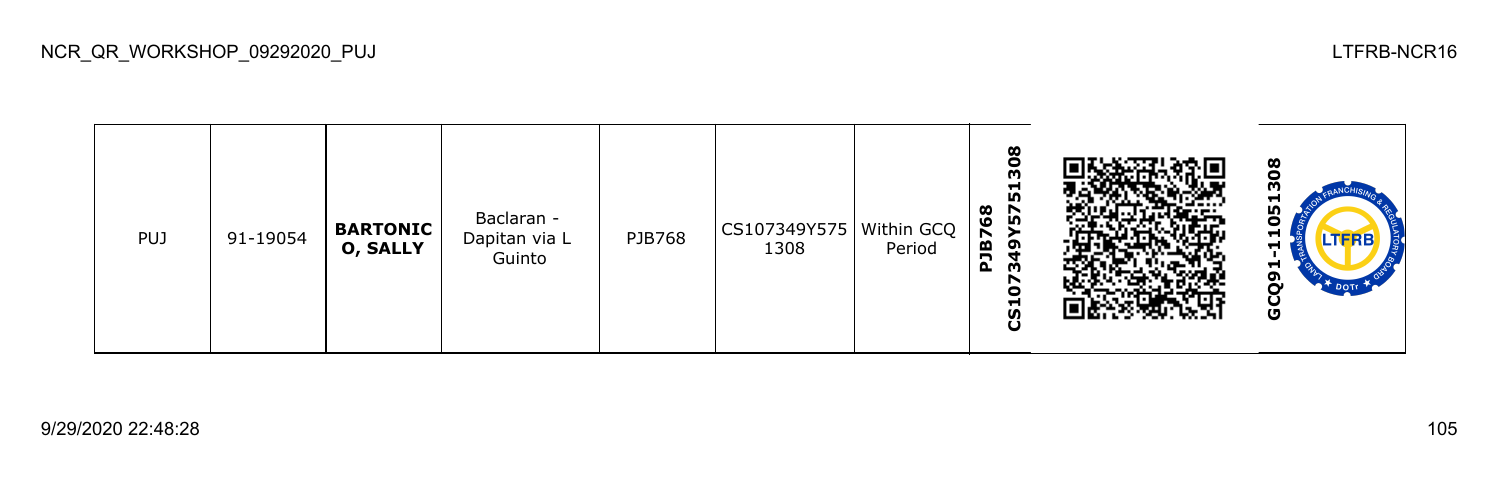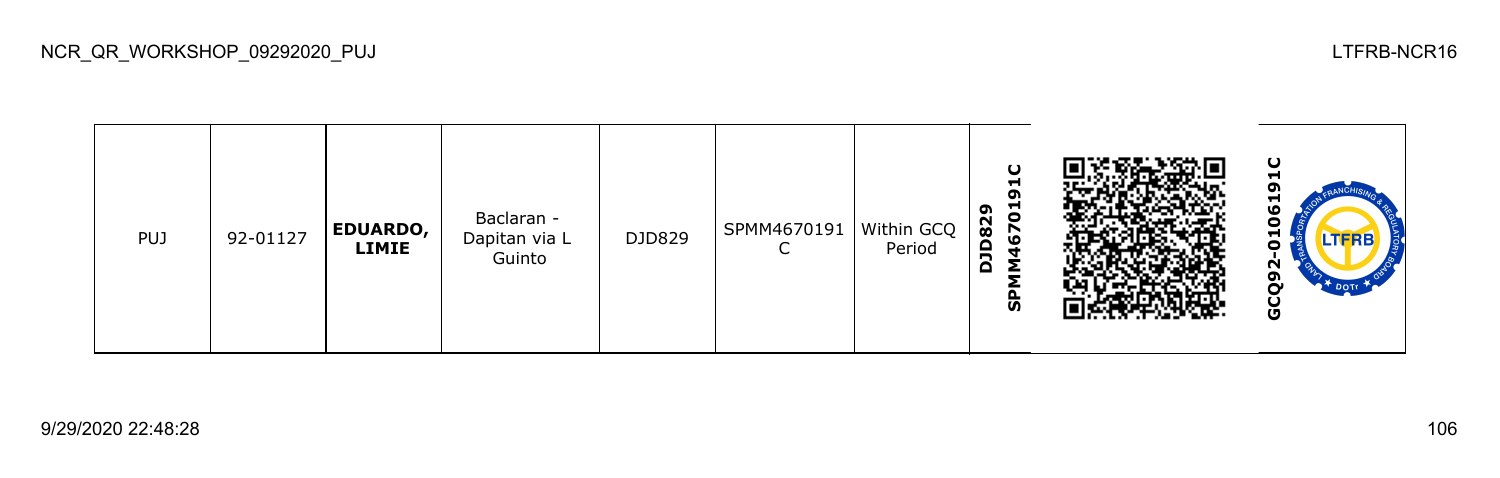| <b>PUJ</b> | 92-07404 | <b>RICO, LEO</b> | Baclaran -<br>Dapitan via L<br>Guinto | DJT679 | CCM926971C | Within GCQ<br>Period | ပ<br>Н<br>r<br>ີ<br>o,<br>r<br>ဖ<br>ဖ<br>$\overline{\mathsf{N}}$<br>δN<br>2<br>ပ္ပ |  | ပ<br>−<br>o<br>LTFRB<br>Ν<br>o<br><b>T</b> DOTT<br>Ū |
|------------|----------|------------------|---------------------------------------|--------|------------|----------------------|------------------------------------------------------------------------------------|--|------------------------------------------------------|
|------------|----------|------------------|---------------------------------------|--------|------------|----------------------|------------------------------------------------------------------------------------|--|------------------------------------------------------|

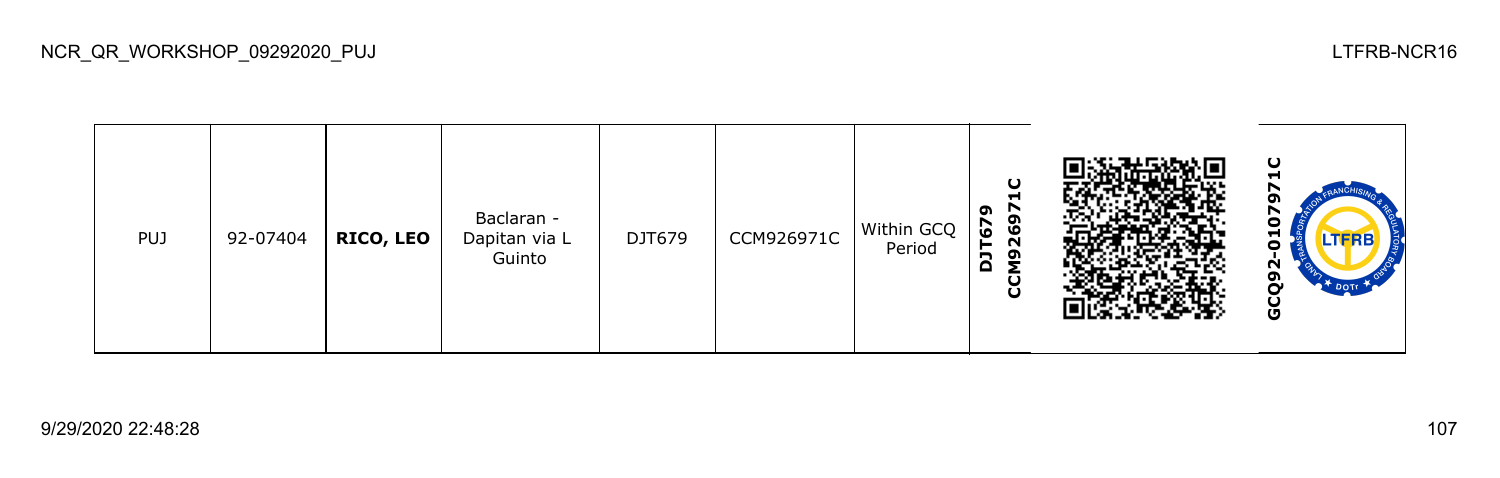

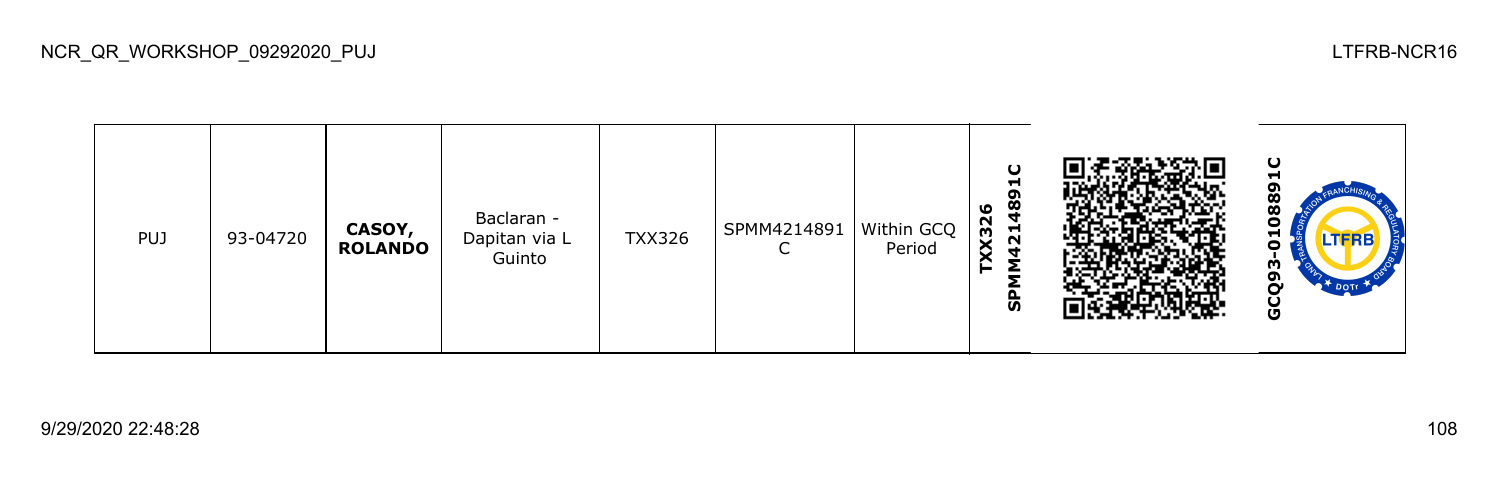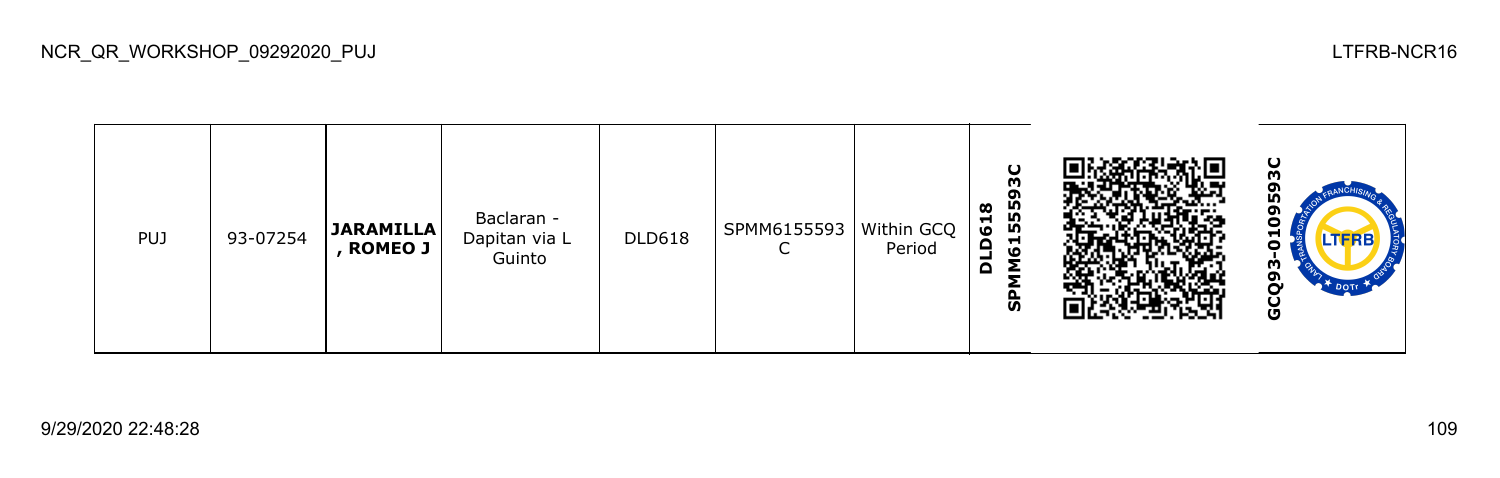ပ္စ **GCQ93-1110448CGJC200038448C TWT640** Baclaran - PUJ 93-11099 **SANTOS**  TWT640 GJC200038448 Within GCQ Dapitan via L **AZUCENA G**  $\mathsf{C}$ Period Guinto GCQ93-

NCR\_QR\_WORKSHOP\_09292020\_PUJ LTFRB-NCR16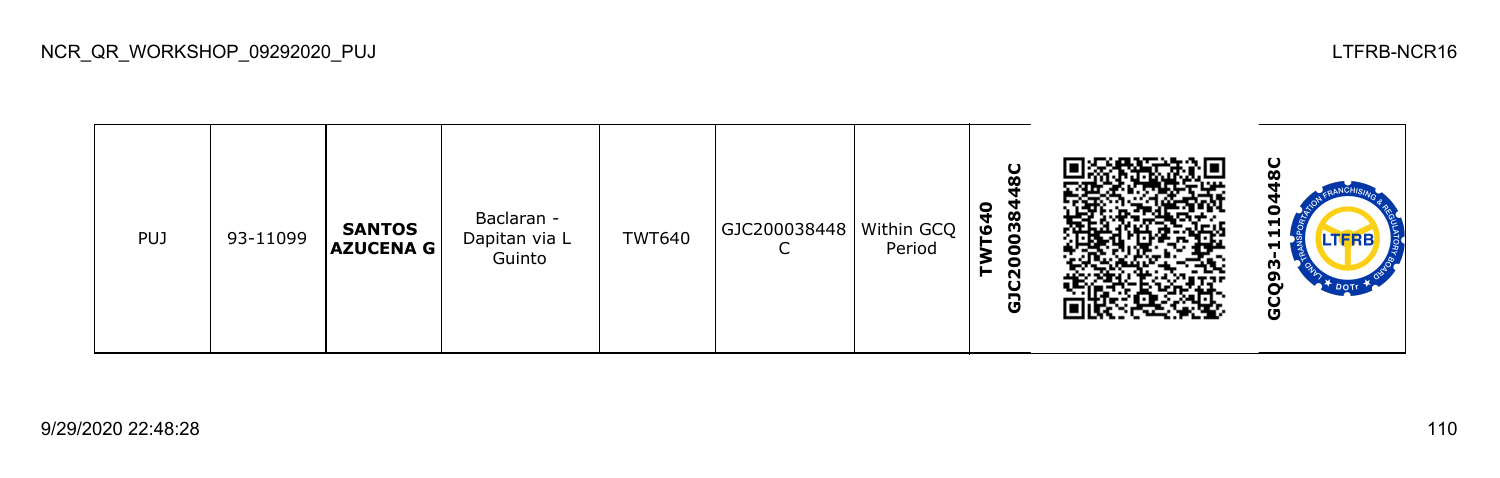| <b>PUJ</b> | 93-11953 | <b>MEDRANO,</b><br><b>RAYMUND</b><br>Ο | Baclaran -<br>Dapitan via L<br>Guinto | <b>DLR140</b> | SPMM6793893 | Within GCQ<br>Period | O<br>m<br>o<br>38<br>$\bullet$<br>ِهِ<br>$\mathbf{r}$<br><u>e</u><br>-<br>$\Omega$<br>←<br>ჭ |  | ပ<br>o<br>œ<br>−<br>÷<br>u<br>.TFRB<br>⊣<br>w<br>ີ<br><b>DOTI</b><br>Ō |
|------------|----------|----------------------------------------|---------------------------------------|---------------|-------------|----------------------|----------------------------------------------------------------------------------------------|--|------------------------------------------------------------------------|
|------------|----------|----------------------------------------|---------------------------------------|---------------|-------------|----------------------|----------------------------------------------------------------------------------------------|--|------------------------------------------------------------------------|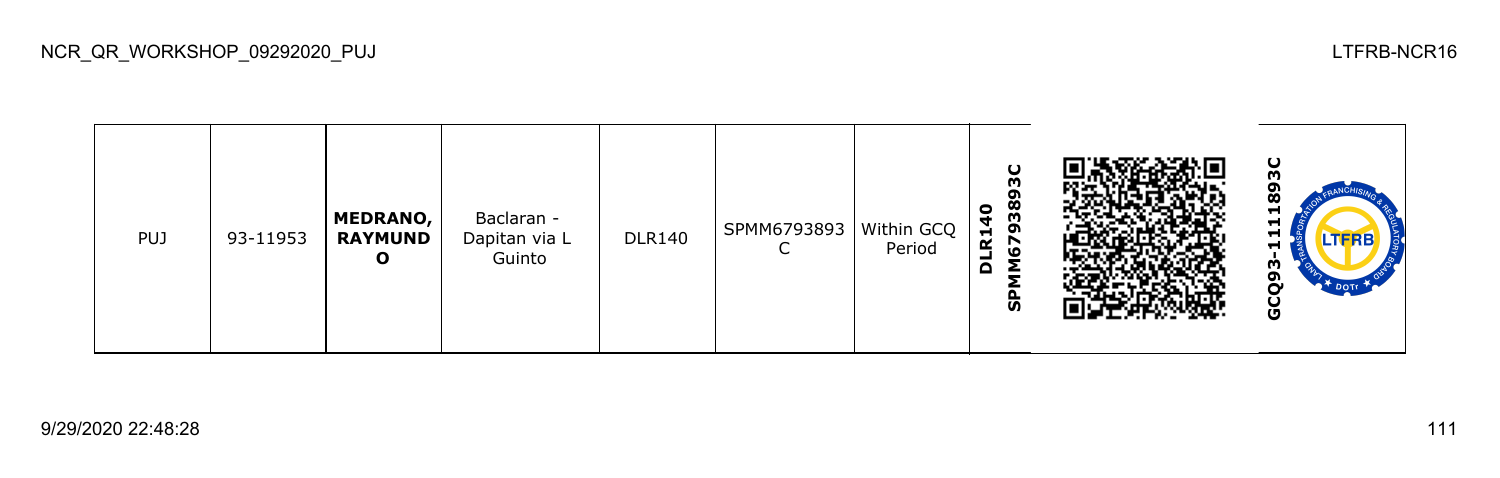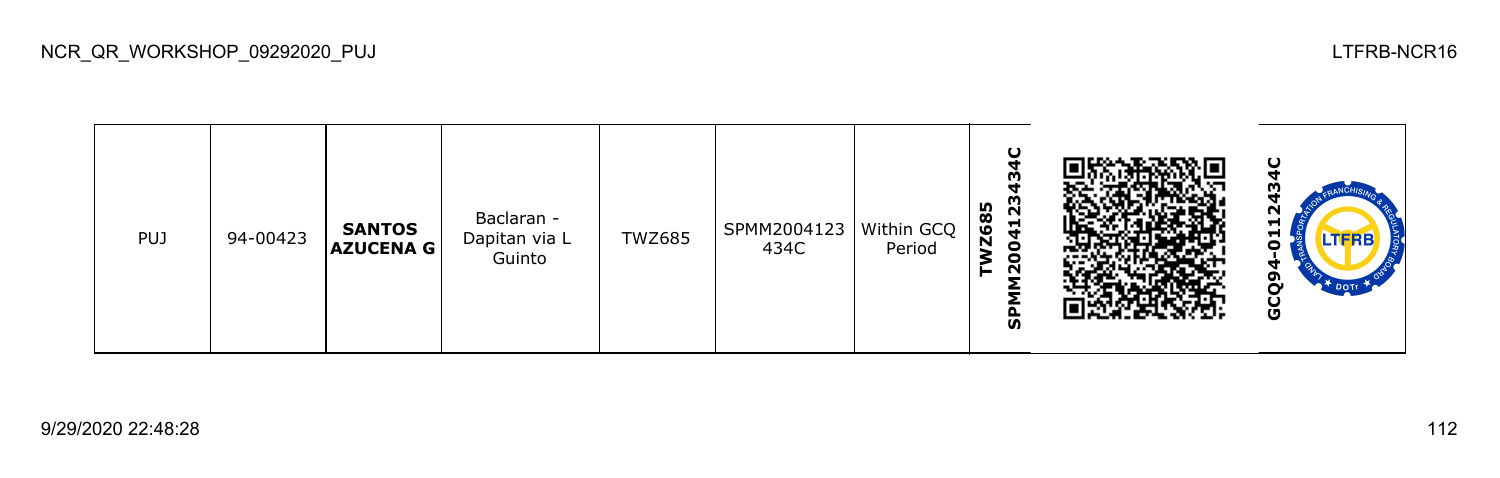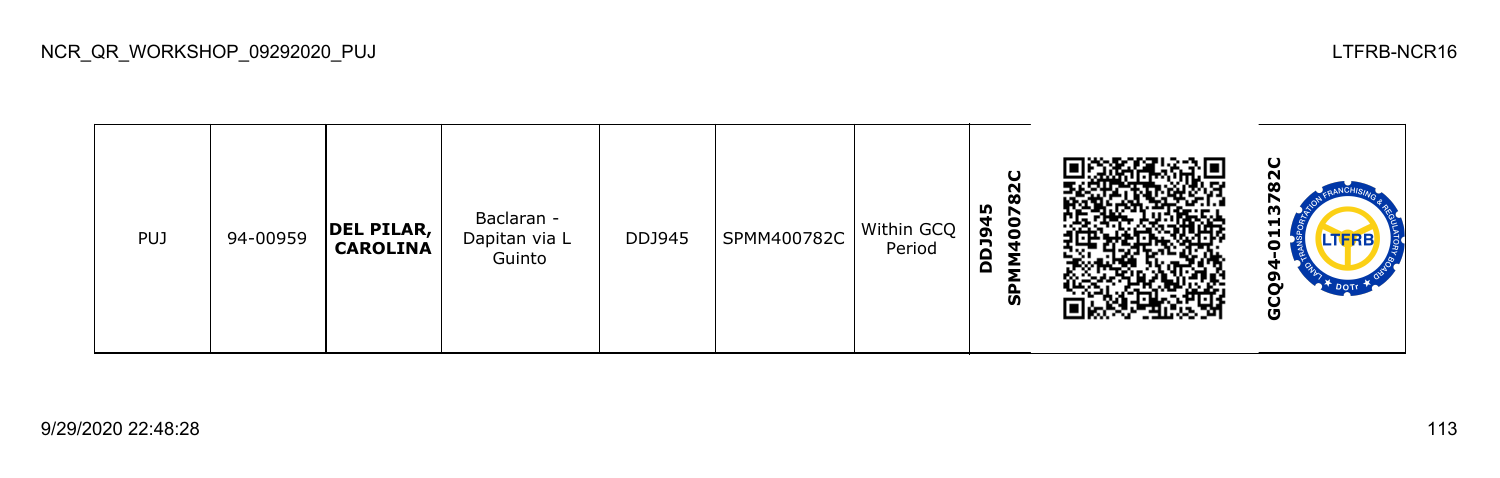

NCR\_QR\_WORKSHOP\_09292020\_PUJ LTFRB-NCR16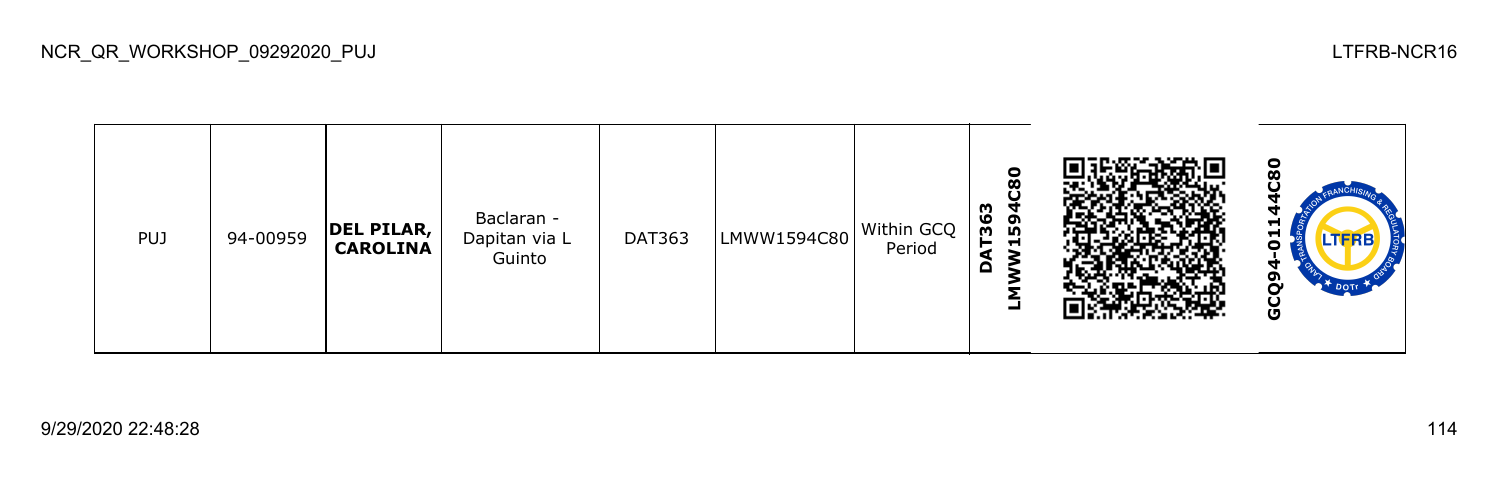| <b>PUJ</b> | 94-01309 | <b>JARAMILLA</b><br><b>DANILO &amp;</b><br><b>RONNIE</b> | Baclaran -<br>Dapitan via L<br>Guinto | <b>NYG925</b> | SPMM7101793   Within GCQ | Period | U<br>m<br>ຸດ<br>m<br>$\overline{5}$<br>$\sim$<br>$\overline{6}$<br>$\blacksquare$<br>z<br>ჭ |  | ပ<br>m<br>ᆋ<br>⊣<br><b>LTFRB</b><br>Ξ<br>မိ |
|------------|----------|----------------------------------------------------------|---------------------------------------|---------------|--------------------------|--------|---------------------------------------------------------------------------------------------|--|---------------------------------------------|
|------------|----------|----------------------------------------------------------|---------------------------------------|---------------|--------------------------|--------|---------------------------------------------------------------------------------------------|--|---------------------------------------------|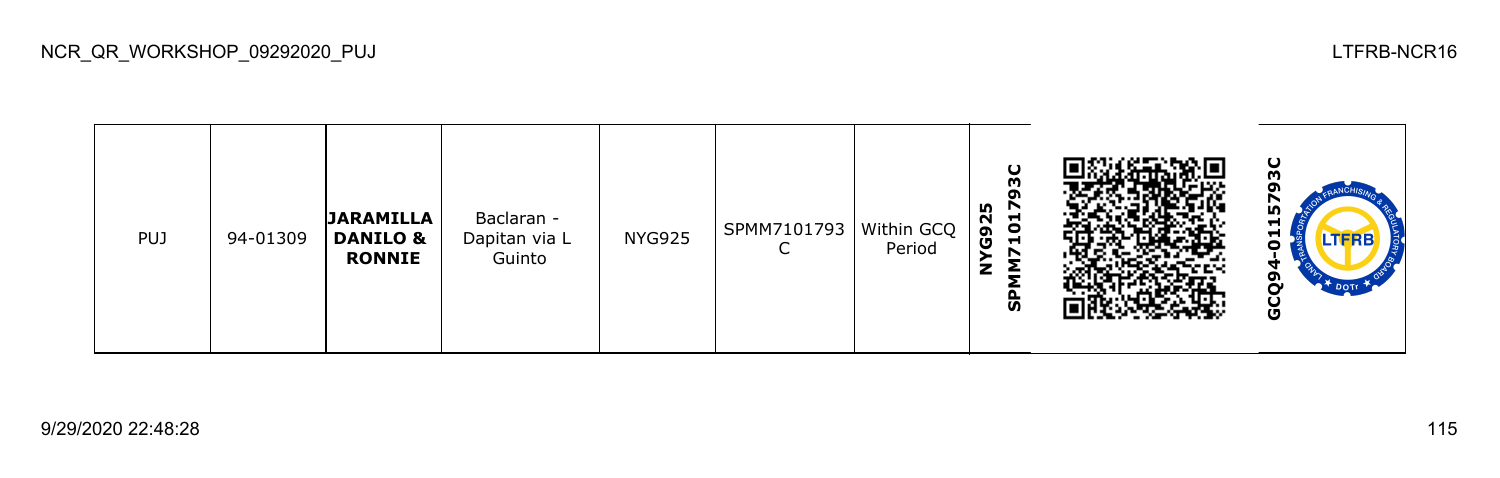

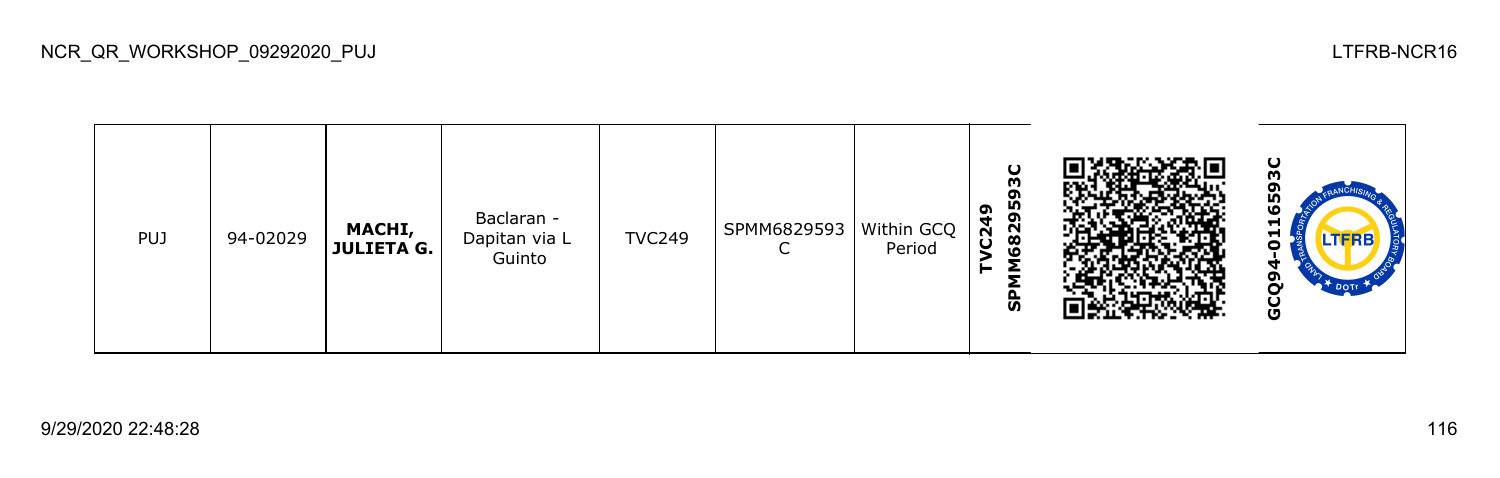

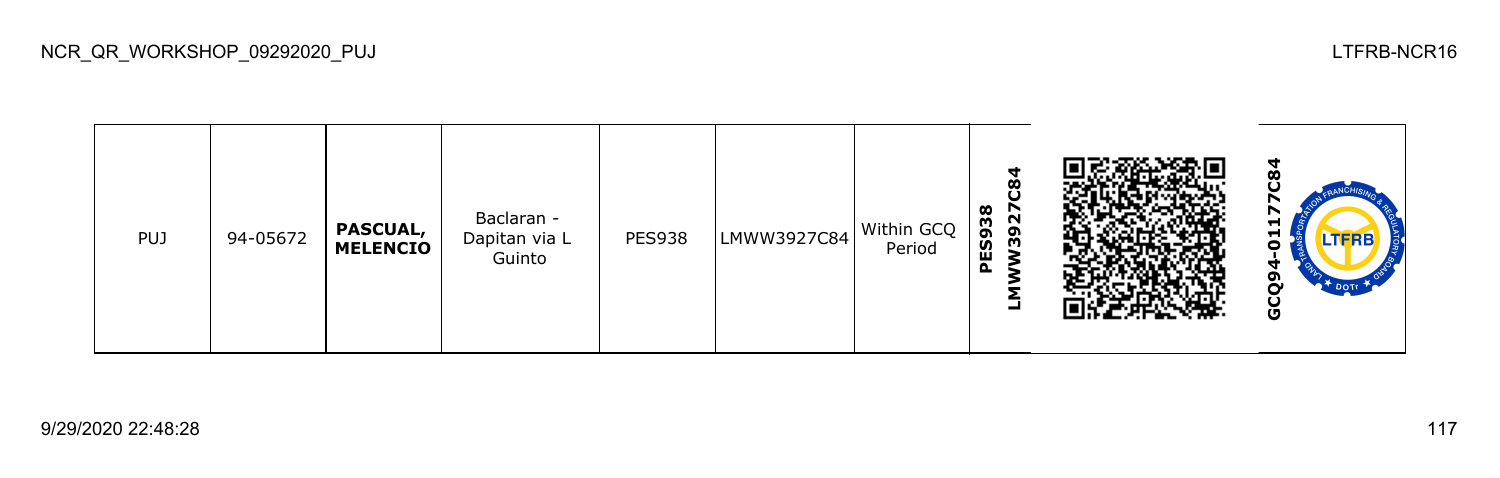

NCR\_QR\_WORKSHOP\_09292020\_PUJ LTFRB-NCR16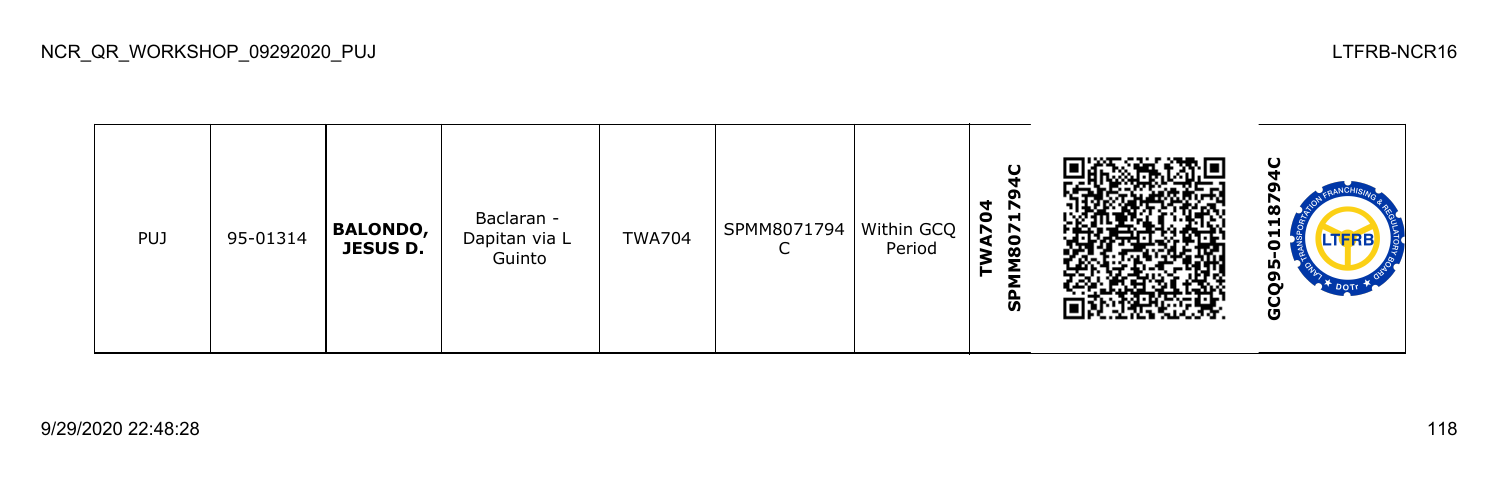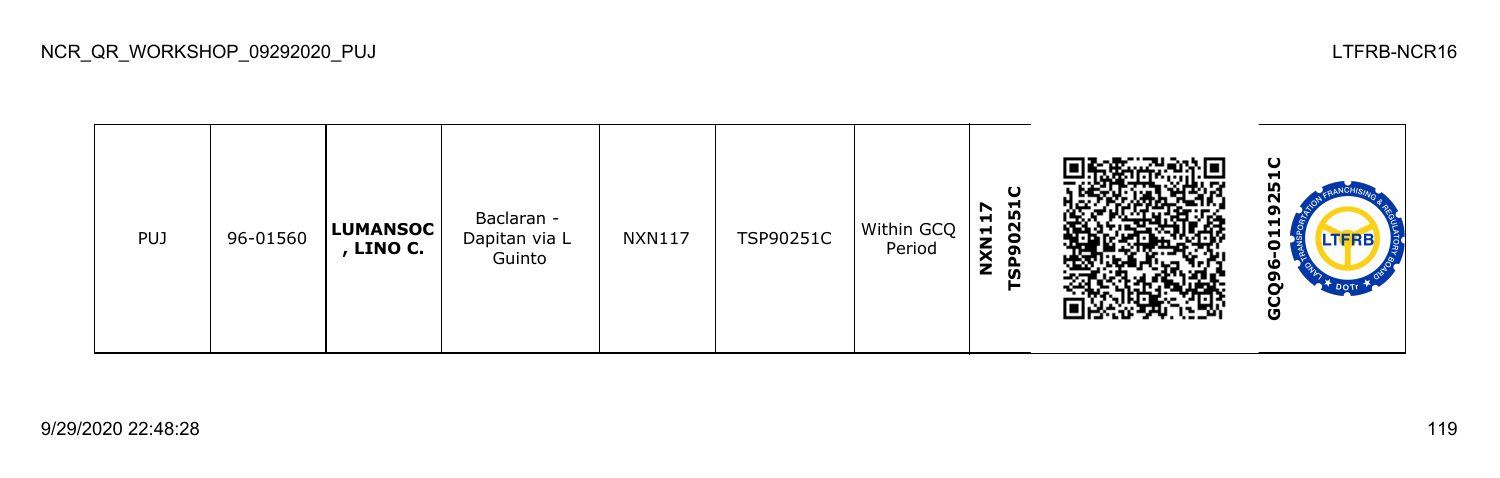| <b>PUJ</b> | 97-00254 | <b>RAMOS,</b><br><b>MANUEL V</b> | <b>BACLARAN -</b><br>DAPITAN VIA L.<br><b>GUINTO A RIVER</b> | <b>NWM889</b> | FCX1571FS79 | Within GCQ<br>Period | ໑<br>1FS7<br>1889<br><u>n</u><br>Σ<br>−<br>×<br>z<br>ட |  | o<br>о<br>Ν<br>П<br><b>LTFRB</b><br>o<br>N<br>o<br>~<br><b>DOT</b><br>O |
|------------|----------|----------------------------------|--------------------------------------------------------------|---------------|-------------|----------------------|--------------------------------------------------------|--|-------------------------------------------------------------------------|
|------------|----------|----------------------------------|--------------------------------------------------------------|---------------|-------------|----------------------|--------------------------------------------------------|--|-------------------------------------------------------------------------|

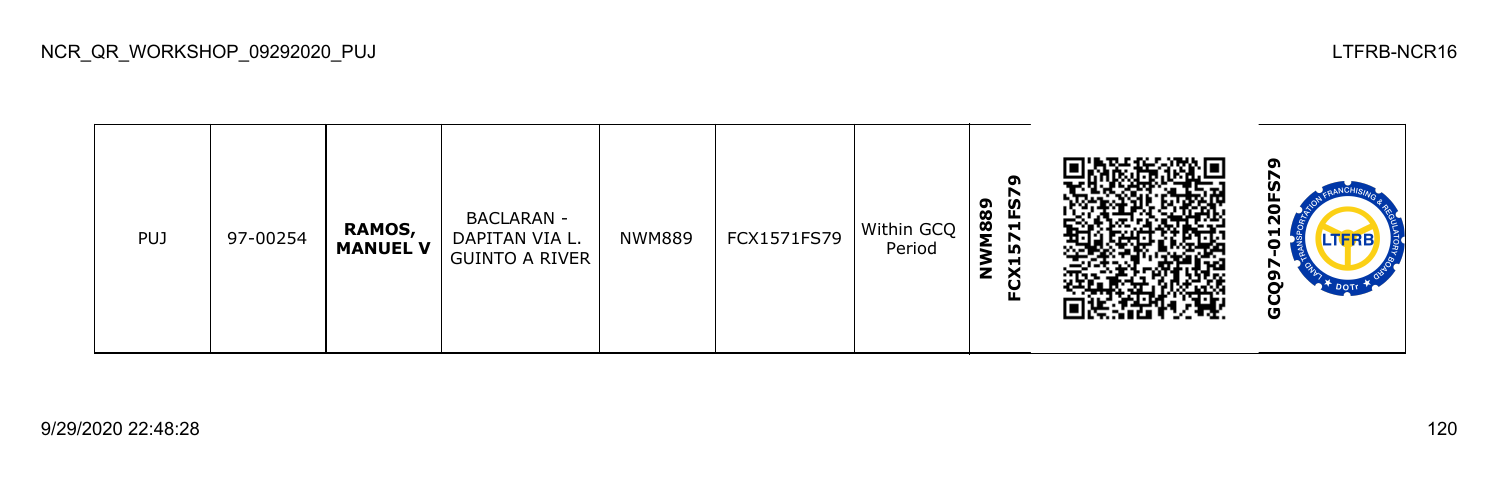

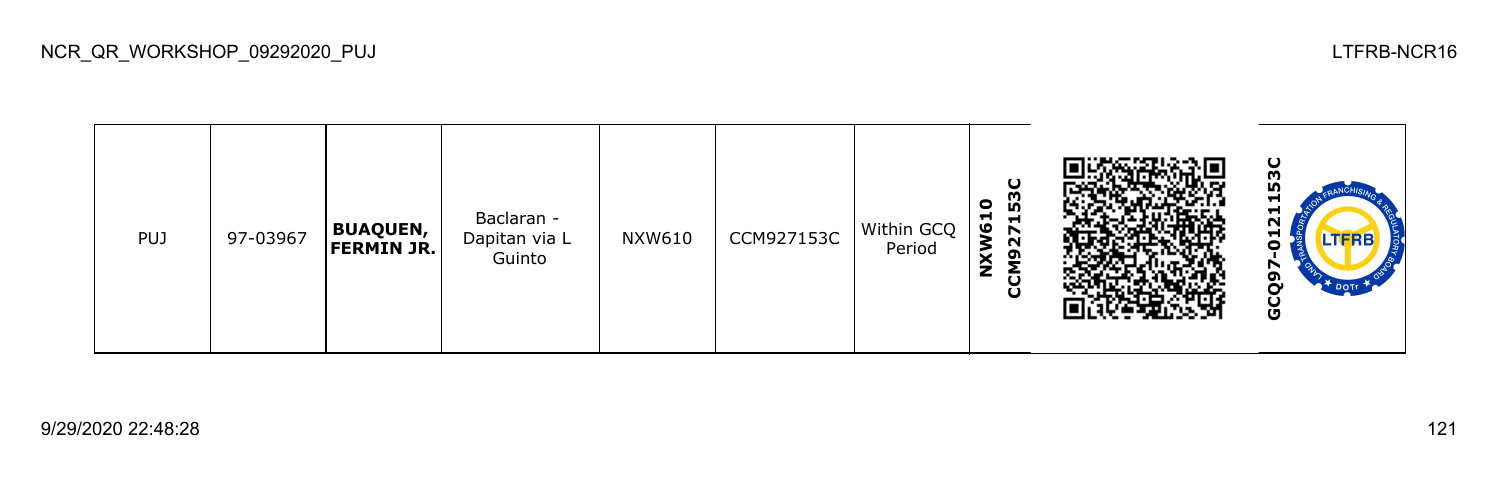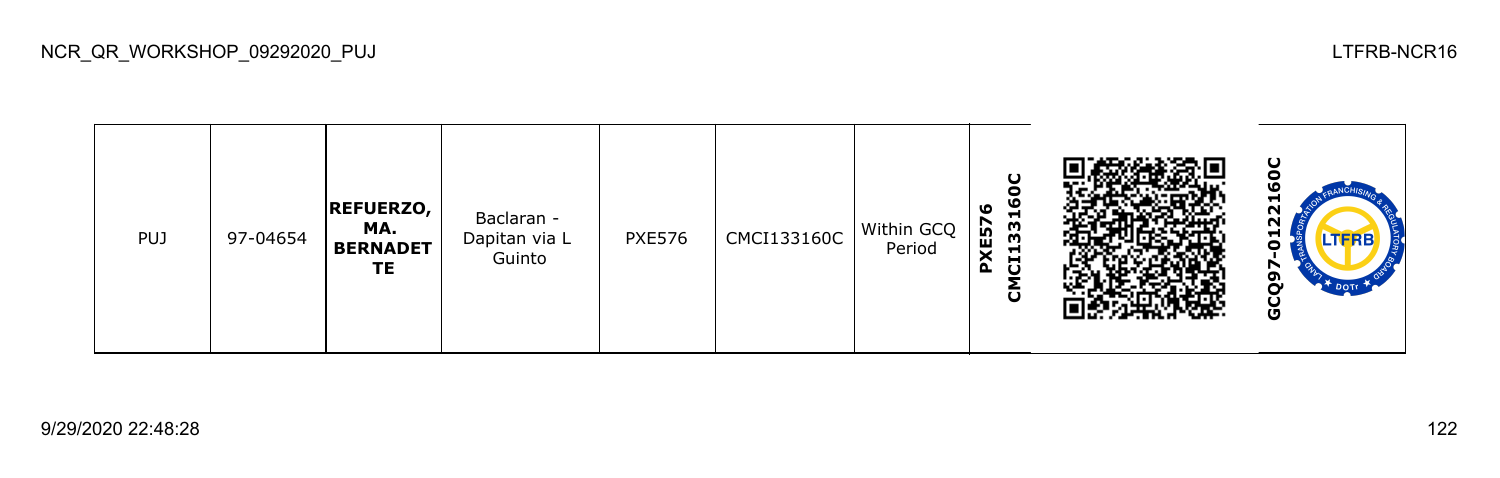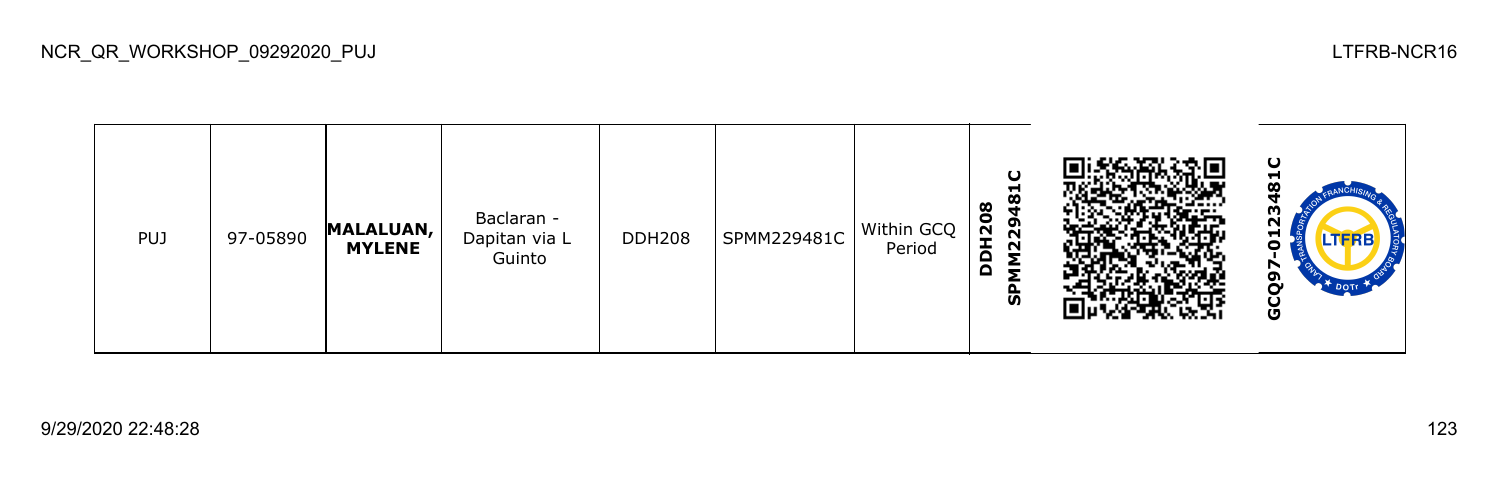| <b>PUJ</b> | 98-01387 | <b>CANTOR,</b><br><b>WILLIAM</b><br>О. | <b>BACLARAN -</b><br>DAPITAN VIA L.<br><b>GUINTO A RIVER</b> | <b>PYK911</b> | CMCI136378C | Within GCQ<br>Period | 8C<br>637<br>H.<br>K91<br>m<br>−<br>đ<br>മ<br>ō |  | ပ<br>m<br><b>LTFRB</b><br>−<br>Ò,<br>ດາ<br>DOTT<br>Ū |
|------------|----------|----------------------------------------|--------------------------------------------------------------|---------------|-------------|----------------------|-------------------------------------------------|--|------------------------------------------------------|
|------------|----------|----------------------------------------|--------------------------------------------------------------|---------------|-------------|----------------------|-------------------------------------------------|--|------------------------------------------------------|

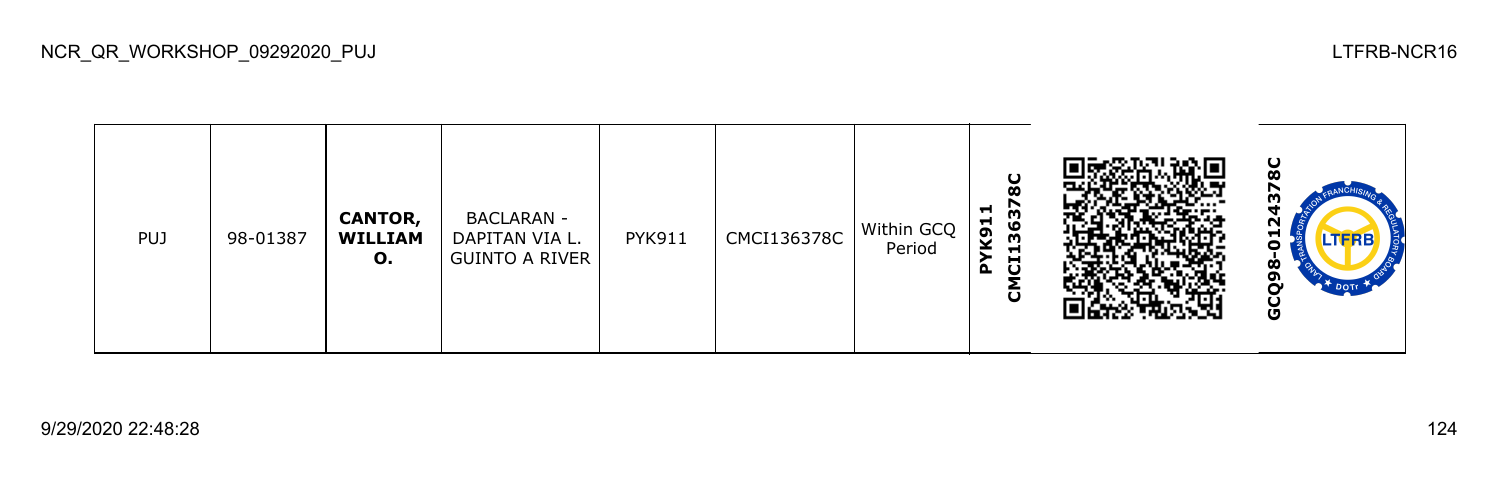| <b>PUJ</b> | 98-01411 | <b>JARAMILLA</b><br><b>REYNALDO</b> | Baclaran -<br>Dapitan via L<br>Guinto | <b>PXS592</b> | SPMM1007619   Within GCQ<br>7C | Period | $\mathbf C$<br>r<br>໑<br>- ම<br>$\sim$<br>KS59<br>007<br>$\blacksquare$<br>⌒<br>Δ.<br>Σ<br>Δ<br><b>S</b> |  | ပ<br>−<br>25<br>u<br>LTERE<br>o<br>ä<br>σ<br>DOTT<br>Ū |
|------------|----------|-------------------------------------|---------------------------------------|---------------|--------------------------------|--------|----------------------------------------------------------------------------------------------------------|--|--------------------------------------------------------|
|------------|----------|-------------------------------------|---------------------------------------|---------------|--------------------------------|--------|----------------------------------------------------------------------------------------------------------|--|--------------------------------------------------------|

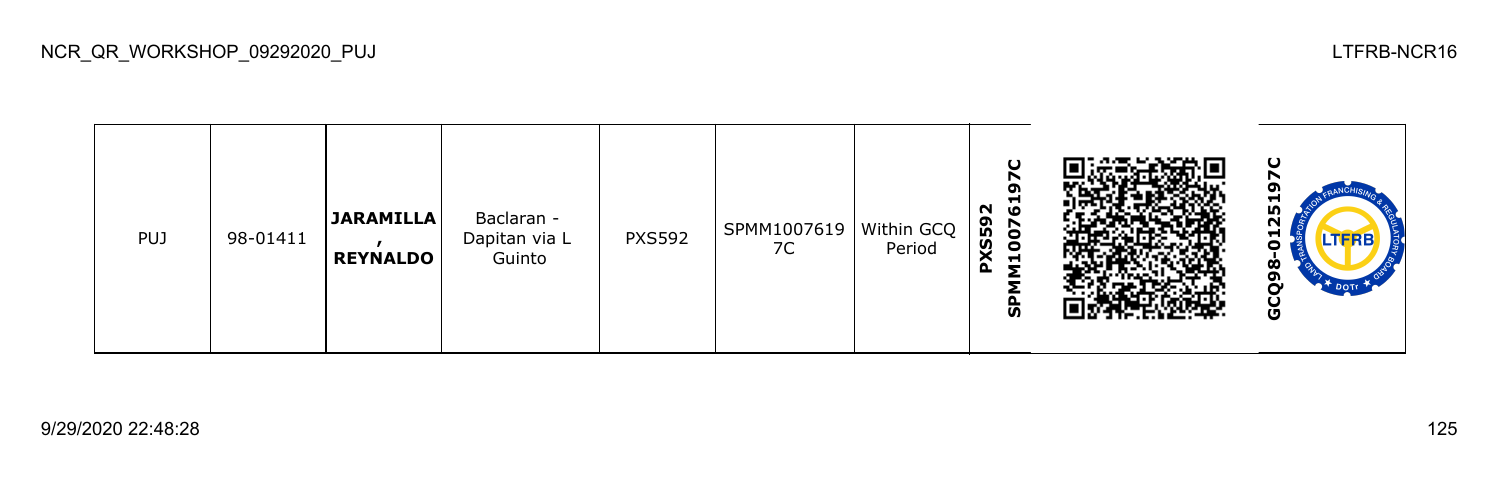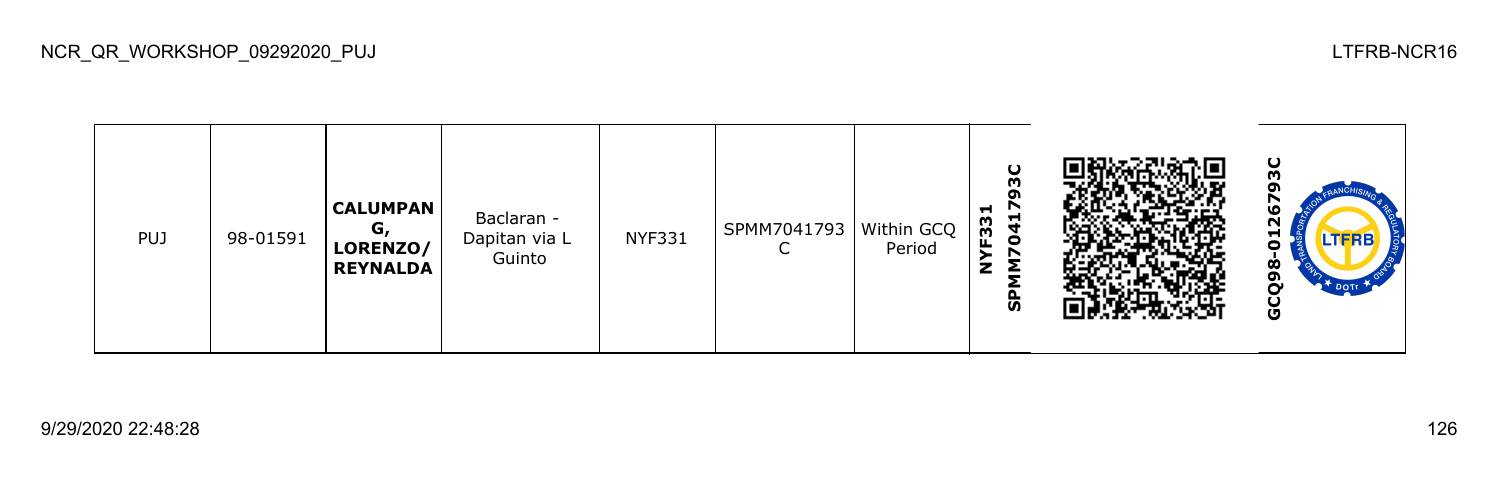| <b>PUJ</b> | 98-01698 | <b>DACON</b><br><b>LUCIANA</b> | <b>BACLARAN -</b><br>DAPITAN VIA L.<br><b>GUINTO A RIVER</b> | <b>PXS541</b> | CMCI138506C | Within GCQ<br>Period | ပ<br>ဖ<br>3850<br>$\blacksquare$<br>4<br>LÃ.<br>XS<br>Н<br>đ<br>$\Delta$<br>ົບ |  | ပ<br>L٨<br>25<br>Ħ<br><b>LTFRB</b><br>o<br>ೲ<br>o<br>n<br>DOTT<br>ပ္ပ |
|------------|----------|--------------------------------|--------------------------------------------------------------|---------------|-------------|----------------------|--------------------------------------------------------------------------------|--|-----------------------------------------------------------------------|
|------------|----------|--------------------------------|--------------------------------------------------------------|---------------|-------------|----------------------|--------------------------------------------------------------------------------|--|-----------------------------------------------------------------------|

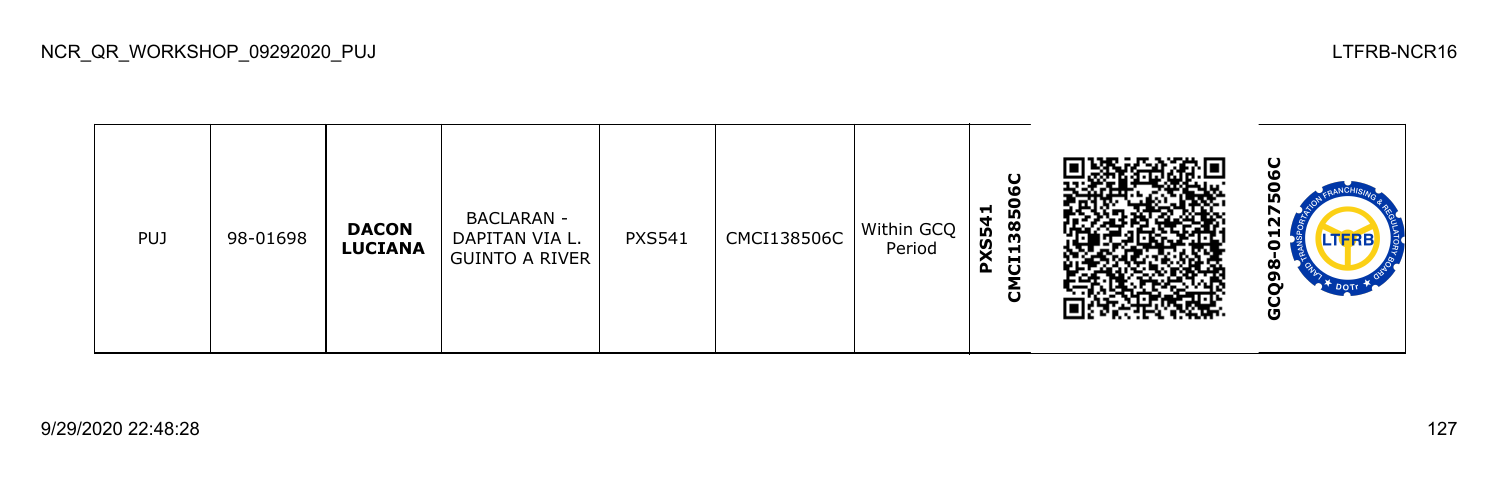| PUJ | 98-01698 | <b>DACON</b><br><b>LUCIANA</b> | <b>BACLARAN -</b><br>DAPITAN VIA L.<br><b>GUINTO A RIVER</b> | <b>DNU696</b> | EVER9541696C | Within GCQ<br>Period | ပ<br>O<br>ິຕ<br>ဖ<br>١O<br>໑<br>Н<br>ق<br>Ч<br>LO,<br>z<br>ຶ<br>$\alpha$<br>Δ<br>ш<br>ш |  | ပ<br>ഥ<br>O<br>œ<br>N<br>-<br>LTFRB<br>Ò<br>o<br>$\tau$ DOTT<br>ט |
|-----|----------|--------------------------------|--------------------------------------------------------------|---------------|--------------|----------------------|-----------------------------------------------------------------------------------------|--|-------------------------------------------------------------------|
|-----|----------|--------------------------------|--------------------------------------------------------------|---------------|--------------|----------------------|-----------------------------------------------------------------------------------------|--|-------------------------------------------------------------------|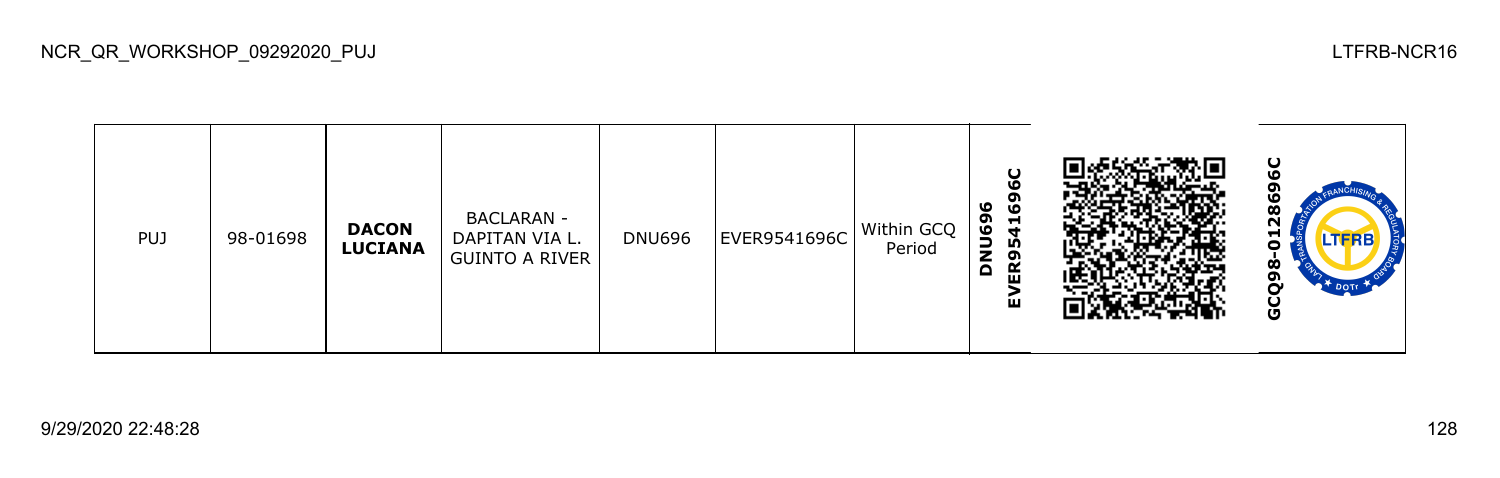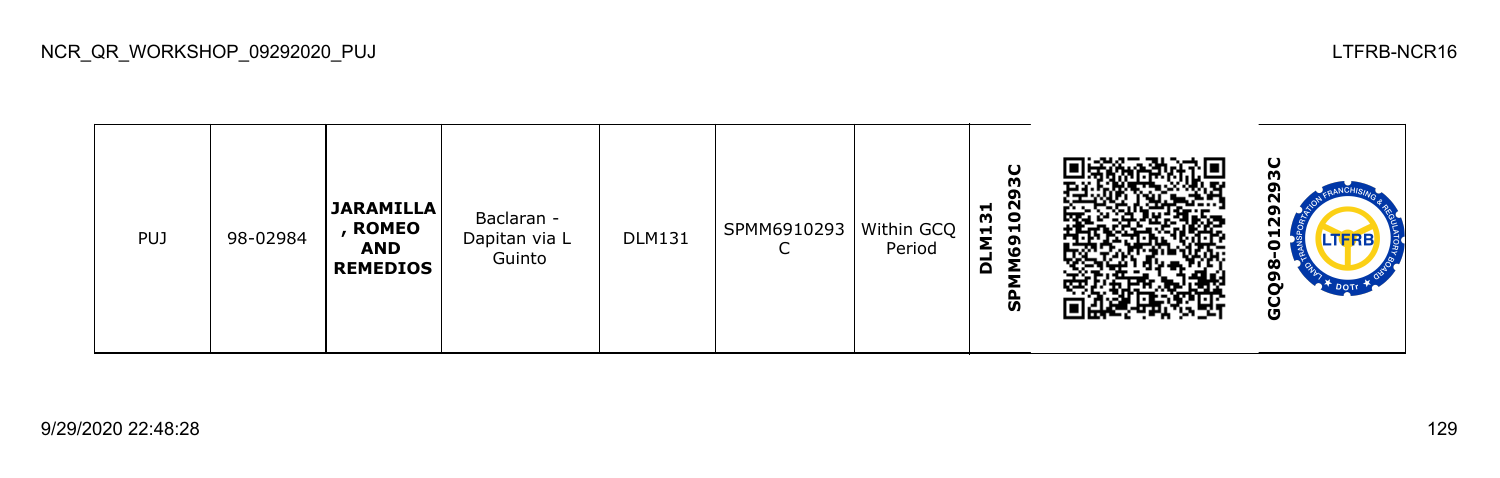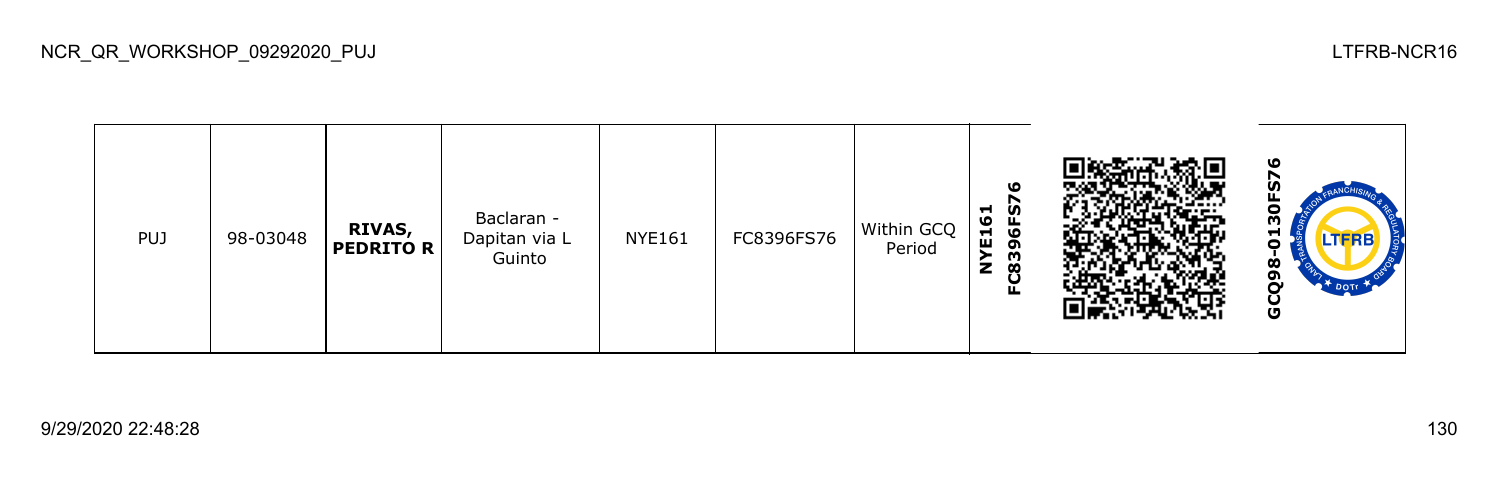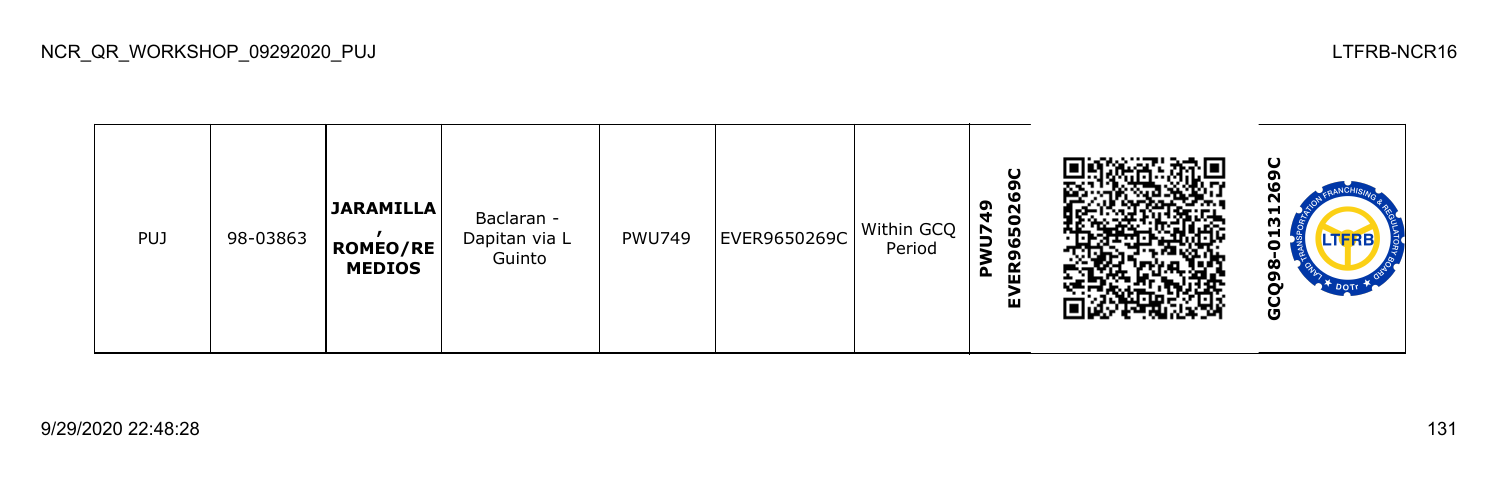| PUJ. | 98-06807 | JARAMILLA<br>ROMEO/RE<br><b>MEDIOS</b><br><b>SPS</b> | <b>BACLARAN -</b><br>DAPITAN VIA L.<br><b>GUINTO A RIVER</b> | <b>PXR580</b> | SPMM1002379<br>7C | Within GCQ<br>Period | $\cup$<br><b>XR580</b><br>m<br>002<br>−<br>$\Delta$<br>ັທ |  | ပ<br>32<br>H<br><b>LTFRB</b><br>o<br>Ò<br>o<br>DOTT <sub>1</sub><br>Ū |
|------|----------|------------------------------------------------------|--------------------------------------------------------------|---------------|-------------------|----------------------|-----------------------------------------------------------|--|-----------------------------------------------------------------------|
|------|----------|------------------------------------------------------|--------------------------------------------------------------|---------------|-------------------|----------------------|-----------------------------------------------------------|--|-----------------------------------------------------------------------|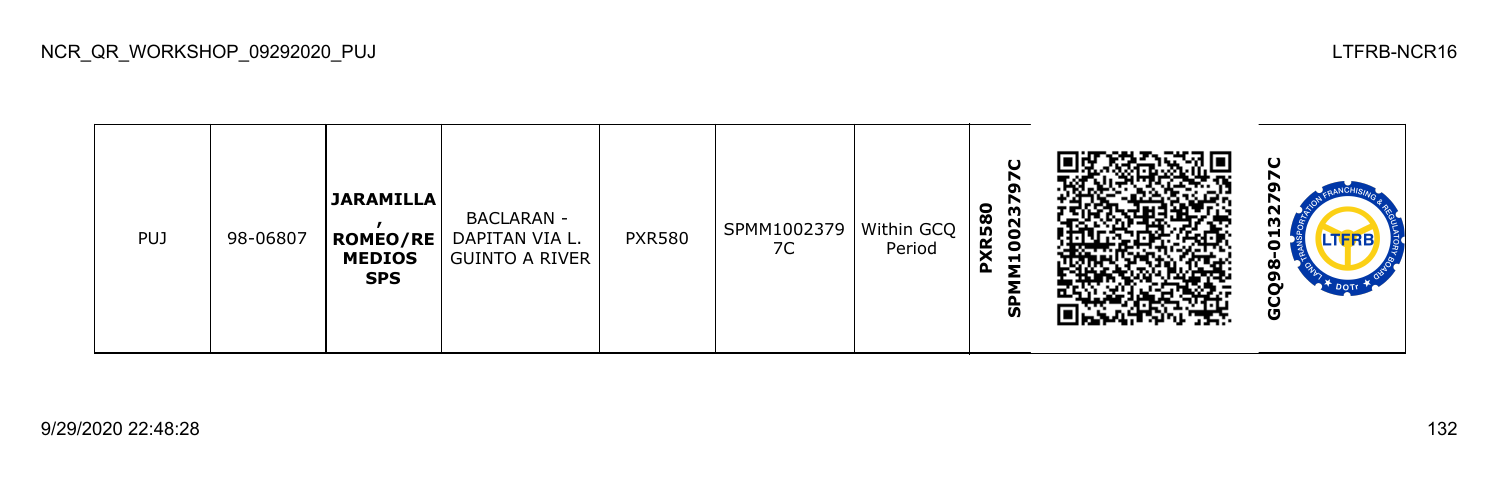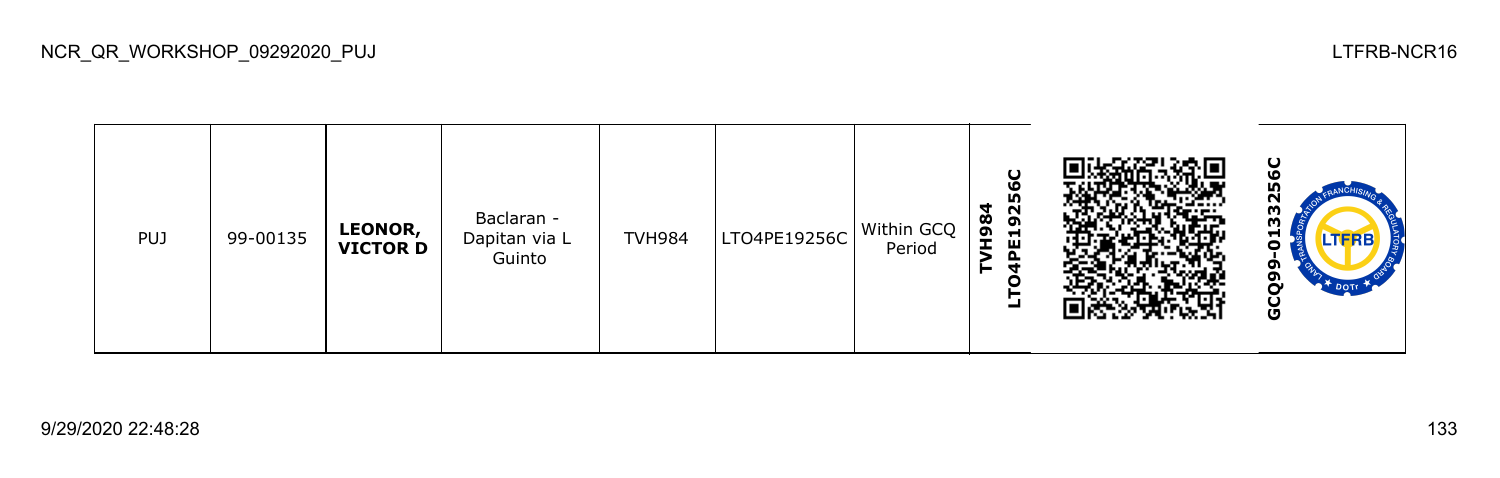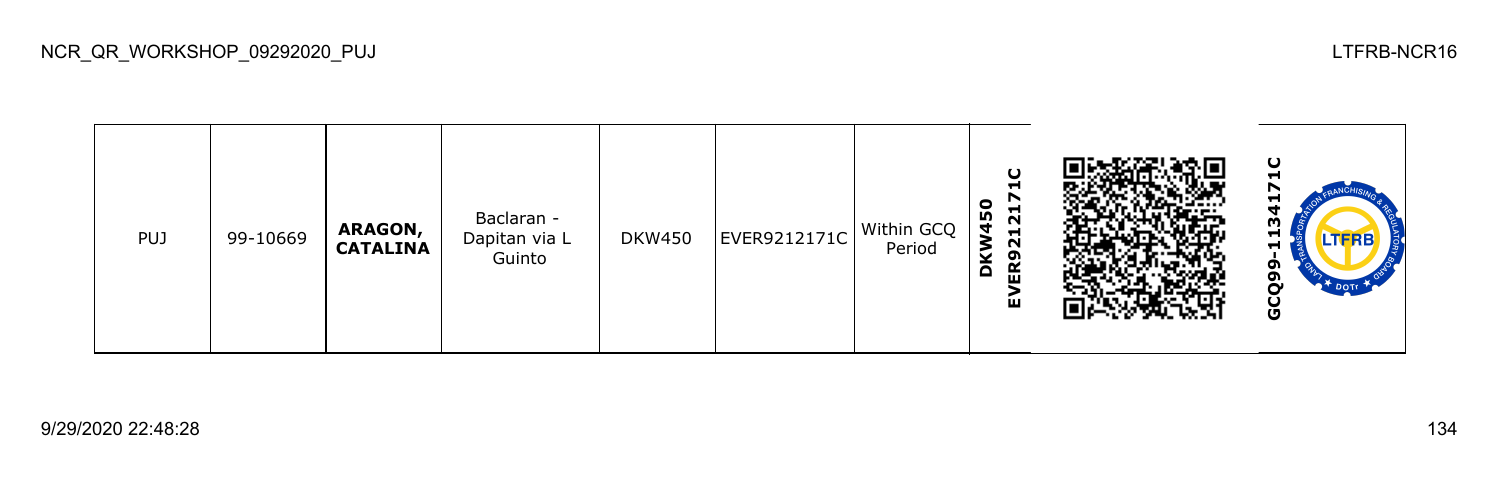

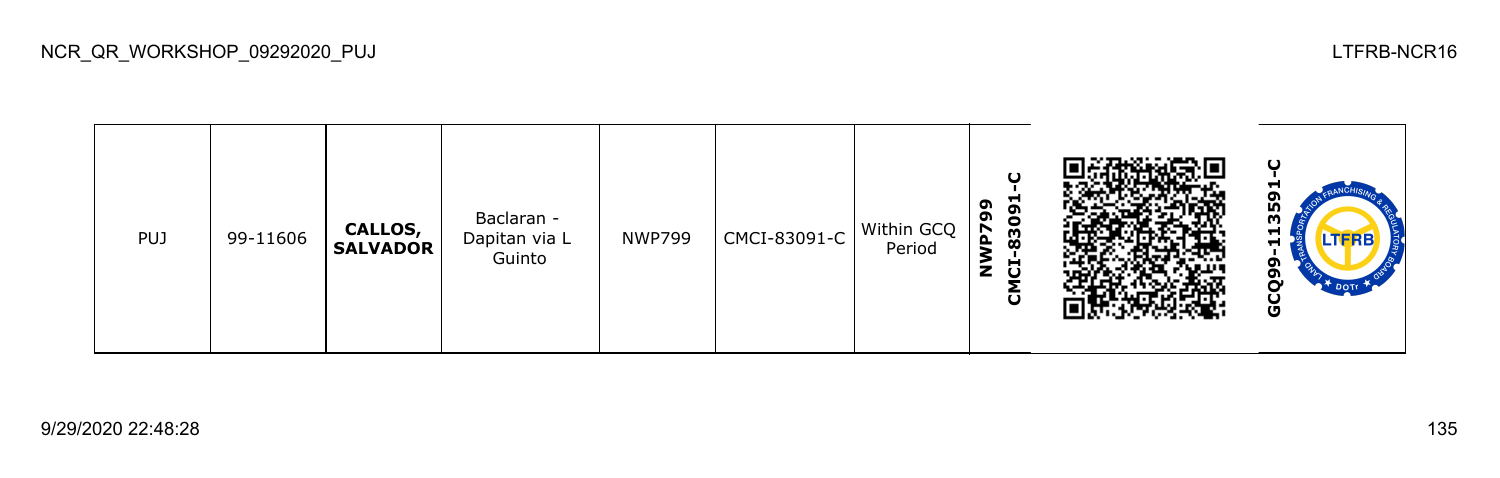

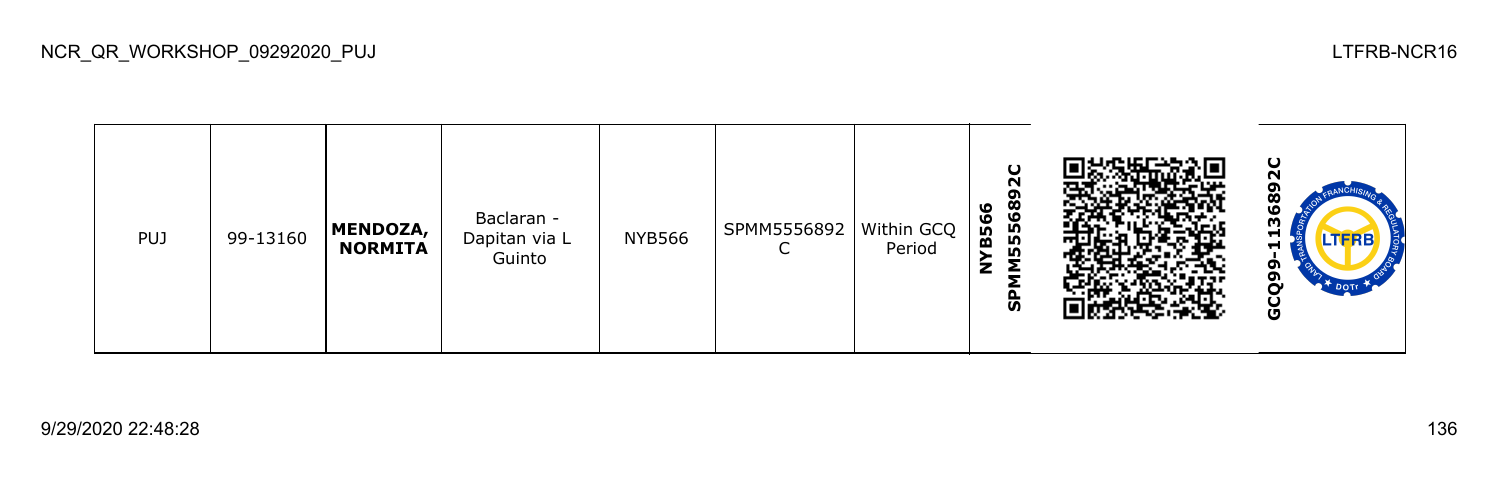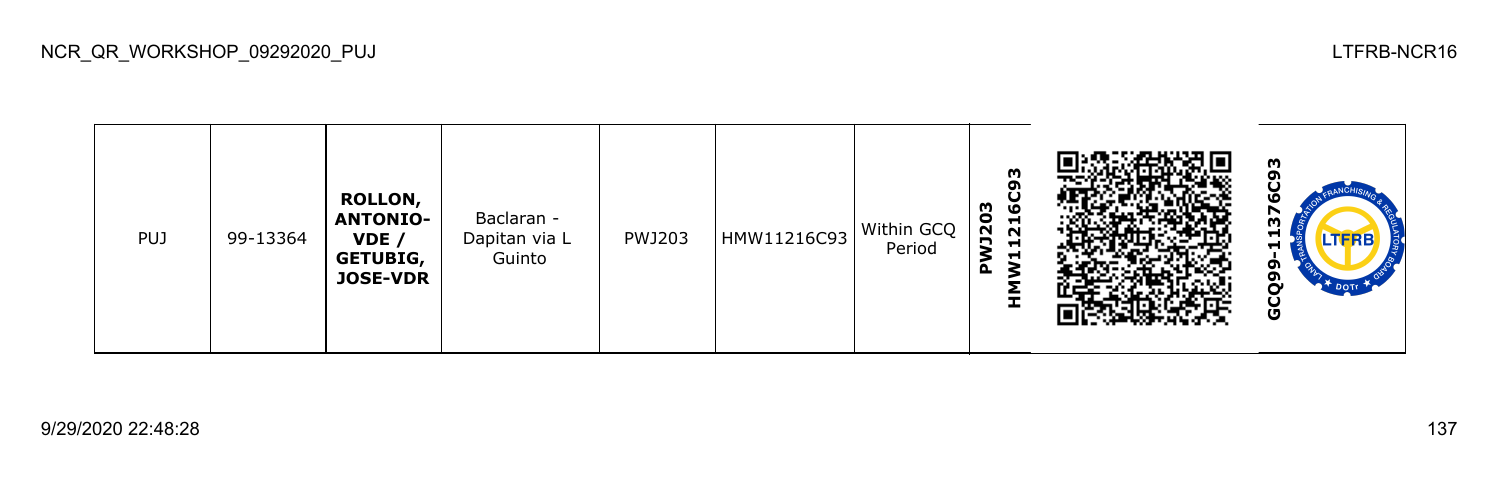